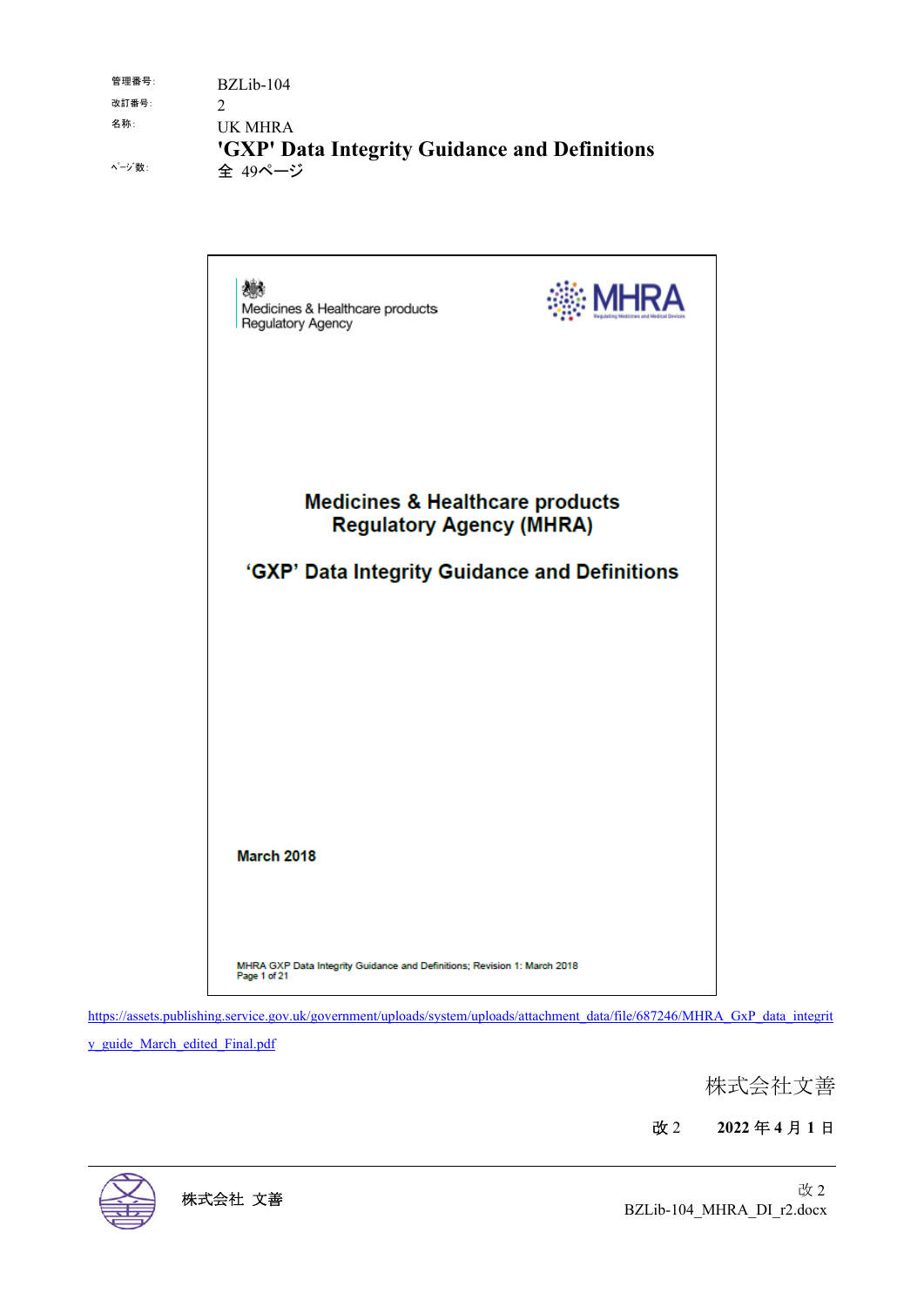管理番号: BZLib-104 改訂番号: 7 名称: UK MHRA **'GXP' Data Integrity Guidance and Definitions** ページ数: 全 49ページ

#### 【注記】

本書は、英国 Medicines and Healthcare products Regulatory Agency (MHRA)が発行した英 語原文の和文翻訳文です。本翻訳文はアズビル株式会社にて和文翻訳したものに対して、 株式会社文善がアズビル株式会社の許諾を得て一部加筆修正したものです。

翻訳文はできるだけ英語原文に忠実になるよう努めましたが、あくまでも英語原文を正 とするものです。本書は規制の理解を補助する目的で作成したものであり、アズビル株式 会社及び株式会社文善は、翻訳文に誤りがないことについて保証いたしません。

原文の内容をご自身で必ず確認してください。アズビル株式会社及び株式会社文善は、 本書を利用したことに起因して、お客様に何らかの損害が生じたとしても、これについて は一切の責任を負いません。

本書に記載の翻訳文については、事前にアズビル株式会社及び株式会社文善の書面によ る許可がある場合を除き、複製、コピーその他いかなる方法による複写、および引用、転 載も禁止とさせていただきます。

本書に含まれる内容は、予告なしに変更されることがあります。

本書を含め、株式会社文善のサイト(https://bunzen.co.jp)では、電磁的記録・電子署名等 に関する規制やガイダンスの翻訳を掲載しています。

本書、株式会社文善のサービス等への質問、コメント等は info@bunzen.co.jp にお寄せ ください。

【本書の表記について】 文脈に応じ説明を補足した場合、〔 〕内にそれを記述しています。

訳者による注記は段落末尾に【訳注】として追記しています。

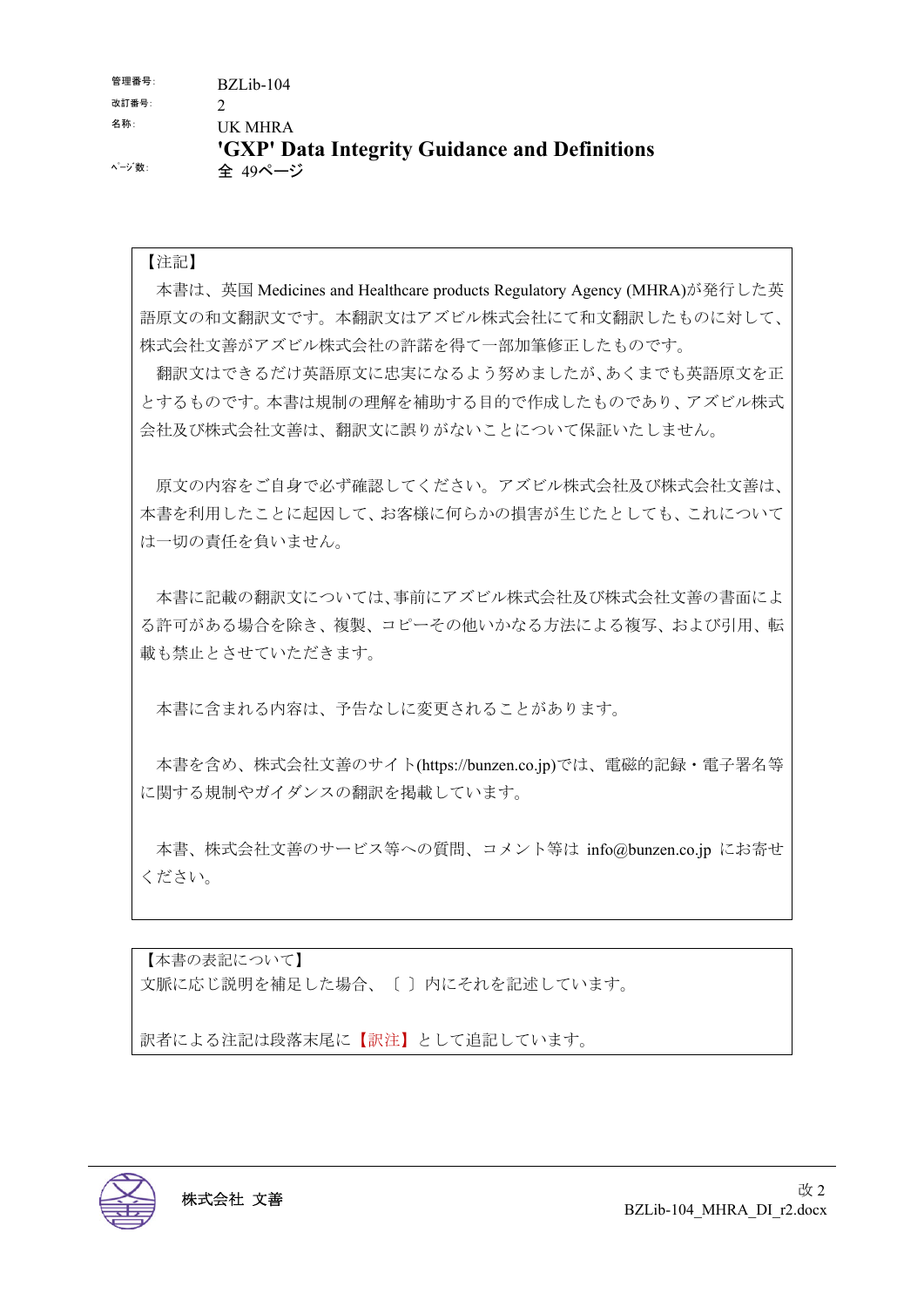# 目次

| 1.   |                                                                                              |  |
|------|----------------------------------------------------------------------------------------------|--|
| 2.   |                                                                                              |  |
|      |                                                                                              |  |
|      |                                                                                              |  |
|      |                                                                                              |  |
|      |                                                                                              |  |
|      |                                                                                              |  |
|      |                                                                                              |  |
|      |                                                                                              |  |
|      |                                                                                              |  |
|      |                                                                                              |  |
| 3.   |                                                                                              |  |
|      |                                                                                              |  |
|      |                                                                                              |  |
|      |                                                                                              |  |
|      |                                                                                              |  |
|      |                                                                                              |  |
|      |                                                                                              |  |
|      |                                                                                              |  |
|      |                                                                                              |  |
|      |                                                                                              |  |
|      |                                                                                              |  |
| 4.   |                                                                                              |  |
|      |                                                                                              |  |
|      |                                                                                              |  |
|      |                                                                                              |  |
|      |                                                                                              |  |
|      |                                                                                              |  |
|      |                                                                                              |  |
| 5.   | Designing systems and processes to assure data integrity; creating the 'right environment'12 |  |
|      |                                                                                              |  |
|      |                                                                                              |  |
| 6.   |                                                                                              |  |
| 6.1. |                                                                                              |  |

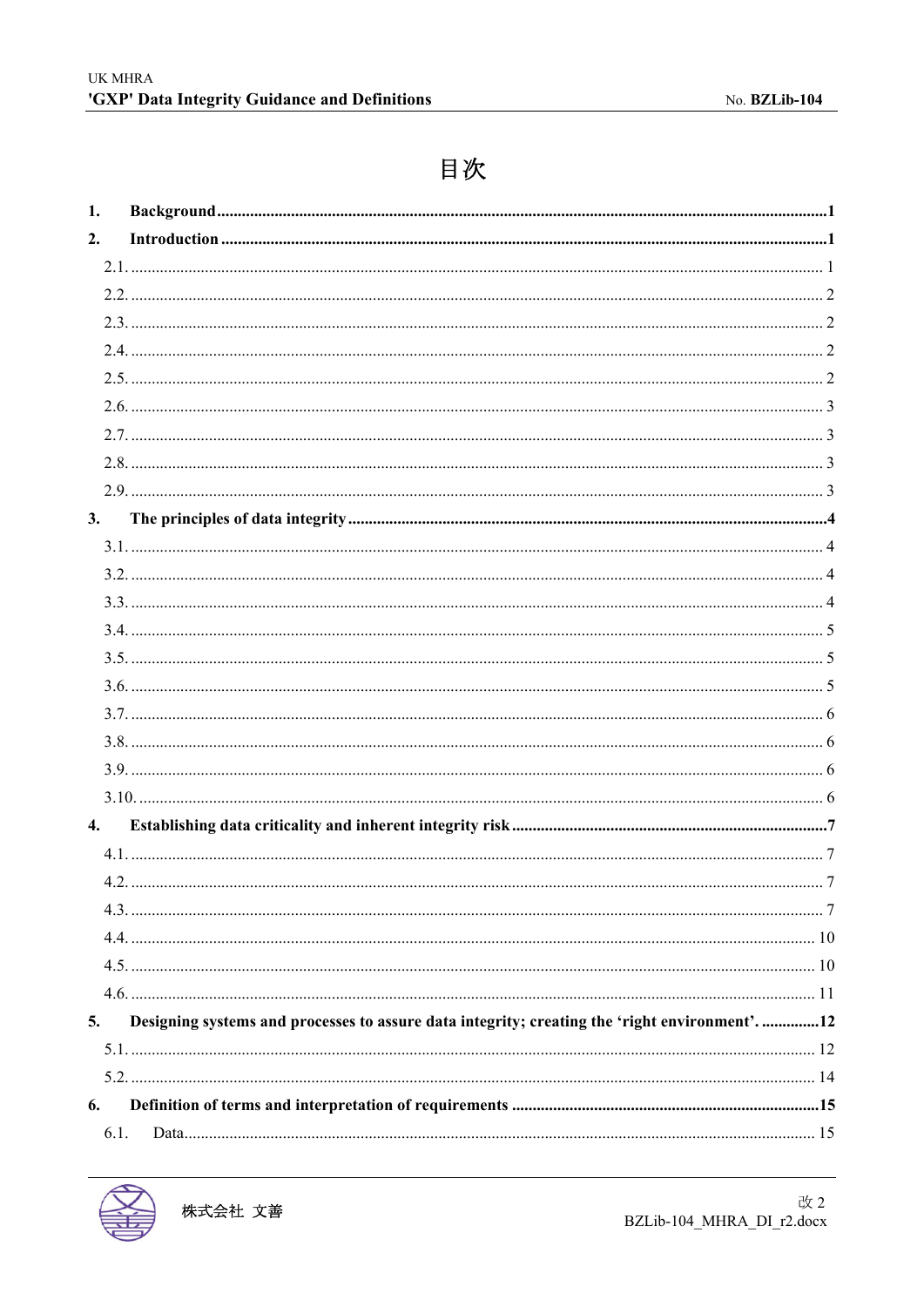|    | 6.2.    |                                                                                                                 |
|----|---------|-----------------------------------------------------------------------------------------------------------------|
|    | 6.3.    |                                                                                                                 |
|    | 6.4.    |                                                                                                                 |
|    | 6.5.    |                                                                                                                 |
|    | 6.6.    |                                                                                                                 |
|    | 6.7.    |                                                                                                                 |
|    | 6.8.    |                                                                                                                 |
|    | 6.9.    |                                                                                                                 |
|    | 6.10.   |                                                                                                                 |
|    | 6.11.   |                                                                                                                 |
|    | 6.11.1. |                                                                                                                 |
|    | 6.11.2. |                                                                                                                 |
|    | 6.12.   |                                                                                                                 |
|    | 6.13.   |                                                                                                                 |
|    | 6.14.   |                                                                                                                 |
|    | 6.15.   |                                                                                                                 |
|    | 6.16.   |                                                                                                                 |
|    | 6.17.   |                                                                                                                 |
|    | 6.17.1. |                                                                                                                 |
|    | 6.17.2. |                                                                                                                 |
|    | 6.18.   |                                                                                                                 |
|    | 6.19.   |                                                                                                                 |
|    | 6.20.   | IT Suppliers and Service Providers (including Cloud providers and virtual service/platforms (also               |
|    |         | referred to as software as a service SaaS/platform as a service (PaaS) / infrastructure as a service (IaaS)) 41 |
| 7. |         |                                                                                                                 |
| 8. |         |                                                                                                                 |

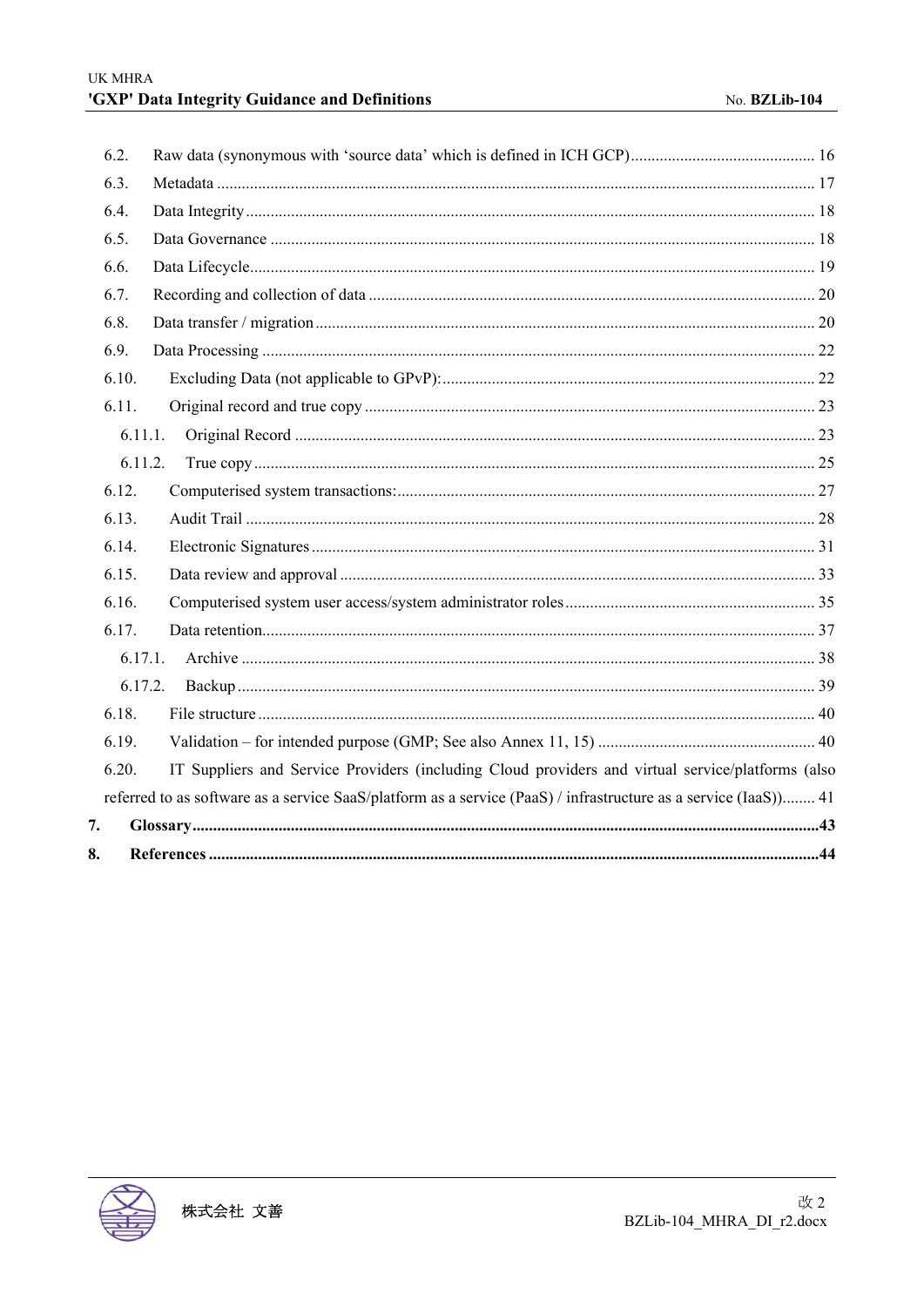# **'GXP' Data Integrity Guidance and Definitions**

#### **1. Background**

1. 背景

| 規制データの生成方法は、それを支える技術の   |
|-------------------------|
| 進歩とともに常に進化し続けている。例えば、   |
| EDC の利用が増え、システムがオートメーショ |
| ン化され、リモート技術が利用されるようにな   |
| ってきた;そして、例えばサードパーティサー   |
| ビスプロバイダーを経由する等、サプライチェ   |
| ーン及び働き方がより複雑になってきた。これ   |
| らの働き方を支援するシステムは、紙の記録を   |
| 用いる手動プロセスから、完全にコンピュータ   |
| 化されたシステムまで、広範である。〔しかし〕  |
| 規制要件の主たる目的は常に変わらない、すな   |
| わち(患者の安全と製品の品質を確実にするた   |
| めに)生成されるデータの品質及びインテグリ   |
| ティを信頼のおけるものとし、また活動を再現   |
| できるようにすることである。          |
|                         |

### **2. Introduction**

2. はじめに

**2.1.**

| This document provides guidance for UK industry    | 本ガイダンスは、英国 MHRA の規制下にある、      |
|----------------------------------------------------|-------------------------------|
| and public bodies regulated by the UK MHRA         | 英国の産業及び公共団体 (GLPMA を含む) に     |
| including the Good Laboratory Practice Monitoring  | 対してガイダンスを提供するものである。可能         |
| Authority (GLPMA). Where possible the guidance     | な限り、ガイダンスは他の発行済みのガイダン         |
| has been harmonised with other published guidance. | スと整合を取るようにした。本ガイダンスは英         |
| The guidance is a UK companion document to PIC/S,  | 国において PIC/S、WHO、OECD (GLP のガイ |
| WHO, OECD (guidance and advisory documents on      | ダンス及びアドバイスを提供する文書)及び          |
| GLP) and EMA guidelines and regulations.           | EMA ガイドライン及び規制とともに利用する        |
|                                                    | ものである。                        |

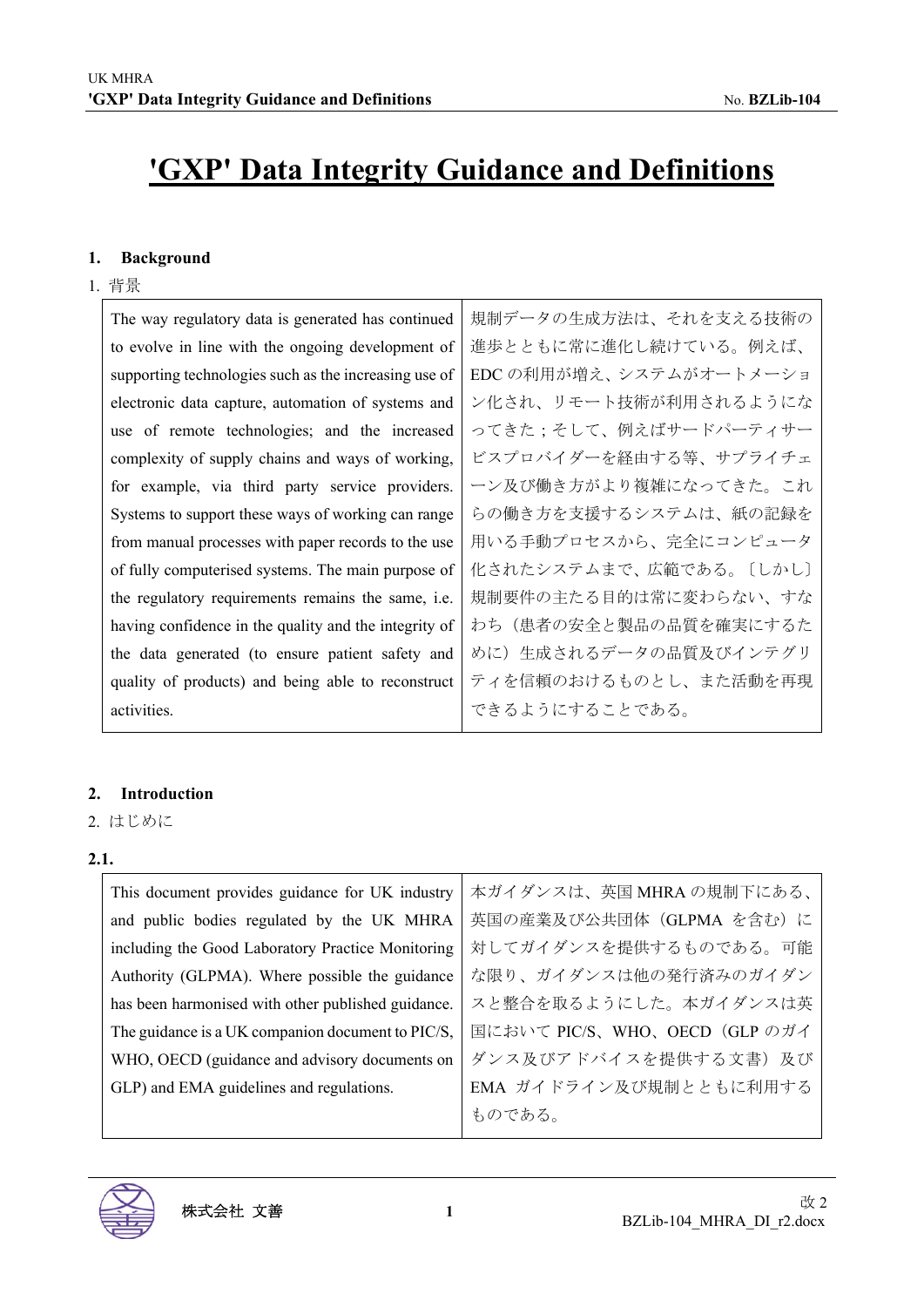| ۰,<br>× | ۰. |
|---------|----|

| This guidance has been developed by the MHRA             | 本ガイダンスは MHRA 査察官及びパートナー |
|----------------------------------------------------------|-------------------------|
| inspectorate and partners and has undergone public       | により作成され、公衆のコンサルテーションを   |
| consultation. It is designed to help the user facilitate | 受けた。本ガイダンスはユーザーが教育を通し   |
| compliance through education, whilst clarifying the      | て準拠するための助けとなるよう設計され、既   |
| existing<br>interpretation<br>UK.<br>of<br>regulatory    | 存の要件に対する英国の規制の解釈を明確にす   |
| requirements.                                            | るものである。                 |
| 2.3.                                                     |                         |
|                                                          |                         |

| Users should ensure their efforts are balanced when   データをリスクから保護するための労力は、他 |                                                                    |
|-----------------------------------------------------------------------------|--------------------------------------------------------------------|
|                                                                             | safeguarding data from risk with their other の適合のための優先度とバランスを取るように |
| compliance priorities.                                                      | すべきである。                                                            |
|                                                                             |                                                                    |

**2.4.**

|      | The scope of this guidance is designated as 'GXP' in | 本ガイダンスの範囲は「GXP」としており、本   |
|------|------------------------------------------------------|--------------------------|
|      | that everything contained within the guide is GXP    | ガイダンスに含まれる全てのものは、そうでな    |
|      | unless stated otherwise. The lack of examples        | いと明記しない限り、GXPである。特定の GXP |
|      | specific to a GXP does not mean it is not relevant   | に即した例が無くても、それはその GXP に対し |
|      | to that GXP just that the examples given are not     | て有効ではないということではない。単に挙げ    |
|      | exhaustive. Please do however note that the guidance | られた例が網羅的でないだけである。ただし、    |
|      | document does not extend to medical devices.         | 本ガイダンスは医療機器には適用されないこと    |
|      |                                                      | に留意すること。                 |
| 2.5. |                                                      |                          |
|      | This guidance should be considered as a means of     | 本ガイダンスはデータインテグリティに関する    |
|      | understanding the MHRA's position on data integrity  | MHRA の立場、及び準拠するための最低限の期  |
|      | and the minimum expectation to achieve compliance.   | 待を理解するための手段であると考えるべきで    |
|      | The guidance does not describe every scenario so     | ある。本ガイダンスは全てのシナリオを記載し    |
|      | engagement with the MHRA is encouraged where         | ているわけではなく、自分たちのアプローチが    |
|      |                                                      |                          |

your approach is different to that described in this 本ガイダンスの記載内容と異なるのであれば、 MHRA へ問合せることを勧める。



guidance.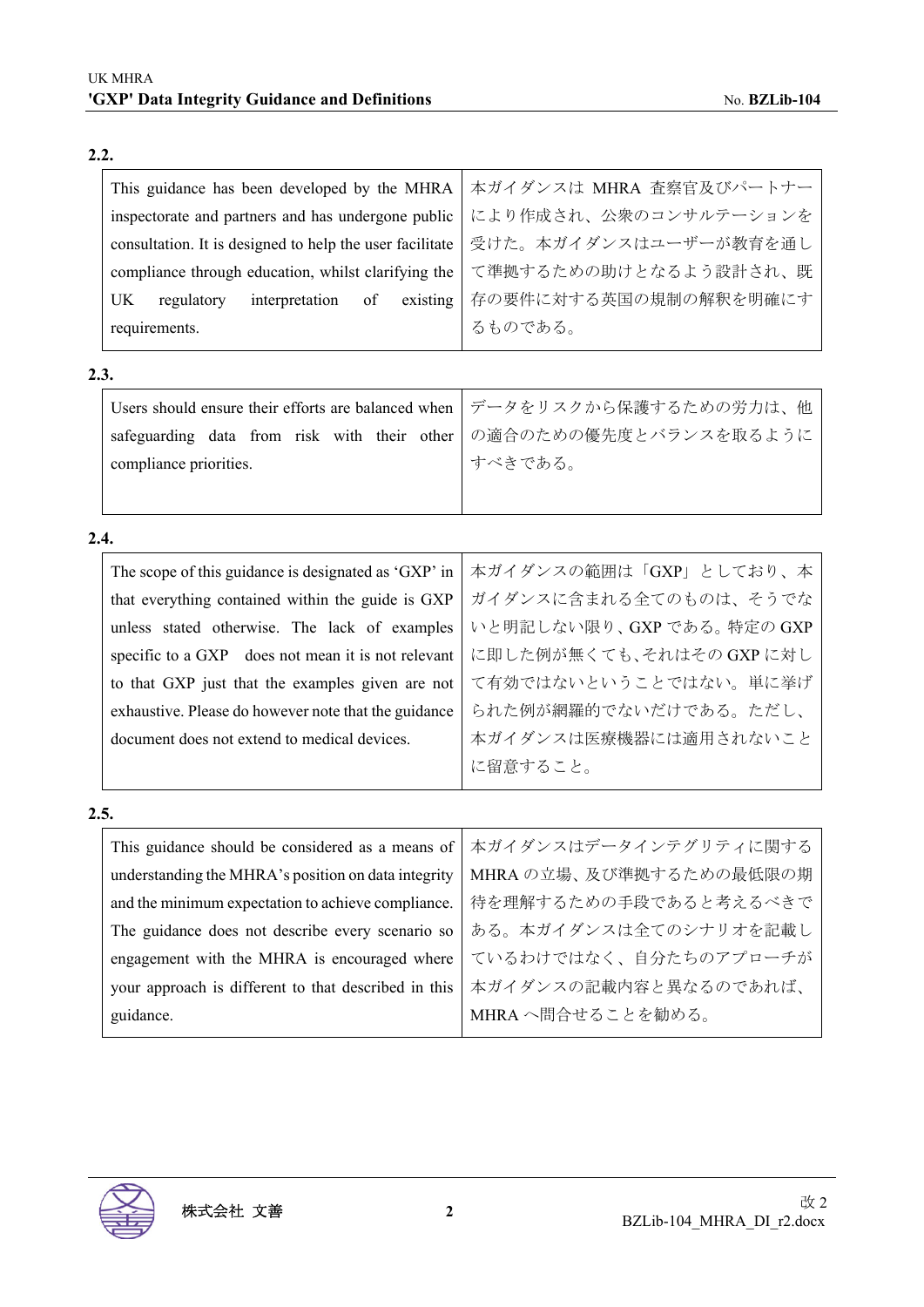| 本ガイダンスは(データリスク、重要性、ライ<br>This guidance aims to promote a risk-based approach<br>フサイクルを含む)データ管理において、リス<br>to data management that includes data risk, criticality<br>クベースアプローチを推進することを目的とし<br>and lifecycle. Users of this guidance need to<br>ている。本ガイダンスのユーザーは、自分たち<br>understand their data processes (as a lifecycle) to<br>の一連のデータ処理を (1つのライフサイクル<br>identify data with the greatest GXP impact. From<br>として)理解し、GXPに最大の影響を与えるデ<br>that, the identification of the most effective and<br>ータを特定する必要がある。これにより、何が<br>efficient risk-based control and review of the data<br>最も効果的かつ効率的な、リスクベースのコン<br>can be determined and implemented.<br>トロール及びデータレビューなのかを決定し、<br>実行する。<br>2.7.<br>本ガイダンスはデータ品質というよりは、主に<br>This guidance primarily addresses data integrity and<br>データインテグリティについて述べるものであ<br>not data quality since the controls required for<br>る。データインテグリティに必要なコントロー<br>integrity do not necessarily guarantee the quality of<br>ルを設けても、データの品質を保証できるとは<br>the data generated.<br>限らないからである。<br>2.8.<br>This guidance should be read in conjunction with the<br>本ガイダンスを読む際には、関連する各 GXP の<br>規制やガイダンスも併せて読むべきである。本<br>applicable regulations and the general guidance<br>ガイダンスで各 GXP に固有の参照(例:ICH Q9)<br>specific to each GXP. Where GXP-specific<br>がある場合、それらの〔参照された〕文書の基<br>references are made within this document (e.g. ICH<br>本的な考え方を考察することで、指針及びさら<br>Q9), consideration of the principles of these<br>に深い情報が得られるであろう。<br>documents may provide guidance and further<br>information.<br>2.9.<br>[本ガイダンスで] 用語が定義されているが、<br>Where terms have been defined; it is understood that<br>他の定義が存在している場合、それが適切であ<br>other definitions may exist and these have been<br>れば、できる限りそれらの定義と整合性を取る<br>harmonised where possible and appropriate.<br>ようにした。 |  |
|------------------------------------------------------------------------------------------------------------------------------------------------------------------------------------------------------------------------------------------------------------------------------------------------------------------------------------------------------------------------------------------------------------------------------------------------------------------------------------------------------------------------------------------------------------------------------------------------------------------------------------------------------------------------------------------------------------------------------------------------------------------------------------------------------------------------------------------------------------------------------------------------------------------------------------------------------------------------------------------------------------------------------------------------------------------------------------------------------------------------------------------------------------------------------------------------------------------------------------------------------------------------------------------------------------------------------------------------------------------------------------------------------------------------------------------------------------------------------------------------------------------------------------------------------------------------------------------------------------------------------------------------------------------------------------------------------------------------------------------------------|--|
|                                                                                                                                                                                                                                                                                                                                                                                                                                                                                                                                                                                                                                                                                                                                                                                                                                                                                                                                                                                                                                                                                                                                                                                                                                                                                                                                                                                                                                                                                                                                                                                                                                                                                                                                                      |  |
|                                                                                                                                                                                                                                                                                                                                                                                                                                                                                                                                                                                                                                                                                                                                                                                                                                                                                                                                                                                                                                                                                                                                                                                                                                                                                                                                                                                                                                                                                                                                                                                                                                                                                                                                                      |  |
|                                                                                                                                                                                                                                                                                                                                                                                                                                                                                                                                                                                                                                                                                                                                                                                                                                                                                                                                                                                                                                                                                                                                                                                                                                                                                                                                                                                                                                                                                                                                                                                                                                                                                                                                                      |  |
|                                                                                                                                                                                                                                                                                                                                                                                                                                                                                                                                                                                                                                                                                                                                                                                                                                                                                                                                                                                                                                                                                                                                                                                                                                                                                                                                                                                                                                                                                                                                                                                                                                                                                                                                                      |  |
|                                                                                                                                                                                                                                                                                                                                                                                                                                                                                                                                                                                                                                                                                                                                                                                                                                                                                                                                                                                                                                                                                                                                                                                                                                                                                                                                                                                                                                                                                                                                                                                                                                                                                                                                                      |  |
|                                                                                                                                                                                                                                                                                                                                                                                                                                                                                                                                                                                                                                                                                                                                                                                                                                                                                                                                                                                                                                                                                                                                                                                                                                                                                                                                                                                                                                                                                                                                                                                                                                                                                                                                                      |  |
|                                                                                                                                                                                                                                                                                                                                                                                                                                                                                                                                                                                                                                                                                                                                                                                                                                                                                                                                                                                                                                                                                                                                                                                                                                                                                                                                                                                                                                                                                                                                                                                                                                                                                                                                                      |  |
|                                                                                                                                                                                                                                                                                                                                                                                                                                                                                                                                                                                                                                                                                                                                                                                                                                                                                                                                                                                                                                                                                                                                                                                                                                                                                                                                                                                                                                                                                                                                                                                                                                                                                                                                                      |  |
|                                                                                                                                                                                                                                                                                                                                                                                                                                                                                                                                                                                                                                                                                                                                                                                                                                                                                                                                                                                                                                                                                                                                                                                                                                                                                                                                                                                                                                                                                                                                                                                                                                                                                                                                                      |  |
|                                                                                                                                                                                                                                                                                                                                                                                                                                                                                                                                                                                                                                                                                                                                                                                                                                                                                                                                                                                                                                                                                                                                                                                                                                                                                                                                                                                                                                                                                                                                                                                                                                                                                                                                                      |  |
|                                                                                                                                                                                                                                                                                                                                                                                                                                                                                                                                                                                                                                                                                                                                                                                                                                                                                                                                                                                                                                                                                                                                                                                                                                                                                                                                                                                                                                                                                                                                                                                                                                                                                                                                                      |  |
|                                                                                                                                                                                                                                                                                                                                                                                                                                                                                                                                                                                                                                                                                                                                                                                                                                                                                                                                                                                                                                                                                                                                                                                                                                                                                                                                                                                                                                                                                                                                                                                                                                                                                                                                                      |  |
|                                                                                                                                                                                                                                                                                                                                                                                                                                                                                                                                                                                                                                                                                                                                                                                                                                                                                                                                                                                                                                                                                                                                                                                                                                                                                                                                                                                                                                                                                                                                                                                                                                                                                                                                                      |  |
|                                                                                                                                                                                                                                                                                                                                                                                                                                                                                                                                                                                                                                                                                                                                                                                                                                                                                                                                                                                                                                                                                                                                                                                                                                                                                                                                                                                                                                                                                                                                                                                                                                                                                                                                                      |  |
|                                                                                                                                                                                                                                                                                                                                                                                                                                                                                                                                                                                                                                                                                                                                                                                                                                                                                                                                                                                                                                                                                                                                                                                                                                                                                                                                                                                                                                                                                                                                                                                                                                                                                                                                                      |  |
|                                                                                                                                                                                                                                                                                                                                                                                                                                                                                                                                                                                                                                                                                                                                                                                                                                                                                                                                                                                                                                                                                                                                                                                                                                                                                                                                                                                                                                                                                                                                                                                                                                                                                                                                                      |  |
|                                                                                                                                                                                                                                                                                                                                                                                                                                                                                                                                                                                                                                                                                                                                                                                                                                                                                                                                                                                                                                                                                                                                                                                                                                                                                                                                                                                                                                                                                                                                                                                                                                                                                                                                                      |  |
|                                                                                                                                                                                                                                                                                                                                                                                                                                                                                                                                                                                                                                                                                                                                                                                                                                                                                                                                                                                                                                                                                                                                                                                                                                                                                                                                                                                                                                                                                                                                                                                                                                                                                                                                                      |  |
|                                                                                                                                                                                                                                                                                                                                                                                                                                                                                                                                                                                                                                                                                                                                                                                                                                                                                                                                                                                                                                                                                                                                                                                                                                                                                                                                                                                                                                                                                                                                                                                                                                                                                                                                                      |  |
|                                                                                                                                                                                                                                                                                                                                                                                                                                                                                                                                                                                                                                                                                                                                                                                                                                                                                                                                                                                                                                                                                                                                                                                                                                                                                                                                                                                                                                                                                                                                                                                                                                                                                                                                                      |  |
|                                                                                                                                                                                                                                                                                                                                                                                                                                                                                                                                                                                                                                                                                                                                                                                                                                                                                                                                                                                                                                                                                                                                                                                                                                                                                                                                                                                                                                                                                                                                                                                                                                                                                                                                                      |  |
|                                                                                                                                                                                                                                                                                                                                                                                                                                                                                                                                                                                                                                                                                                                                                                                                                                                                                                                                                                                                                                                                                                                                                                                                                                                                                                                                                                                                                                                                                                                                                                                                                                                                                                                                                      |  |
|                                                                                                                                                                                                                                                                                                                                                                                                                                                                                                                                                                                                                                                                                                                                                                                                                                                                                                                                                                                                                                                                                                                                                                                                                                                                                                                                                                                                                                                                                                                                                                                                                                                                                                                                                      |  |
|                                                                                                                                                                                                                                                                                                                                                                                                                                                                                                                                                                                                                                                                                                                                                                                                                                                                                                                                                                                                                                                                                                                                                                                                                                                                                                                                                                                                                                                                                                                                                                                                                                                                                                                                                      |  |
|                                                                                                                                                                                                                                                                                                                                                                                                                                                                                                                                                                                                                                                                                                                                                                                                                                                                                                                                                                                                                                                                                                                                                                                                                                                                                                                                                                                                                                                                                                                                                                                                                                                                                                                                                      |  |
|                                                                                                                                                                                                                                                                                                                                                                                                                                                                                                                                                                                                                                                                                                                                                                                                                                                                                                                                                                                                                                                                                                                                                                                                                                                                                                                                                                                                                                                                                                                                                                                                                                                                                                                                                      |  |
|                                                                                                                                                                                                                                                                                                                                                                                                                                                                                                                                                                                                                                                                                                                                                                                                                                                                                                                                                                                                                                                                                                                                                                                                                                                                                                                                                                                                                                                                                                                                                                                                                                                                                                                                                      |  |
|                                                                                                                                                                                                                                                                                                                                                                                                                                                                                                                                                                                                                                                                                                                                                                                                                                                                                                                                                                                                                                                                                                                                                                                                                                                                                                                                                                                                                                                                                                                                                                                                                                                                                                                                                      |  |
|                                                                                                                                                                                                                                                                                                                                                                                                                                                                                                                                                                                                                                                                                                                                                                                                                                                                                                                                                                                                                                                                                                                                                                                                                                                                                                                                                                                                                                                                                                                                                                                                                                                                                                                                                      |  |

#### **2.6.**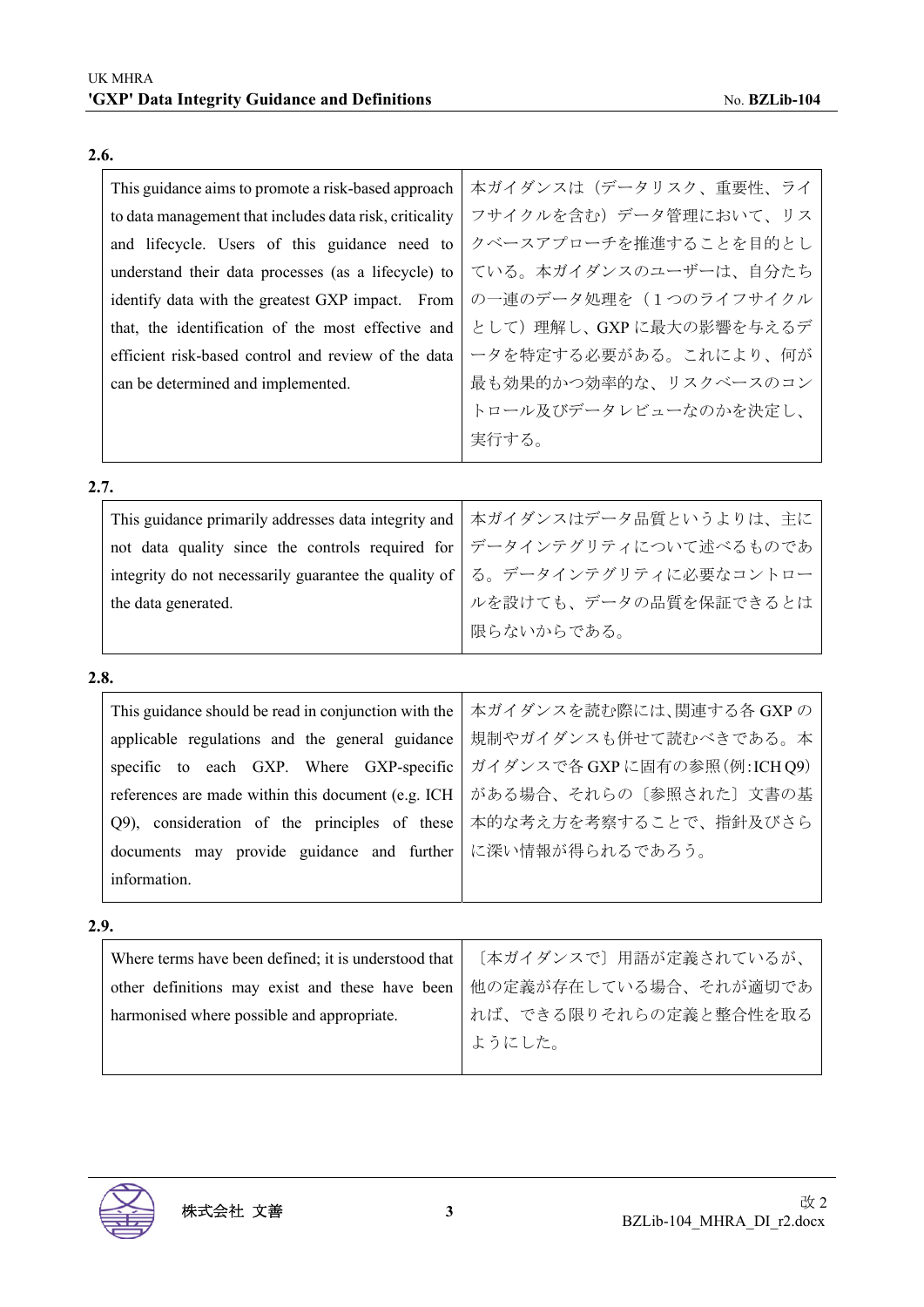## **3. The principles of data integrity**

3. データインテグリティの原則

## **3.1.**

| The organisation needs to take responsibility for the | 組織は、利用するシステム及び〔システムで〕                                                            |
|-------------------------------------------------------|----------------------------------------------------------------------------------|
|                                                       | systems used and the data they generate. The 生成されるデータに責任を持つ必要がある。デ               |
|                                                       | organisational culture should ensure data is   一タが、いかなる形式 (紙、電子) であっても、          |
|                                                       | complete, consistent and accurate in all its forms, i.e.   完全で、一貫性があり、正確であることを確実 |
| paper and electronic.                                 | にするような組織風土を醸成すべきである。                                                             |
|                                                       |                                                                                  |
| 3.2.                                                  |                                                                                  |

| be effective.                                          |                       |
|--------------------------------------------------------|-----------------------|
| right environment to enable data integrity controls to | 要に応じて変えていくべきである。      |
| a suitable working environment, i.e. creating the      | に関する組織内の仕組みを設計し、運用し、必 |
| operated and, where appropriate, adapted to support    | い環境)を支えるために、人、システム、設備 |
| people, systems and facilities should be designed,     | イのコントロールが効果を発揮するような正し |
| Arrangements within an organisation with respect to    | 適切な作業環境(すなわちデータインテグリテ |

| The impact of organisational culture, the behaviour  | 組織風土、業績評価指標による行動、目的、及 |
|------------------------------------------------------|-----------------------|
| driven by performance indicators, objectives and     | び上級経営層の行動が、データガバナンスの各 |
| senior management behaviour on the success of data   | 方策の成否に与える影響を決して過小評価すべ |
| governance measures should not be underestimated.    | きではない。データガバナンス方針(または同 |
| The data governance policy (or equivalent) should be | 等なもの)は組織の最高レベルで承認されるべ |
| endorsed at the highest levels of the organisation.  | きである。                 |
|                                                      |                       |

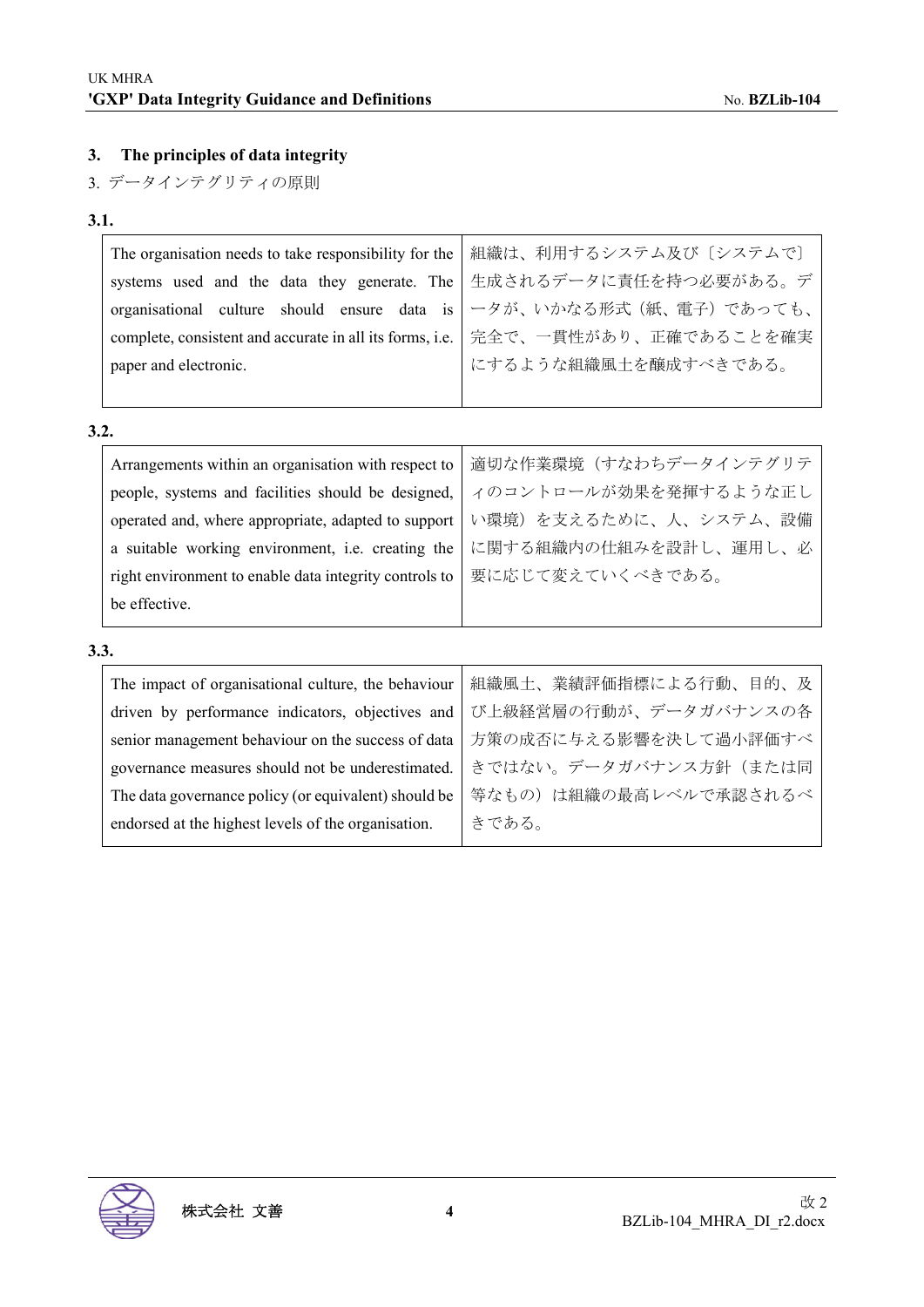|      | Organisations are expected to implement, design and     | 理論的根拠に裏打ちされたデータインテグリテ     |
|------|---------------------------------------------------------|---------------------------|
|      | operate a documented system that provides an            | ィリスクに基づくコントロールを受け入れ可能     |
|      | acceptable state of control based on the data integrity | な状態にするような、文書化されたシステムを     |
|      | risk with supporting rationale. An example of a         | 実装し、設計し、運用することが、組織には期     |
|      | suitable approach is to perform a data integrity risk   | 待されている。適切なアプローチの1つの例は、    |
|      | assessment (DIRA) where the processes that produce      | データインテグリティリスク評価 (DIRA) を実 |
|      | data or where data is obtained are mapped out and       | 行することである。DIRAは、データを生成また   |
|      | each of the formats and their controls are identified   | はデータを収集するプロセスを洗い出し、それ     |
|      | data criticality and inherent risks<br>and<br>the       | ぞれの形式とコントロールを特定し、データの     |
|      | documented.                                             | 重要度と本質的なリスクを文書化するものであ     |
|      |                                                         | る。                        |
| 3.5. |                                                         |                           |
|      |                                                         |                           |
|      | Organisations are not expected to implement a           | 日常的にデータをチェックするために、犯罪を     |
|      | forensic approach to data checking on a routine basis.  | 捜査するようなアプローチを実装することは期     |
|      | Systems should maintain appropriate levels of           | 待していない。個々のシステムにおいては適切     |
|      | control whilst wider data governance measures           | なレベルのコントロールを維持し、対象範囲の     |
|      | should ensure that periodic audits can detect           | 広いデータガバナンス方策において、定期的監     |
|      | opportunities for data integrity failures within the    | 査により、組織のシステム内に存在するデータ     |
|      | organisation's systems.                                 | インテグリティが損なわれる機会を、確実に見     |
|      |                                                         | つけ出せるようにすべきである。           |
| 3.6. |                                                         |                           |
|      | The effort and resource applied to assure the integrity | データインテグリティを保証するために費やさ     |
|      | of the data should be commensurate with the risk and    | れる努力とリソースは、患者や環境に対するデ     |
|      | impact of a data integrity failure to the patient or    | ータインテグリティの欠陥のリスクと影響に見     |
|      | environment.<br>Collectively these arrangements         | 合ったものとすべきである。データガバナンス     |

**3.4.**

fulfil the concept of data governance.

のコンセプトはこれらの計画/準備を組み合わ

せることで実現される。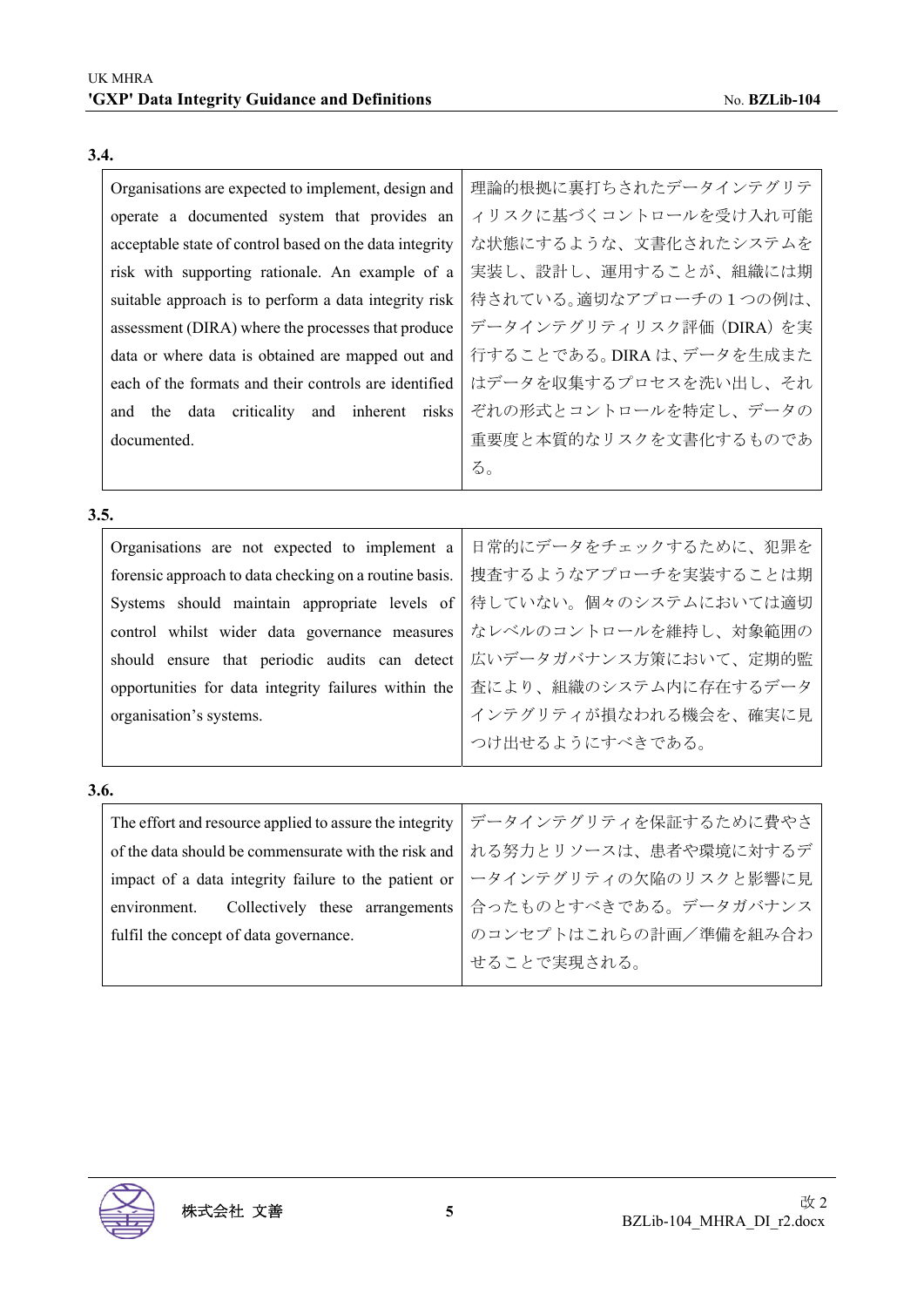| Organisations should be aware that reverting from        | 自動化またはコンピュータ化されたシステムか    |
|----------------------------------------------------------|--------------------------|
| automated or computerised systems to paper-based         | ら紙ベースの手動システムに戻したとしても、    |
| manual systems or vice-versa will not in itself          | またはその逆を行ったとしても、適切なデータ    |
| remove the need for appropriate data integrity           | インテグリティコントロールが必要なことに変    |
| controls.                                                | わりはない。                   |
|                                                          |                          |
| 3.8.                                                     |                          |
| Where data integrity weaknesses are identified,          | データインテグリティの弱点が明らかになった    |
| companies should ensure that appropriate corrective      | ら、関連する全ての活動やシステムにおいて、    |
| and preventive actions are implemented across all        | 適切な是正措置・予防措置が(単発で終わらな    |
| relevant activities and systems and not in isolation.    | いよう)確実に実施されるようにすべきである。   |
|                                                          |                          |
| 3.9.                                                     |                          |
| Appropriate notification to regulatory authorities       | 重大なデータインテグリティのインシデントが    |
| should be made where significant data integrity          | 明らかになった場合は、規制当局への適切な通    |
| incidents have been identified.                          | 知を行うべきである。               |
|                                                          |                          |
| 3.10.                                                    |                          |
| The guidance refers to the acronym ALCOA rather          | 本ガイダンスは、頭字語「ALCOA+」ではなく、 |
| than 'ALCOA +'. ALCOA being Attributable,                | 「ALCOA」について述べている。ALCOAは、 |
| Legible, Contemporaneous, Original, and Accurate         | 帰属性、見読性、同時性、原本性、正確性を示    |
| and the '+' referring to Complete, Consistent,           | し、「+」部分は完全性、一貫性、耐久性、利用   |
| Enduring, and Available. ALCOA was historically          | 可能性を示す。 ALCOA は、歴史的に、規制目 |
| regarded as defining the attributes of data quality that | 的に適したデータ品質の属性を定義するものと    |
| are suitable for regulatory purposes. The '+' has been   | みなされてきた。その後、要件を強調するため    |
| subsequently added to emphasise the requirements.        | に「+」が追加された。 データガバナンスの方   |
| There is no difference in expectations regardless of     | 策は、データが、データライフサイクルを通し    |
| which acronym is used since data governance              | て、完全性、一貫性、耐久性、利用可能性があ    |
| measures should ensure that data is complete,            | ることを確実にすべきであることから、どちら    |
| consistent, enduring and available throughout the        | の頭字語を用いたとしても期待することに違い    |
| data lifecycle.                                          | はない。                     |

## **3.7.**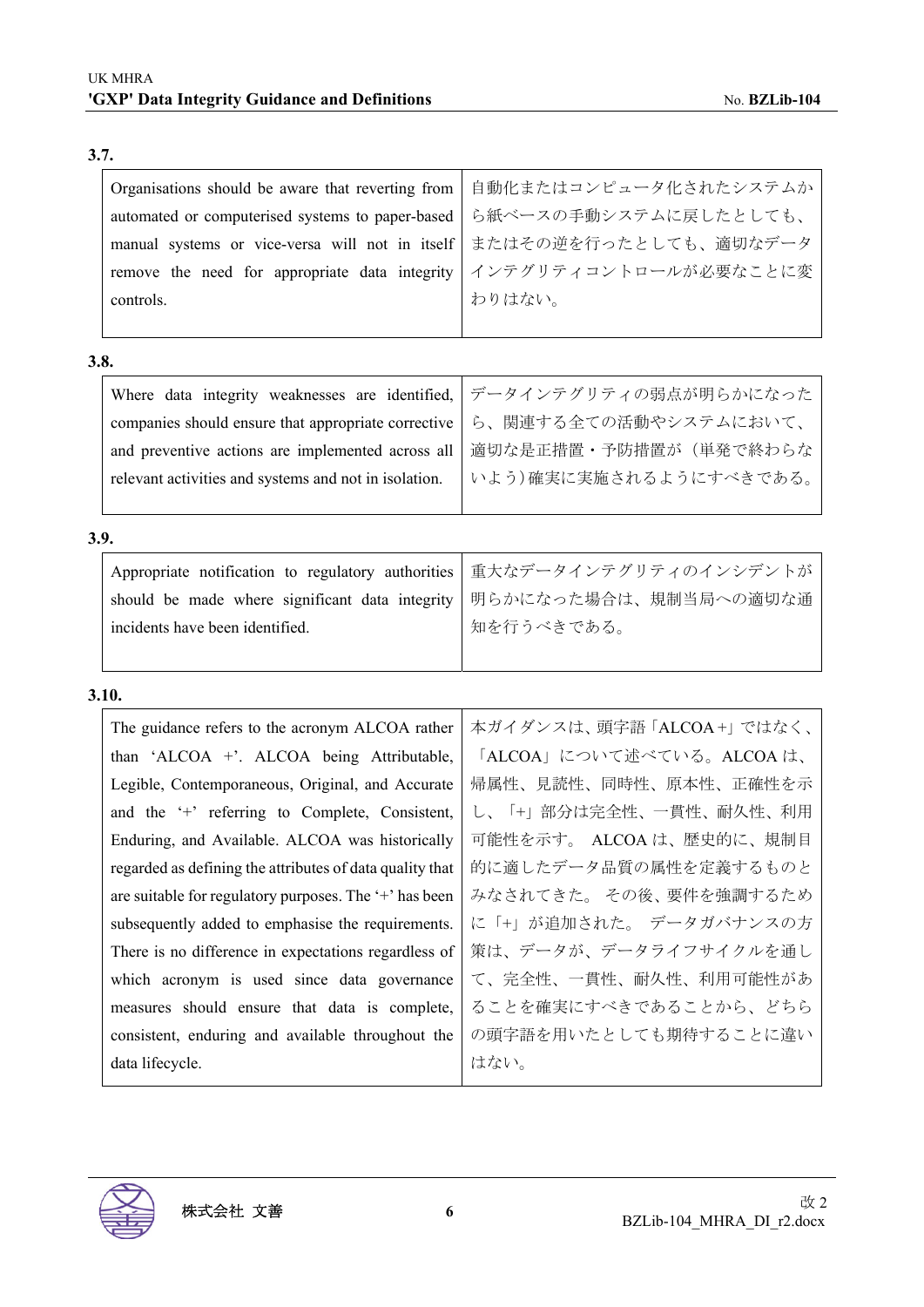## **4. Establishing data criticality and inherent integrity risk**

データの重要度と本質的なインテグリティリスクの確立

| $\sim$ | v<br>۰. |
|--------|---------|

|                                                                           | Data has varying importance to quality, safety and   データは、品質、安全性、有効性について意思 |
|---------------------------------------------------------------------------|----------------------------------------------------------------------------|
|                                                                           | efficacy decisions. Data criticality may be 決定するうえで、さまざまな意味で重要である。         |
| determined by considering how the data is used to   データの重要性は、データがどのように用いら |                                                                            |
| influence the decisions made.                                             | れ、意思決定に影響を与えているのかを考慮し                                                      |
|                                                                           | て決められる。                                                                    |
|                                                                           |                                                                            |

#### **4.2.**

| The risks to data are determined by the potential to  | データへのリスクは、〔データが〕承認されず  |
|-------------------------------------------------------|------------------------|
| deleted, amended or excluded without<br>be            | に削除、変更、除外される可能性と、それらの  |
| authorisation and the opportunity for detection of    | 活動や事象を検出できる機会によって決まる。  |
| those activities and events. The risks to data may be | 同じようなことを繰り返す、明確に定義された、 |
| increased by complex, inconsistent processes with     | はっきりとした単一の目的を持つ単純なタスク  |
| open- ended and subjective outcomes, compared to      | と比較すると、制限のない、主観的な結果を伴  |
| simple tasks that are undertaken consistently, are    | う、複雑で、一貫しないプロセスの方が、デー  |
| well defined and have a clear objective.              | タへのリスクは高くなると言える。       |
|                                                       |                        |

#### **4.3.**

| Data may be generated by: |                                                  | データは: |                          |
|---------------------------|--------------------------------------------------|-------|--------------------------|
| (i)                       | Recording on paper, a paper-based record of a    | (i)   | 紙に記録されることで生成される(人に       |
|                           | manual observation or of an activity or          |       | よる観察結果や活動の紙ベースの記         |
|                           |                                                  |       | 録)、または                   |
| (ii)                      | electronically, using equipment that range       | (ii)  | 電子的に、簡単な機械から複雑な、高度       |
|                           | from simple machines through to complex          |       | に構成設定可能なコンピュータ化システ       |
|                           | highly configurable computerised systems or      |       | ムまで、広範囲にわたる機器を用いて生       |
|                           |                                                  |       | 成される、または                 |
|                           | (iii) by using a hybrid system where both paper- |       | (iii) 紙ベースの記録と電子記録の両方がオリ |
|                           | based and electronic records constitute the      |       | ジナル記録を構成するようなハイブリッ       |
|                           | original record or                               |       | ドシステムを用いて生成される、または       |
| (iv)                      | by other means such as photography, imagery,     |       | (iv) 写真、画像、クロマトグラフィプレート  |
|                           | chromatography plates, etc.                      |       | 等のような他の方式により生成される。       |

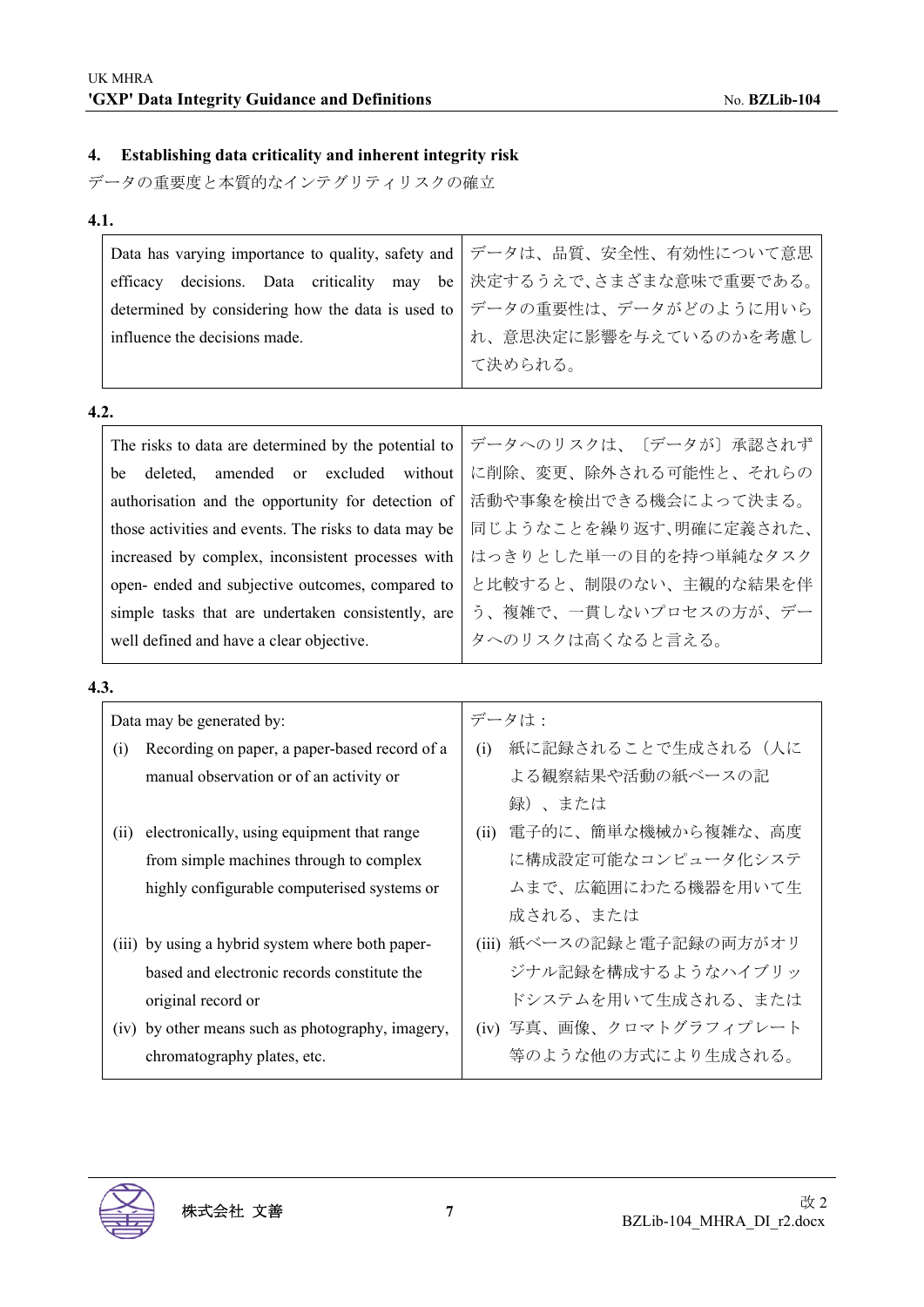$\mathbf{r}$ 

| Paper                                                | 紙                      |
|------------------------------------------------------|------------------------|
| Data generated manually on paper may require         | 人により紙に記録されたデータは、データイン  |
| independent verification if deemed necessary from    | テグリティリスク評価により、または他の要件  |
| the data integrity risk assessment or by another     | により必要と判断されるならば、独立した検証  |
| requirement. Consideration should be given to risk-  | を行う必要がある。リスクを低減するために   |
| reducing supervisory measures.                       | [作業を] 監督する方策を検討すべきである。 |
| Electronic                                           | 電子                     |
| The inherent risks to data integrity relating to     | 機器またはコンピュータ化システムに関連する  |
| equipment and computerised systems may differ        | データインテグリティの本質的なリスクは、デ  |
| depending upon the degree to which the system        | ータを生成または利用するシステムがどの程度  |
| generating or using the data can be configured, and  | 構成設定できるか、及びデータライフサイクル  |
| the potential for manipulation of data during        | を通してコンピュータ化システム間でのデータ  |
| transfer between computerised systems during the     | 転送時にデータ操作できる可能性によって異な  |
| data lifecycle.                                      | る。                     |
| The use of available technology, suitably configured | 入手可能な技術を用いて、データインテグリテ  |
| to reduce data integrity risk, should be considered. | ィリスクを低減するように適切な構成設定にす  |
|                                                      | ることを検討すべきである。          |
| Simple electronic systems with no configurable       | 構成設定できないソフトウェアで、電子データ  |
| software and no electronic data retention (e.g. pH   | を保持しない単純な電子システム (例: pH |
| meters, balances and thermometers) may only          | 計、天秤、温度計)は、キャリブレーションす  |
| require calibration, whereas complex systems         | るだけでよいが、複雑なシステムは、「意図し  |
| require 'validation for intended purpose'.           | た目的に対するバリデーション」が必要にな   |
|                                                      | る。                     |

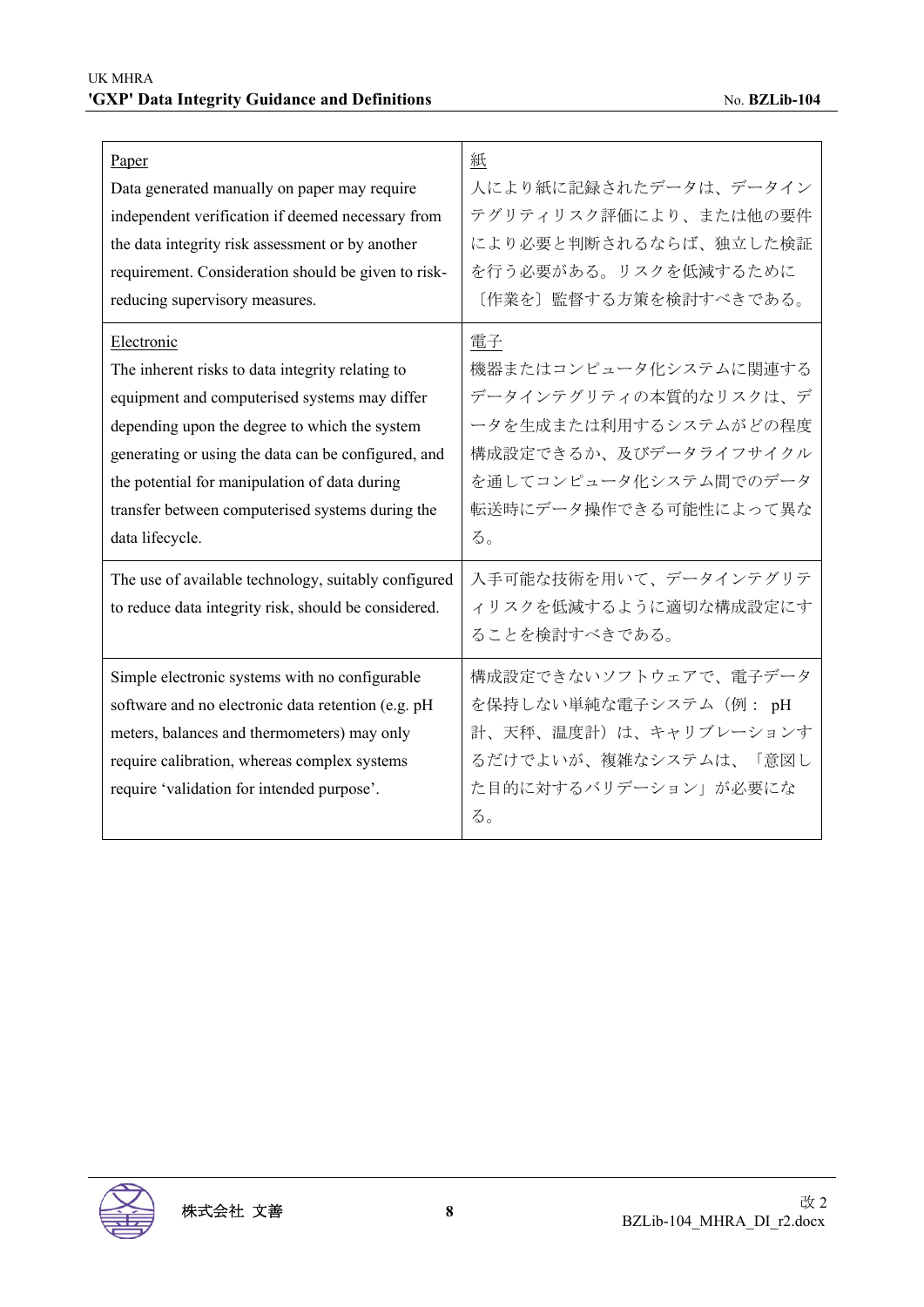| (ソフトウェアの機能、構成設定、ユーザーの<br>介入の機会、及びデータライフサイクルの検討<br>によって決定される)複雑さとリスクに伴い、<br>バリデーション作業が増える。複雑性が低いよ<br>うに見えるシステムを侮らないことは重要であ<br>る。 このようなシステム (例えば、心電図<br>計、FTIR、UV 分光光度計等のユーザーが構成<br>設定可能な出力を持つスタンドアロンシステ<br>ム)では、望ましい結果を得るためにデータを<br>操作したり、試験を繰り返すことが可能であ<br>り、かつそのことを検出する機会が限られてい<br>る。 |
|----------------------------------------------------------------------------------------------------------------------------------------------------------------------------------------------------------------------------------------------------------------------------------------|
| ハイブリッド<br>ハイブリッドシステムを利用する場合、何がデ<br>ータ集合全体を構成しているのかを明確に文書<br>化し、データ集合に含まれるすべての記録をレ<br>ビューして保管すべきである。ハイブリッドシ<br>ステムは、期待される目的を確実に満たすよう<br>に設計すべきである。                                                                                                                                      |
| その他<br>生成されたデータが写真や画像(または他のメ<br>ディア)によって取り込まれる場合、ライフサ<br>イクルにわたってその形式を保存しておくため<br>の要件は、他の形式と同じ留意事項に従うとと<br>もに、さらにその形式に必要な追加コントロー<br>ルを検討すべきである。 劣化の問題のために<br>元の形式を保持することができない場合、記録<br>を残すための代わりの仕組み(例えば、写真や<br>デジタル化)及びその後の保存について検討<br>し、選択した根拠を文書化すべきである。<br>(例                       |
|                                                                                                                                                                                                                                                                                        |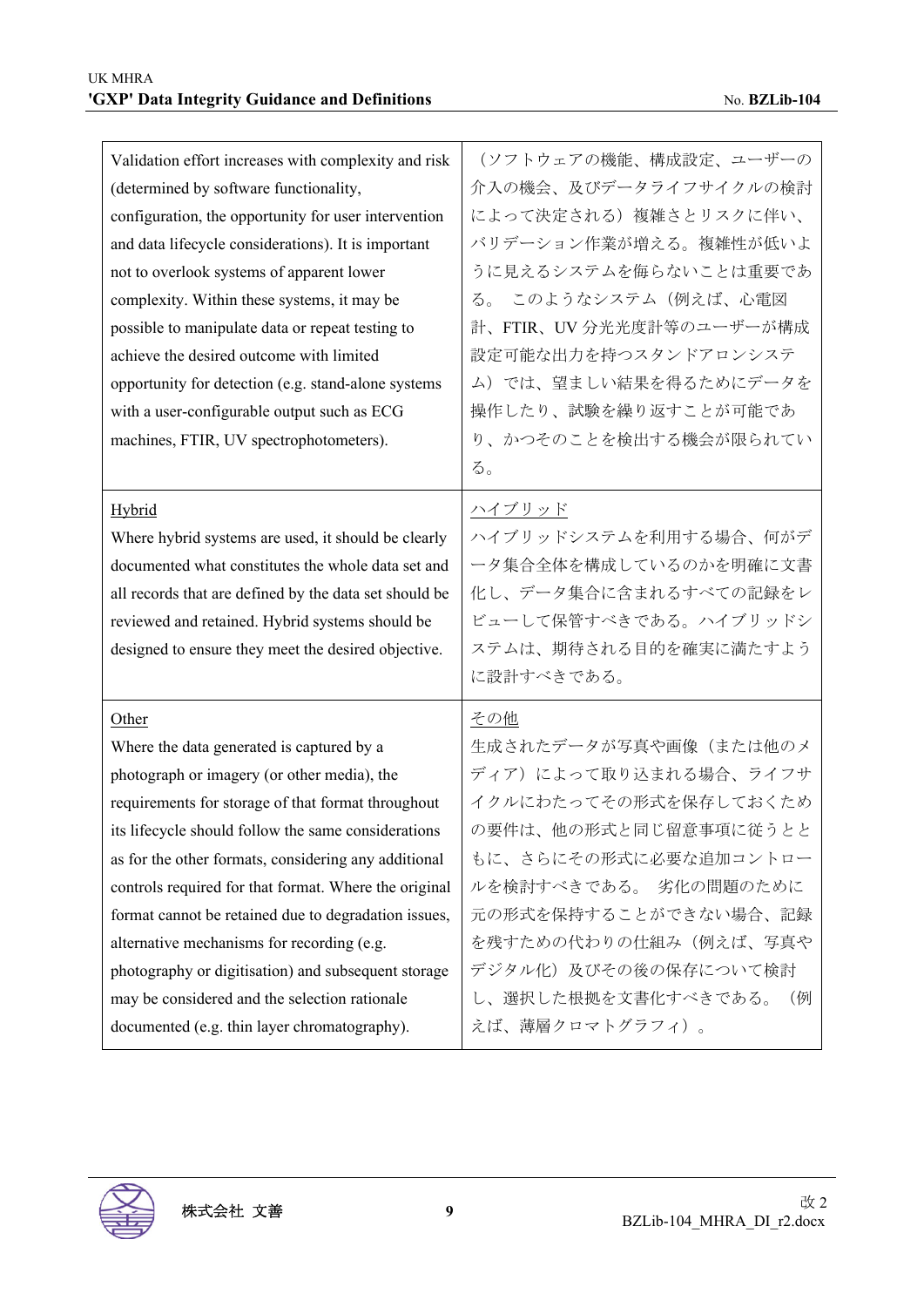| Reduced effort and/or frequency of control measures   | 高レベルのシステムアクセス権限または専門的  |
|-------------------------------------------------------|------------------------|
| may be justified for data that has a lesser impact to | ソフトウェア/知識を持たない限り〔データを〕 |
| product, patient or the environment if those data are | 変更できないようなプロセスから得られたデー  |
| obtained from a process that does not provide the     | タで、データの製品/患者/環境への影響が小  |
| opportunity for amendment without high-level          | さいものでは、コントロール方策を軽くしたり、 |
| system access or specialist software/knowledge.       | コントロール頻度を下げることを正当化できる  |
|                                                       | かもしれない。                |
|                                                       |                        |

**4.5.**

**4.4.**

| 5.                                                      |                          |
|---------------------------------------------------------|--------------------------|
| The data integrity risk assessment (or equivalent)      | データインテグリティリスク評価(または同等    |
| should consider factors required to follow a process    | なもの)では、プロセスに従ったり、機能を実    |
| or perform a function. It is expected to consider not   | 行したりするために、何が必要となるのかを考    |
| only a computerised system but also the supporting      | える。コンピュータ化システム単体だけでなく、   |
| people, guidance, training and quality systems.         | それを支える人、ガイダンス、トレーニング、    |
| Therefore, automation or the use of a 'validated        | 品質システムも考慮することが期待される。従    |
| system' (e.g. e-CRF; analytical equipment) may          | って、オートメーションや「バリデートされた    |
| lower but not eliminate data integrity risk. Where      | システム」(例えば、e-CRF、分析機器)の利用 |
| there is human intervention, particularly influencing   | により、データインテグリティリスクを低減さ    |
| how or what data is recorded, reported or retained, an  | せることはできるが、全く無くすことはできな    |
| increased risk may exist from poor organisational       | い。人が介入する場合、とりわけ、どのように、   |
| controls or data verification due to an overreliance on | どのデータを記録、報告、保管するのか〔の決    |
| the system's validated state.                           | 定〕に〔人が〕影響を及ぼせるような場合、シ    |
|                                                         | ステムがバリデート済みであることに過度に信    |
|                                                         | 頼していると、不適切な組織のコントロールや    |
|                                                         | データ検証によりリスクが高くなってしまうこ    |
|                                                         | とがある。                    |

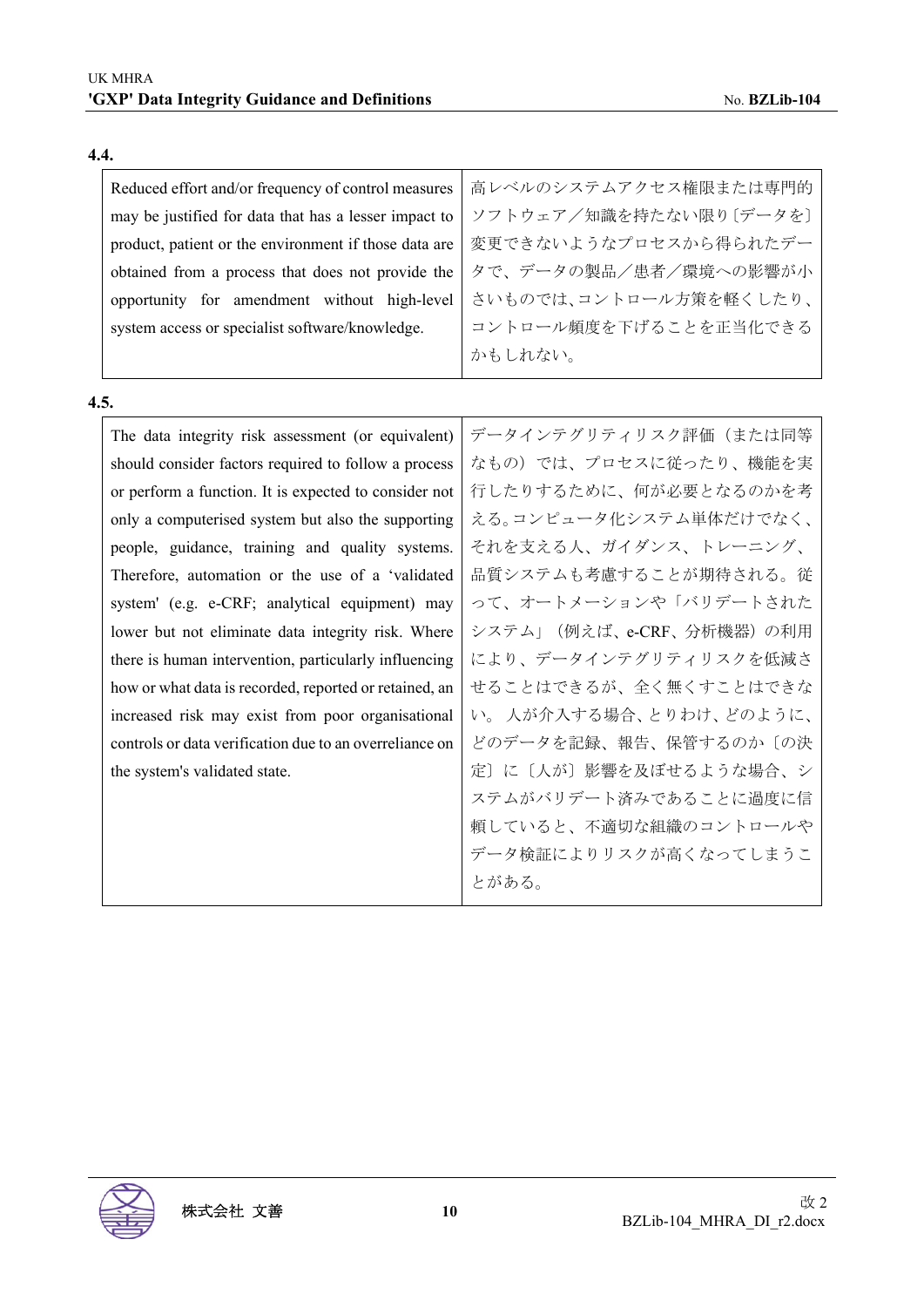| Where the data integrity risk assessment has          | データインテグリティリスク評価により是正す |
|-------------------------------------------------------|-----------------------|
| highlighted areas for remediation, prioritisation of  | べき領域が明らかになったところで、アクショ |
| actions (including acceptance of an appropriate level | ンの優先付け(適切なレベルの残存リスクの受 |
| of residual risk) should be documented,               | 容を含む)を文書化し、経営層に伝え、レビュ |
| communicated to management, and subject to            | ーの対象とすべきである。長期的な是正措置が |
| review. In situations where long-term remediation     | 特定されたら、リスクを低減するための短期的 |
| actions are identified, risk-reducing short-term      | 措置を実施し、受け入れ可能なデータガバナン |
| measures should be implemented to provide             | スを暫定的に提供すべきである。       |
| acceptable data governance in the interim.            |                       |

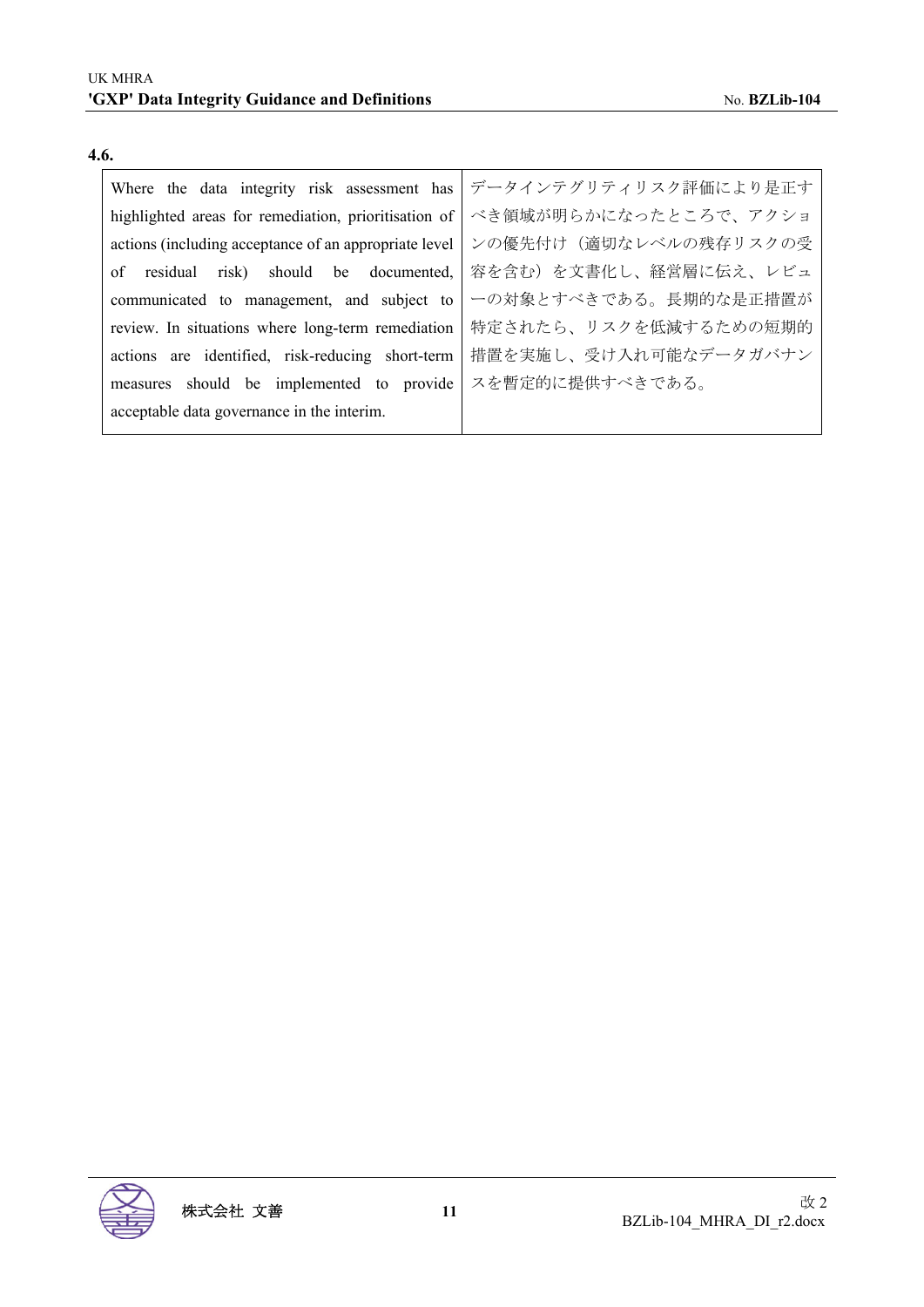#### **5. Designing systems and processes to assure data integrity; creating the 'right environment'.**

データインテグリティを保証するようなシステム及びプロセスを設計する;'適正な環境を作る'

| 5.1.                                                                                                                                                                                                                                                                                                                             |                                                                                                                                                                    |
|----------------------------------------------------------------------------------------------------------------------------------------------------------------------------------------------------------------------------------------------------------------------------------------------------------------------------------|--------------------------------------------------------------------------------------------------------------------------------------------------------------------|
| Systems and processes should be designed in a way<br>that facilitates compliance with the principles of data<br>integrity. Enablers of the desired behaviour include<br>but are not limited to:                                                                                                                                  | システムとプロセスは、データインテグリティ<br>の原則に準拠するように設計すべきである。望<br>ましい行動がとられるようにするための実現要<br>素には以下が含まれるが、これに限定されるも<br>のではない。                                                         |
| • At the point of use, having access to appropriately<br>controlled/synchronised clocks for recording<br>timed events to ensure reconstruction and<br>traceability, knowing and specifying the time zone<br>where this data is used across multiple sites.                                                                       | ●再現及びトレーサビリティを可能とするため<br>に、適切にコントロールされた/同期された<br>クロックを用い、〔データを〕利用した時点<br>で、時刻の付されたイベントを記録するこ<br>と。このデータが複数のサイトにまたがって<br>利用される場合、タイムゾーンを認識し、指<br>定すること。             |
| • Accessibility of records at locations where<br>activities take place so that informal data<br>recording and later transcription to official records<br>does not occur.                                                                                                                                                         | ●データを非公式に記録し、後でそれを公式記<br>録に転記することのないように、活動が行わ<br>れる場所で記録にアクセスできるようにする<br>こと。                                                                                       |
| • Access to blank paper proformas for raw/source<br>data recording should be appropriately controlled.<br>Reconciliation, or the use of controlled books with<br>numbered pages, may be necessary to prevent<br>recreation of a record. There may be exceptions<br>such as medical records (GCP) where this is not<br>practical. | ●生データ/原データ記録用のブランク書式へ<br>のアクセスを適切にコントロールすべきであ<br>る。記録をねつ造されないようにするには、<br>員数チェック、つまりページ付の管理された<br>ブックの利用が必要であろう。これには例外<br>があるかもしれない。例えば、医療記録<br>(GCP) ではこれが現実的ではない。 |

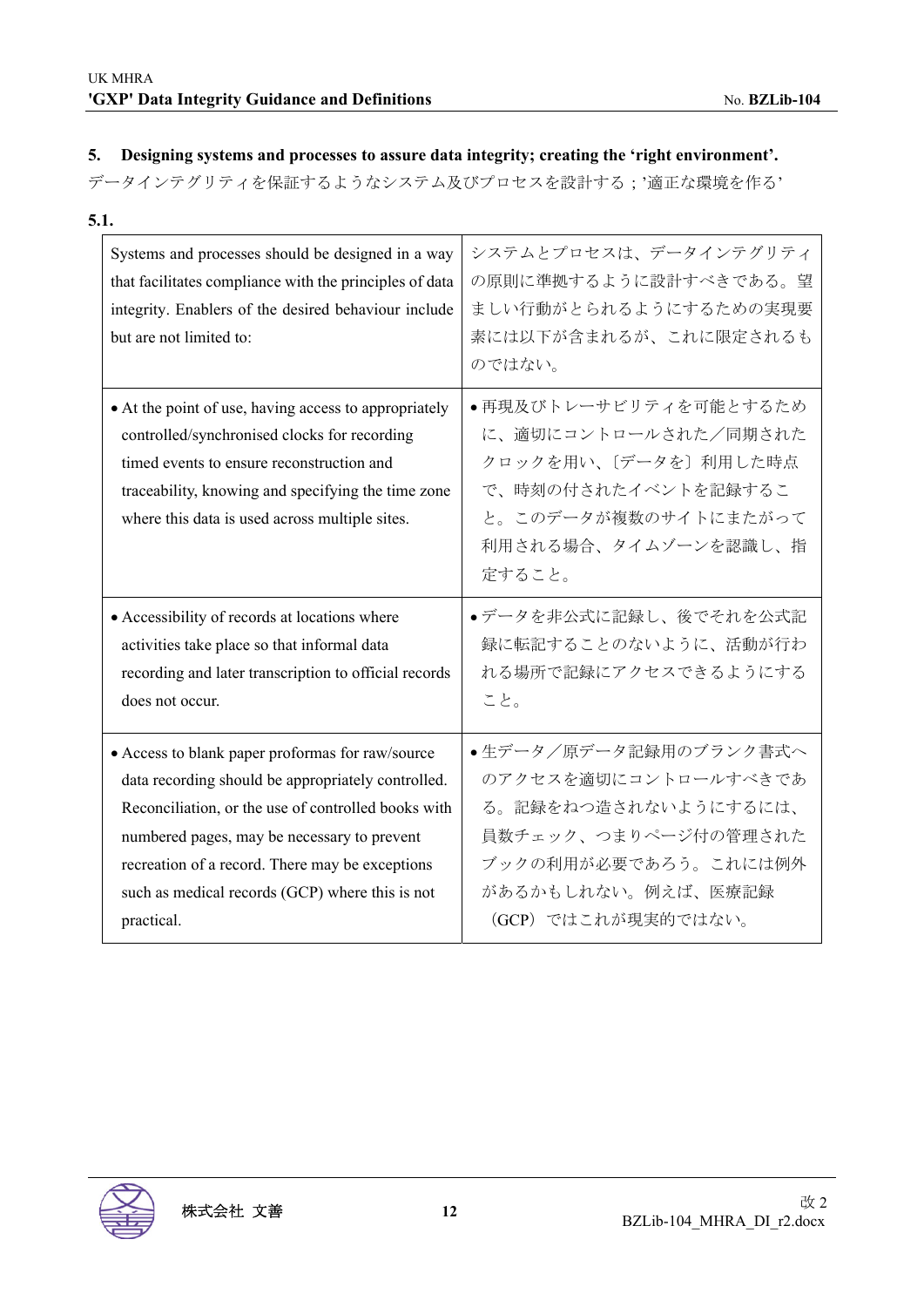| • User access rights that prevent (or audit trail, if<br>prevention is not possible) unauthorised data<br>amendments. Use of external devices or system<br>interfacing methods that eliminate manual data<br>entries and human interaction with the<br>computerised system, such as barcode scanners,<br>ID card readers, or printers. | ●ユーザーアクセス権により、認可されていな<br>いデータ変更を防止する(または防止が不可<br>能な場合は、監査証跡を残す)。コンピュー<br>タ化システムへの手動のデータ入力やコンピ<br>ュータ化システムと人とのやりとりを無くす<br>ための外部装置またはシステムインターフェ<br>ース方式 (バーコードスキャナー、IDカード<br>リーダー、プリンター等)を利用する。 |
|----------------------------------------------------------------------------------------------------------------------------------------------------------------------------------------------------------------------------------------------------------------------------------------------------------------------------------------|-----------------------------------------------------------------------------------------------------------------------------------------------------------------------------------------------|
| • The provision of a work environment (such as<br>adequate space, sufficient time for tasks, and<br>properly functioning equipment) that permit<br>performance of tasks and recording of data as<br>required.<br>• Access to original records for staff performing                                                                     | ●要求されるタスクを実行し、データを記録す<br>ることができるような作業環境(適度な空<br>間、作業のための十分な時間、適切に機能す<br>る機器等)を提供する。<br>●データレビュー活動を行うスタッフがオリジ                                                                                  |
| data review activities.                                                                                                                                                                                                                                                                                                                | ナル記録ヘアクセスできるようにする。                                                                                                                                                                            |
| • Reconciliation of controlled print-outs.                                                                                                                                                                                                                                                                                             | • コントロールされた印刷結果について員数チ<br>ェックを行う。                                                                                                                                                             |
| • Sufficient training in data integrity principles<br>provided to all appropriate staff (including senior<br>management).                                                                                                                                                                                                              | •全ての適切なスタッフ (上級経営層も含む)<br>に対して、データインテグリティの原則につ<br>いて十分なトレーニングを実施する。                                                                                                                           |
| • Inclusion of subject matter experts in the risk<br>assessment process.                                                                                                                                                                                                                                                               | ●リスク評価プロセスへ対象分野の専門家<br>(SME) が参加する。                                                                                                                                                           |
| • Management oversight of quality metrics<br>relevant to data governance.                                                                                                                                                                                                                                                              | ●データガバナンスに関する品質メトリクスを<br>経営層が監督する。                                                                                                                                                            |

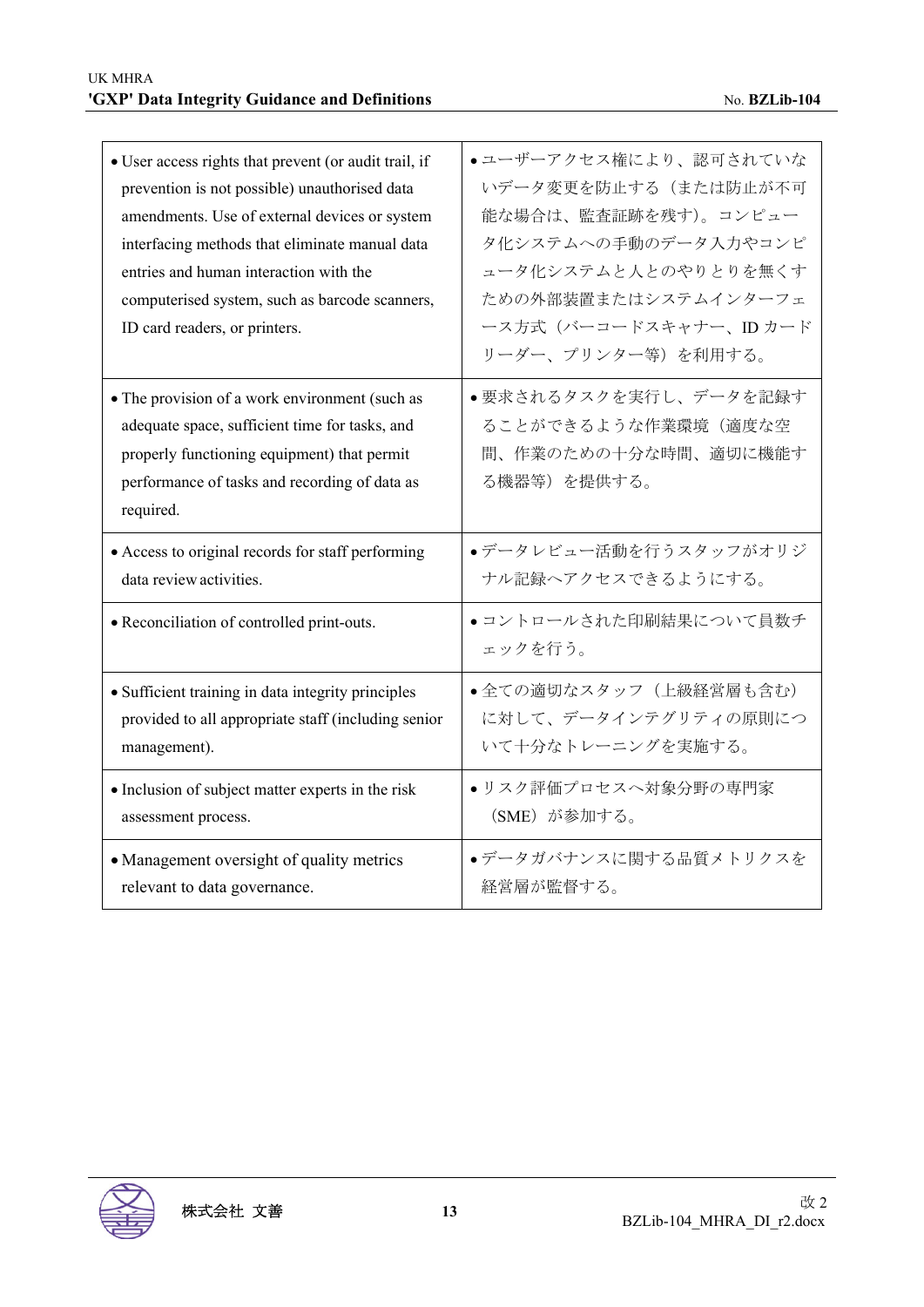| The use of scribes to record activity on behalf of       | 活動を記録する記録者を、操作者の代わりに用    |
|----------------------------------------------------------|--------------------------|
| another operator can be considered where justified,      | いることは、正当性があれば検討してもよい。    |
| for example:                                             | 例えば:                     |
| • The act of contemporaneous recording                   | [操作者が、活動と] 同時に記録を取ること    |
| compromises the product or activity e.g.                 | で、製品または活動を損なってしまう場合。     |
| documenting line interventions by sterile                | 例えば、無菌医薬品製造の運転員がラインへ     |
| operators.                                               | 介入したことを文書化する。            |
| $\bullet$ Necropsy (GLP)                                 | •剖検 $(GLP)$              |
| • To accommodate cultural or literacy/language           | •文化やリテラシー/言語の制限に対応する場    |
| limitations, for instance where an activity is           | 合。                       |
| performed by an operator but witnessed and               | 例えば、操作者が活動を行い、第二者が立ち     |
| recorded by a second person.                             | 会い、記録する。                 |
| Consideration should be given to ease of access,         | その活動について、データの重要性に応じた適    |
| usability and location whilst ensuring appropriate       | 切なコントロールを確実にするとともに、アク    |
| control of the activity guided by the criticality of the | セスのしやすさ、使いやすさ、及び場所に配慮    |
| data.                                                    | すべきである。                  |
| In these situations, the recording by the second         | このような 〔活動を第二者が記録する〕 状況で、 |
| person should be contemporaneous with the task           | 第二者による記録作成は、実行されるタスクと    |
| being performed, and the records should identify         | 同時に行われるべきであり、記録には、タスク    |
| both the person performing the task and the person       | を実行する者と記録を完成させる者の両方を明    |
| completing the record. The person performing the         | 記すべきである。〔また、〕可能な限り、タス    |
|                                                          |                          |
| task should countersign the record wherever              | クを実行する者が記録に連署すべきであるが、    |
| possible, although it is accepted that this              | この連署は事後に行うことが認められている。    |
| countersigning step will be retrospective. The           | 監視者(記録者)が文書を完成させるプロセス    |
| process for supervisory (scribe) documentation           | は、そのプロセスに係る活動を記載する、承認    |
| completion should be described in an approved            | された手順書に記載すべきである。         |
| procedure that specifies the activities to which the     |                          |

## **5.2.**

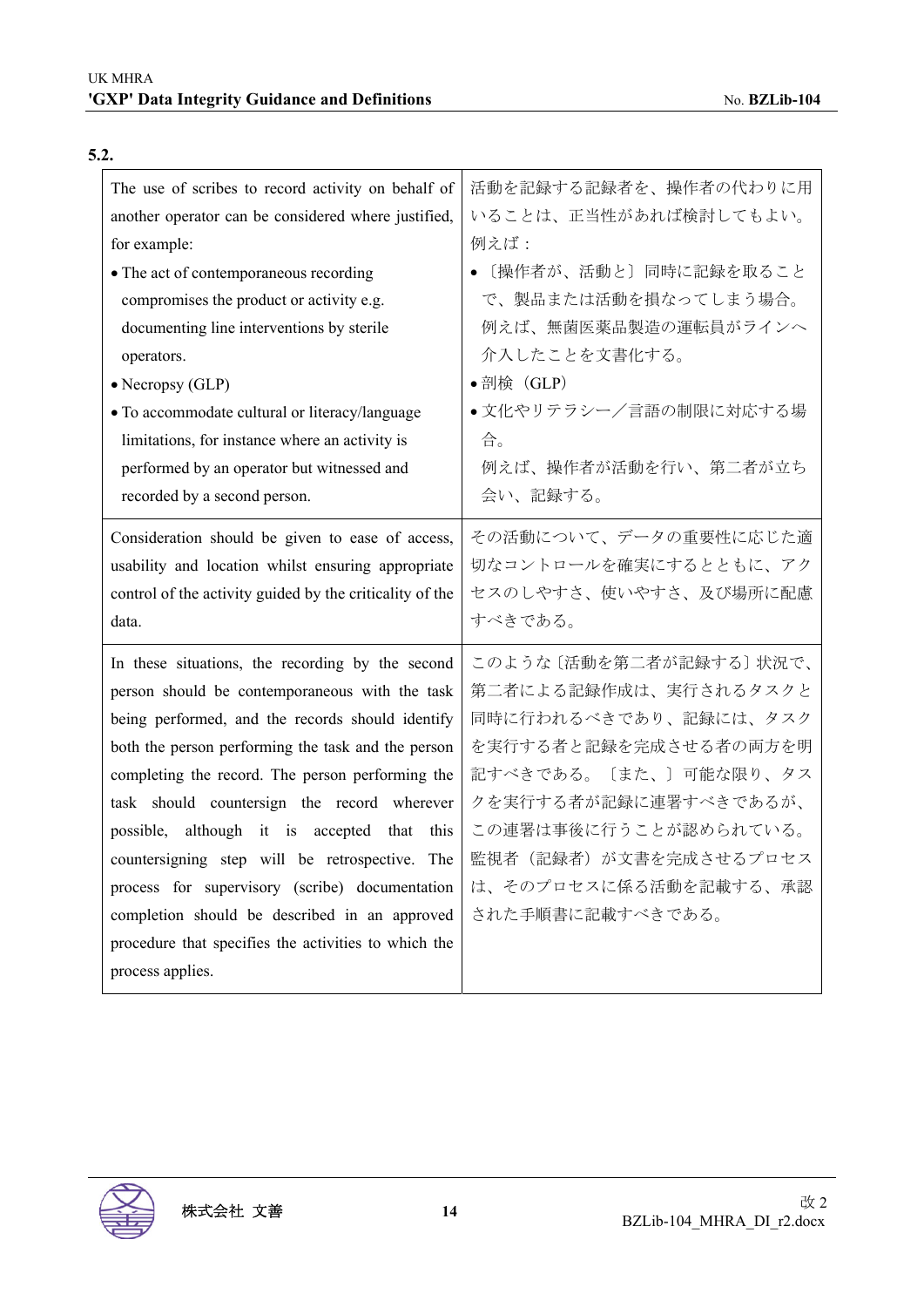## **6. Definition of terms and interpretation of requirements**

用語の定義と要件の解釈

### **6.1. Data**

6.1. データ

| Facts, figures and statistics collected together for<br>reference or analysis. All original records and true<br>copies of original records, including source data and<br>metadata and all subsequent transformations and<br>reports of these data, that are generated or recorded<br>at the time of the GXP activity and allow full and<br>complete reconstruction and evaluation of the GXP<br>activity. | 参照または解析のために集められた事実、数値、<br>統計。すべてのオリジナル記録及びオリジナル<br>記録の真正コピーであり、原データとメタデー<br>タを、及びそれらのデータのその後の変換結果<br>及びレポートを含む。これらは、GXP 活動実施<br>時に生成・記録され、GXP 活動を完全無欠に再<br>現及び評価に利用することができるものであ<br>$\mathcal{Z}_o$<br>【訳注:原文では、定義を斜体字で示している。<br>以下同様。】 |
|-----------------------------------------------------------------------------------------------------------------------------------------------------------------------------------------------------------------------------------------------------------------------------------------------------------------------------------------------------------------------------------------------------------|----------------------------------------------------------------------------------------------------------------------------------------------------------------------------------------------------------------------------------------|
| Data should be:                                                                                                                                                                                                                                                                                                                                                                                           | データは以下のようであるべきである:                                                                                                                                                                                                                     |
| A - attributable to the person generating the data                                                                                                                                                                                                                                                                                                                                                        | A - データ生成者へ帰属することができる                                                                                                                                                                                                                  |
| $L$ – legible and permanent                                                                                                                                                                                                                                                                                                                                                                               | L- 見読性があり、永続的である                                                                                                                                                                                                                       |
| $C$ – contemporaneous                                                                                                                                                                                                                                                                                                                                                                                     | C- 同時性がある                                                                                                                                                                                                                              |
| $O$ – original record (or certified true copy)                                                                                                                                                                                                                                                                                                                                                            | O- オリジナル記録 (または保証付きの真正コ                                                                                                                                                                                                                |
|                                                                                                                                                                                                                                                                                                                                                                                                           |                                                                                                                                                                                                                                        |
|                                                                                                                                                                                                                                                                                                                                                                                                           | ピー) である                                                                                                                                                                                                                                |
| A - accurate                                                                                                                                                                                                                                                                                                                                                                                              | A - 正確である                                                                                                                                                                                                                              |
|                                                                                                                                                                                                                                                                                                                                                                                                           |                                                                                                                                                                                                                                        |
| Data governance measures should also ensure that                                                                                                                                                                                                                                                                                                                                                          | また、データガバナンス方策によりデータが                                                                                                                                                                                                                   |
| data is complete, consistent, enduring and available                                                                                                                                                                                                                                                                                                                                                      | complete で、consistent で、enduring で、かつラ                                                                                                                                                                                                 |
| throughout the lifecycle, where;                                                                                                                                                                                                                                                                                                                                                                          | イフサイクルを通じて available であるべきであ                                                                                                                                                                                                           |
|                                                                                                                                                                                                                                                                                                                                                                                                           | る。ここで;                                                                                                                                                                                                                                 |
| Complete – the data must be whole; a complete set                                                                                                                                                                                                                                                                                                                                                         | Complete - データは〔部分でなく〕全てであり、                                                                                                                                                                                                           |
|                                                                                                                                                                                                                                                                                                                                                                                                           | 全部そろった一式でなければならない                                                                                                                                                                                                                      |
| Consistent - the data must be self-consistent                                                                                                                                                                                                                                                                                                                                                             | Consistent - データは自己一貫性を持たなけれ                                                                                                                                                                                                           |
|                                                                                                                                                                                                                                                                                                                                                                                                           | ばならない                                                                                                                                                                                                                                  |
| Enduring – durable; lasting throughout the data                                                                                                                                                                                                                                                                                                                                                           | Enduring - 耐久性があり、データライフサイク                                                                                                                                                                                                            |
| lifecycle                                                                                                                                                                                                                                                                                                                                                                                                 | ルを通じて存続する                                                                                                                                                                                                                              |
| Available – readily available for review or inspection<br>purposes                                                                                                                                                                                                                                                                                                                                        | Available- レビューや査察のために、すぐに入<br>手可能である                                                                                                                                                                                                  |

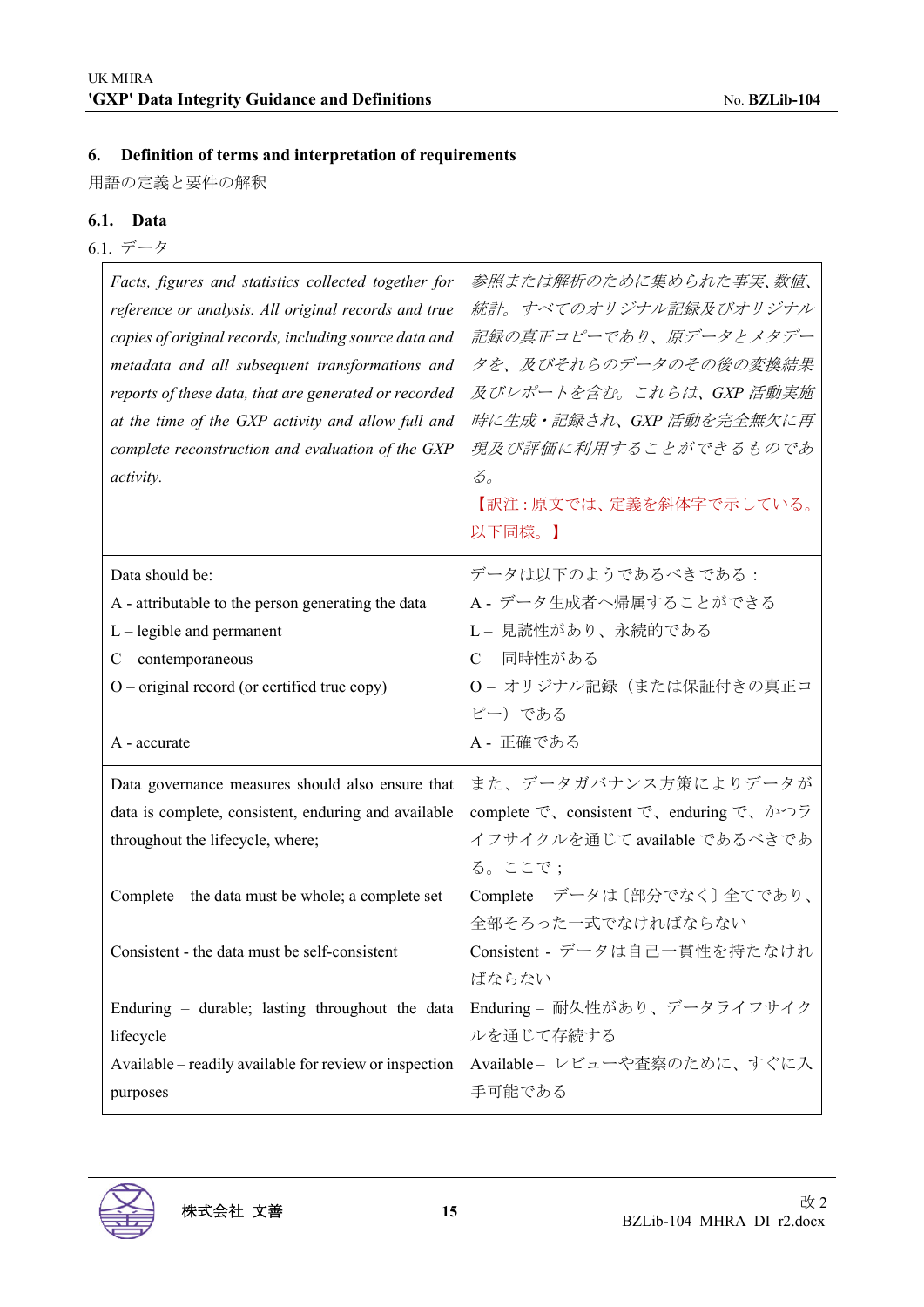## **6.2. Raw data (synonymous with 'source data' which is defined in ICH GCP)**

6.2. 生データ (ICH GCP で定義される原データと同義)

| Raw data is defined as the original record (data)                                                                                                                                                                                                                                                                                                                                                                                                                                                                                           | 生データは、 (紙または電子的のいずれに記録                                                                                                                                                                                                              |
|---------------------------------------------------------------------------------------------------------------------------------------------------------------------------------------------------------------------------------------------------------------------------------------------------------------------------------------------------------------------------------------------------------------------------------------------------------------------------------------------------------------------------------------------|-------------------------------------------------------------------------------------------------------------------------------------------------------------------------------------------------------------------------------------|
| which can be described as the first-capture of                                                                                                                                                                                                                                                                                                                                                                                                                                                                                              | されたかに依らず)情報を最初に収集したもの                                                                                                                                                                                                               |
| information, whether recorded on paper or                                                                                                                                                                                                                                                                                                                                                                                                                                                                                                   | であると説明できるような、オリジナルな記録                                                                                                                                                                                                               |
| electronically. Information that is originally                                                                                                                                                                                                                                                                                                                                                                                                                                                                                              | (データ) である。もともと動的状態で収集さ                                                                                                                                                                                                              |
| captured in a dynamic state should remain available                                                                                                                                                                                                                                                                                                                                                                                                                                                                                         | れた情報は、動的状態で利用できるようにして                                                                                                                                                                                                               |
| in that state.                                                                                                                                                                                                                                                                                                                                                                                                                                                                                                                              | おくべきである。                                                                                                                                                                                                                            |
| Raw data must permit full reconstruction of the                                                                                                                                                                                                                                                                                                                                                                                                                                                                                             | 生データを使って、活動を完全に再現できなけ                                                                                                                                                                                                               |
| activities. Where this has been captured in a dynamic                                                                                                                                                                                                                                                                                                                                                                                                                                                                                       | ればならない。〔生データが〕動的状態で収集                                                                                                                                                                                                               |
| state and generated electronically, paper copies                                                                                                                                                                                                                                                                                                                                                                                                                                                                                            | され、かつ電子的に生成された場合、紙のコピ                                                                                                                                                                                                               |
| cannot be considered as 'raw data'.                                                                                                                                                                                                                                                                                                                                                                                                                                                                                                         | ーは「生データ」と考えることはできない。                                                                                                                                                                                                                |
| In the case of basic electronic equipment that does<br>not store electronic data, or provides only a printed<br>data output (e.g. balances or pH meters), then the<br>printout constitutes the raw data. Where the basic<br>electronic equipment does store electronic data<br>permanently and only holds a certain volume before<br>overwriting; this data should be periodically<br>reviewed and where necessary reconciled against<br>paper records and extracted as electronic data where<br>this is supported by the equipment itself. | 電子データを格納しない、またはデータを印刷<br>するだけの基本的な電子機器 (例:天秤、pH 計)<br>の場合、印刷されたものが生データとなる。 〔余<br>分な機能を持たない〕基本的な電子機器が、デ<br>ータを永続的に格納せず、一定量のデータが上<br>書きされるまで保持されるような場合、データ<br>を定期的にレビューし、必要に応じて紙の記録<br>と照合するとともに、(機器がサポートしてい<br>れば) 電子データとして抽出すべきである。 |
| In all definitions, the term 'data' includes raw data.                                                                                                                                                                                                                                                                                                                                                                                                                                                                                      | 全ての定義において、「データ」という言葉は<br>生データを含むものとする。                                                                                                                                                                                              |

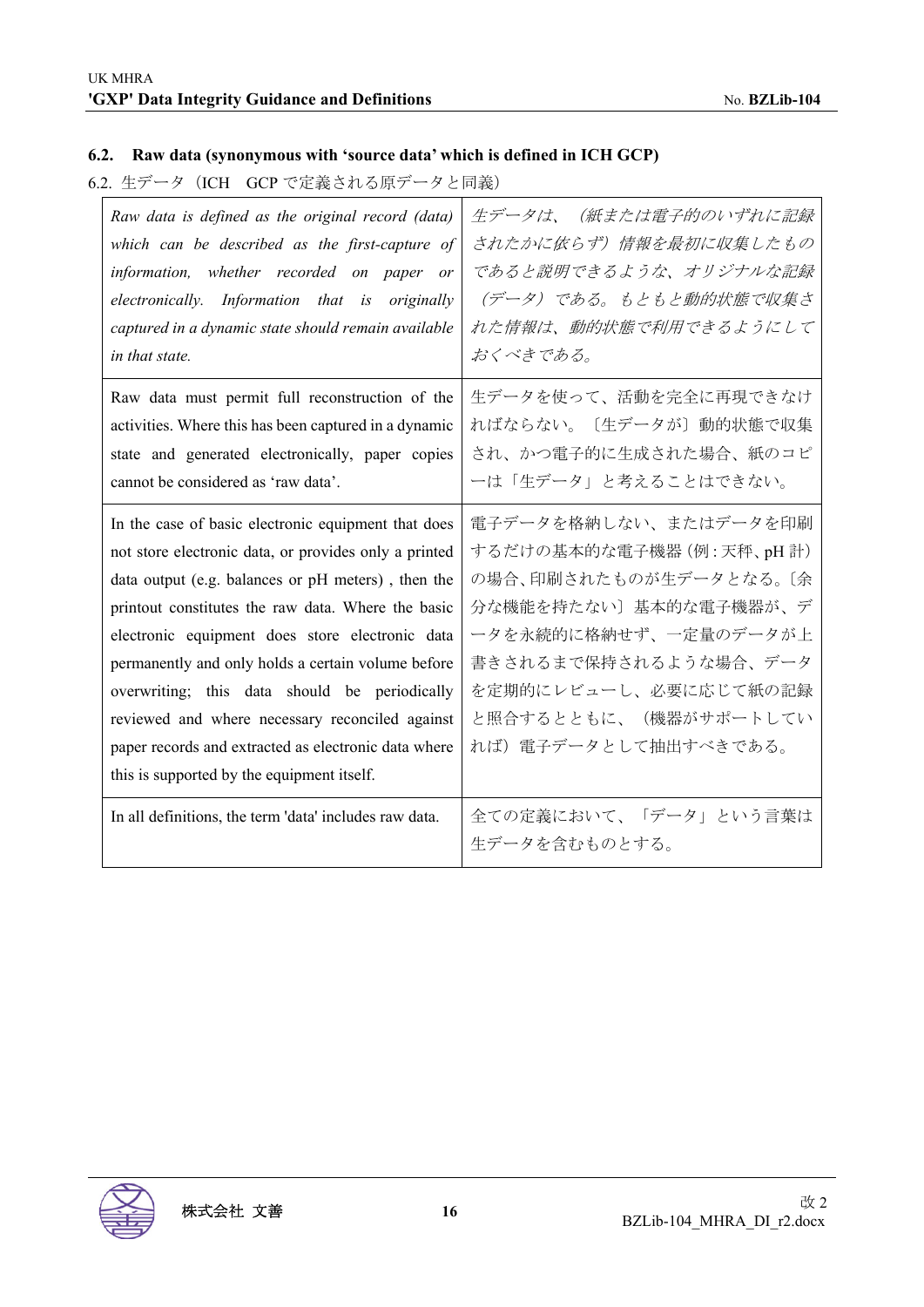#### **6.3. Metadata**

6.3. メタデータ

| Metadata are data that describe the attributes of      | メタデータとは、あるデータの属性を説明し、                              |
|--------------------------------------------------------|----------------------------------------------------|
| other data and provide context and meaning.            | そのデータのコンテキストや意味を示すもので                              |
| Typically, these are data that describe the structure, | ある。一般的に、これらはデータの構成、デー                              |
| data elements, inter-relationships and other           | タ要素、データの相互関係等の特性を示すデー                              |
| characteristics of data e.g. audit trails. Metadata    | タである。一例を挙げれば監査証跡である。メ                              |
| also permit data to be attributable to an individual   | タデータにより、データを個人(または自動的                              |
| (or if automatically generated, to the original data   | に生成された場合、元のデータ源)に帰属させ                              |
| source).                                               | ることもできる。                                           |
| Metadata form an integral part of the original record. | メタデータはオリジナル記録の不可欠な一部分                              |
| Without the context provided by metadata the data      | である。メタデータが提供する補足情報が無け                              |
| has no meaning.                                        | れば、データは何の意味を持たない。                                  |
| Example (i) 3.5                                        | 例 (i) 3.5                                          |
| metadata, giving context and meaning, (italic text)    | メタデータが(斜体字で示される)補足情報と                              |
| are:                                                   | 意味を与えている:                                          |
| sodium chloride batch 1234, 3.5mg. J Smith             | sodium chloride batch 1234, 3.5mg. J Smith         |
| $01/J$ ul/14                                           | 01/Ju1/14                                          |
| Example (ii) 3.5                                       | 例 (ii) 3.5                                         |
| metadata, giving context and meaning, (italic text)    | メタデータが(斜体字で示される)補足情報と                              |
| are:                                                   | 意味を与えている:                                          |
| Trial subject A123, sample ref X789 taken 30/06/14     | Trial subject A123, sample ref X789 taken 30/06/14 |
| at 1456hrs. 3.5mg. Analyst: J Smith 01/Jul/14          | at 1456hrs. 3.5mg. Analyst: J Smith 01/Jul/14      |

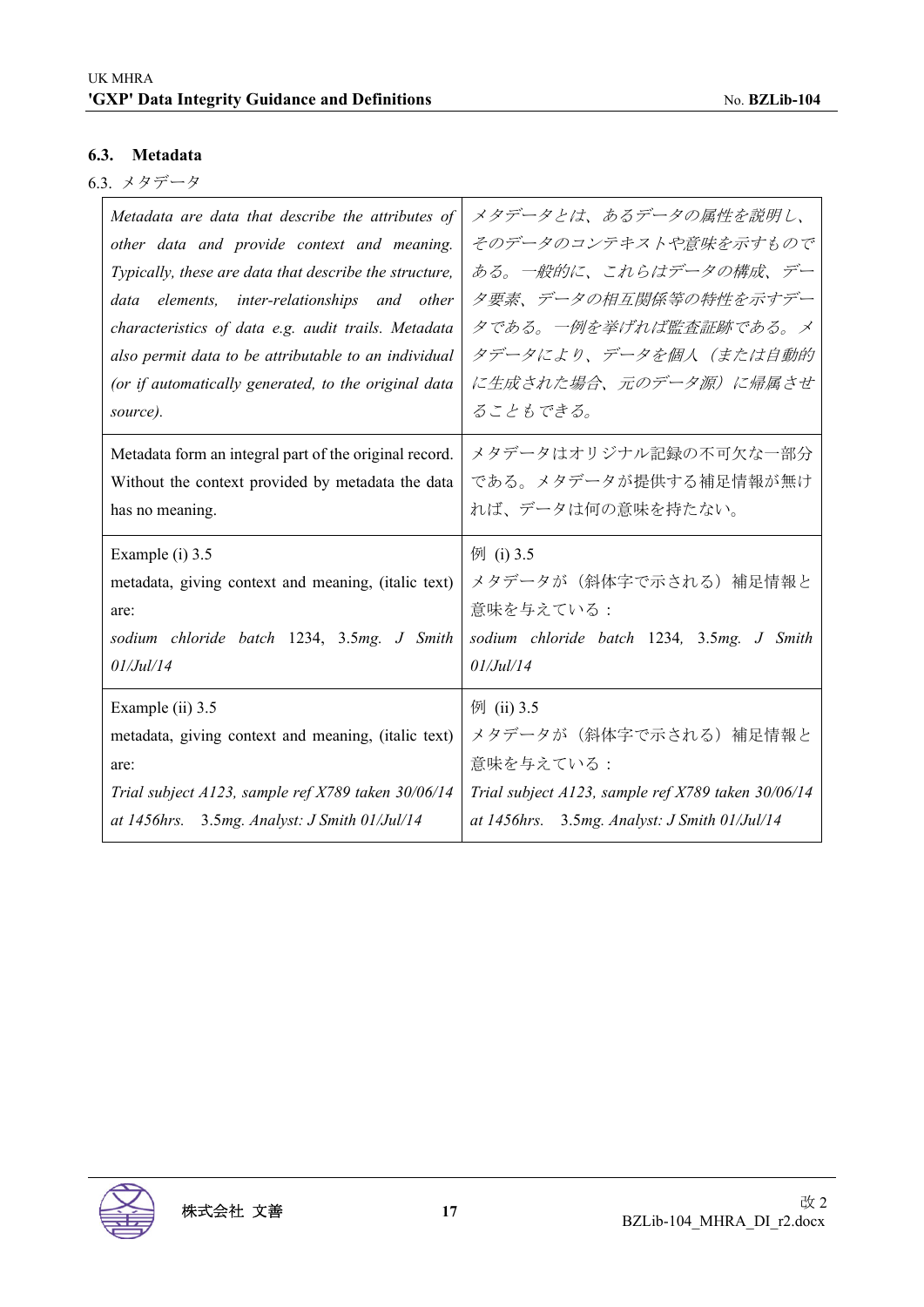## **6.4. Data Integrity**

# 6.4. データインテグリティ

| Data integrity is the degree to which data are        | データインテグリティとは、データが完全で、         |
|-------------------------------------------------------|-------------------------------|
| complete, consistent, accurate, trustworthy, reliable | 矛盾無く、正確で、信用でき、信頼でき、かつ         |
| and that these characteristics of the data are        | データのこれらの特性がデータライフサイクル         |
| maintained throughout the data life cycle. The data   | を通じて維持される程度である。データを、帰         |
| should be collected and maintained in a secure        | 属性があり、見読性があり、同時性があり、オ         |
| manner, so that they are attributable, legible,       | リジナル(または真正コピー)であり、かつ正         |
| contemporaneously recorded, original (or a true       | 確であるようにするために、データをセキュア         |
| copy) and accurate. Assuring data integrity requires  | な方法で収集、維持すべきである。データイン         |
| appropriate quality and risk management systems,      | テグリティを保証するためには、適切な品質と         |
| including adherence to sound scientific principles    | リスクの管理システム(健全な科学的な原則と         |
| and good documentation practices.                     | 優良文書化実践規範 (Good Documentation |
|                                                       | Practice)を遵守することを含む)が必要である。   |

#### **6.5. Data Governance**

6.5. データガバナンス

| The arrangements to ensure that data, irrespective of<br>the format in which they are generated, are recorded,<br>processed, retained and used to ensure the record<br>throughout the data lifecycle.                                                                                                        | データライフサイクルを通して、データが、形<br>式に拘わらず、完全で矛盾なく正確であること<br>を保証するように、データを確実に記録、処理、<br>保管、使用するための計画/準備すること。                                                           |
|--------------------------------------------------------------------------------------------------------------------------------------------------------------------------------------------------------------------------------------------------------------------------------------------------------------|------------------------------------------------------------------------------------------------------------------------------------------------------------|
| Data governance should address data ownership and<br>accountability throughout the lifecycle, and consider<br>design, operation and monitoring<br>of<br>the<br>processes/systems to comply with the principles of<br>data integrity including control over intentional and<br>unintentional changes to data. | データガバナンスでは、ライフサイクルを通し<br>てデータオーナーシップと責任を明らかにする<br>とともに、データインテグリティの原則に適合<br>するためのプロセス/システム(故意または意<br>図しないデータ変更に対するコントロールを含<br>む)の設計、運用及び監視について検討すべき<br>である。 |
| Data Governance systems should include staff<br>training in the importance of data integrity principles<br>and the creation of a working environment that<br>enables visibility, and actively encourages reporting<br>of errors, omissions and undesirable results.                                          | データガバナンスシステムには、以下を含むべ<br>きである。<br>●データインテグリティ原則の重要さに関する<br>スタッフへのトレーニング、及び<br>●見通しがよく〔透明性のある〕、かつエラー<br>/作業漏れ/望ましくない結果を積極的に報<br>告するような作業環境の構築               |

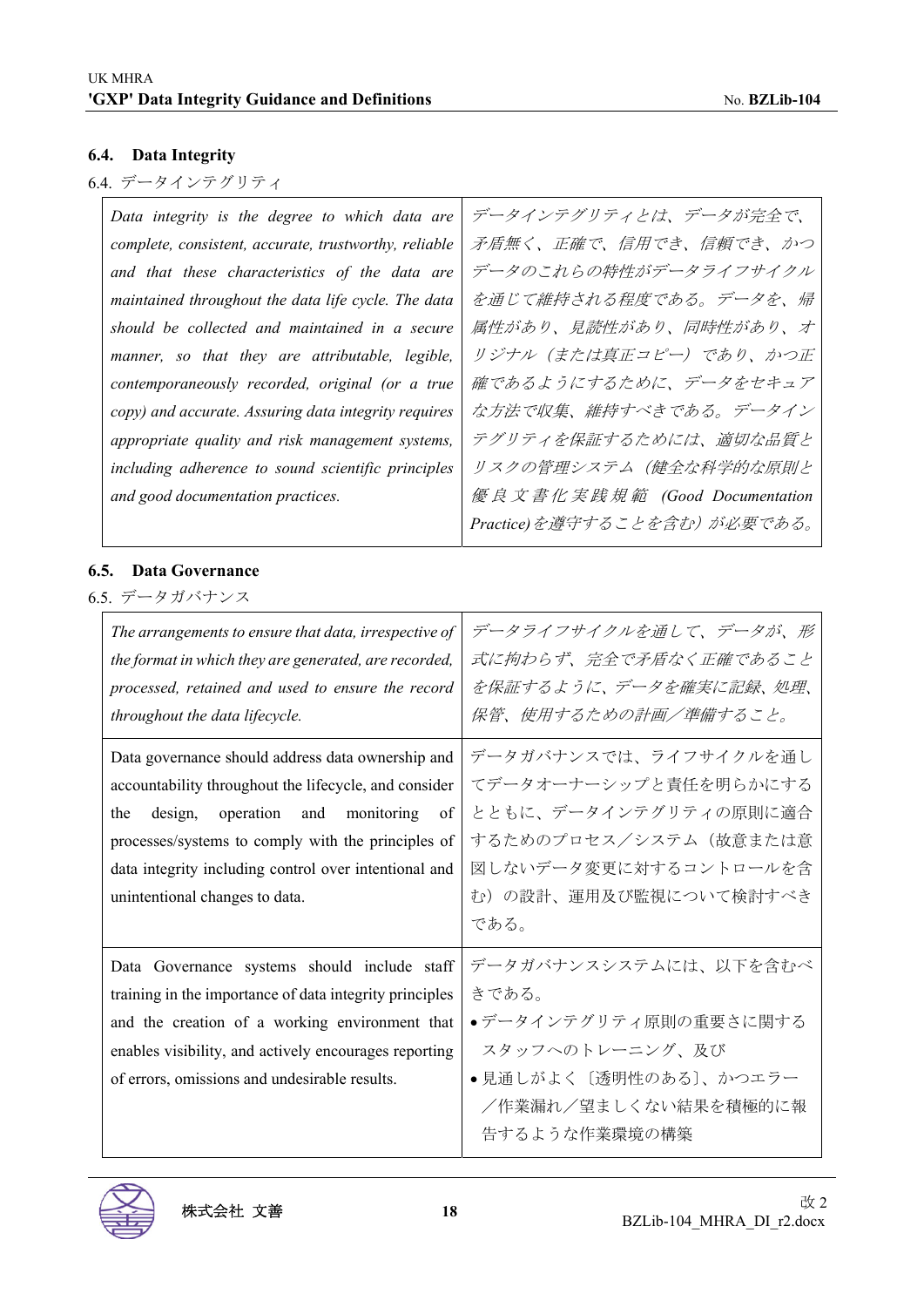| Senior management should be accountable for the<br>implementation of systems and procedures to<br>minimise the potential risk to data integrity, and for<br>identifying the residual risk, using risk management<br>techniques such as the principles of ICH Q9. | 上級経営層はデータインテグリティの潜在的な<br>リスクを最小化するようなシステムや手順書を<br>実装し、ICH Q9 の原則のようなリスク管理手法<br>を用いて残存リスクを特定することに責任を持<br>つべきである。 |
|------------------------------------------------------------------------------------------------------------------------------------------------------------------------------------------------------------------------------------------------------------------|-----------------------------------------------------------------------------------------------------------------|
| Contract Givers should ensure that data ownership,                                                                                                                                                                                                               | 契約の委託者は、サードパーティとの全ての契                                                                                           |
| governance and accessibility are included in any                                                                                                                                                                                                                 | 約/技術合意書に、データのオーナーシップ、                                                                                           |
| contract/technical agreement with a third party. The                                                                                                                                                                                                             | ガバナンス、及びアクセス可能性を盛り込むよ                                                                                           |
| Contract Giver should also perform a data                                                                                                                                                                                                                        | うにすべきである。さらに契約の委託者は、べ                                                                                           |
| governance review as part of their vendor assurance                                                                                                                                                                                                              | ンダー保証プログラムの一環として、データガ                                                                                           |
| programme.                                                                                                                                                                                                                                                       | バナンスレビューを実施すべきである。                                                                                              |
| Data governance systems should also ensure that data                                                                                                                                                                                                             | また、データガバナンスシステムにより、当局                                                                                           |
| are readily available and directly accessible on                                                                                                                                                                                                                 | からの求めに応じ、確実にデータをすぐに取り                                                                                           |
| request from national competent authorities.                                                                                                                                                                                                                     | 出すことができ、かつ直接アクセスできるよう                                                                                           |
| Electronic data should be available in human-                                                                                                                                                                                                                    | にすべきである。電子データは見読性のある形                                                                                           |
| readable form.                                                                                                                                                                                                                                                   | 式で入手できるようにすべきである。                                                                                               |

### **6.6. Data Lifecycle**

6.6. データライフサイクル

| All phases in the life of the data from generation and<br>recording through processing (including analysis,<br>transformation or migration), use, data retention,<br><i>archive/retrieval and destruction.</i> | 生成・記録されてから、 (分析、変換、移行等<br>の)処理、利用、データ保管、アーカイブ/取<br>出し、破棄に至るまでのデータライフにおける<br>全てのフェーズ。 |
|----------------------------------------------------------------------------------------------------------------------------------------------------------------------------------------------------------------|--------------------------------------------------------------------------------------|
| Data governance, as described in the previous                                                                                                                                                                  | 前章で述べたように、データインテグリティを                                                                |
| section, must be applied across the whole data                                                                                                                                                                 | 保証するためには、データガバナンスをデータ                                                                |
| lifecycle to provide assurance of data integrity. Data                                                                                                                                                         | ライフサイクル全体に対して適用しなければな                                                                |
| can be retained either in the original system, subject                                                                                                                                                         | らない。データは適切なコントロール下にある                                                                |
| to suitable controls, or in an appropriate archive.                                                                                                                                                            | オリジナルシステム <sup>【訳注】</sup> または適切なアーカイ                                                 |
|                                                                                                                                                                                                                | ブにおいて保管される。                                                                          |
|                                                                                                                                                                                                                | 【訳注】上記「オリジナルシステム」は、 デー                                                               |
|                                                                                                                                                                                                                | タが最初に生成されたシステムである。                                                                   |

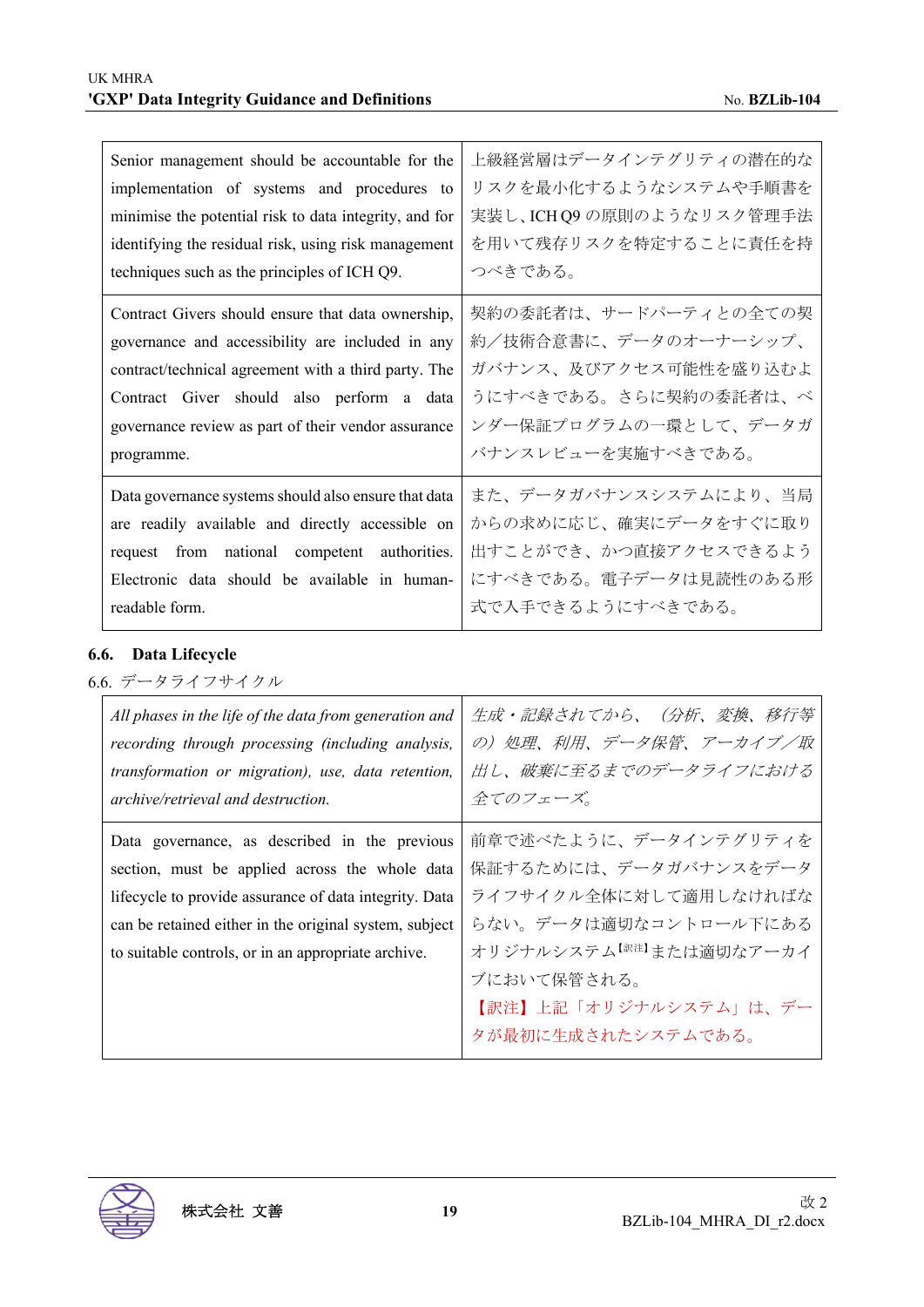## **6.7. Recording and collection of data**

6.7. データの記録及び収集

| No definition required.                                                                                                                                                                                                                                                                                                                                                                                                                                                                                                                           | 定義は必要ない。                                                                                                                                                                                                                                           |
|---------------------------------------------------------------------------------------------------------------------------------------------------------------------------------------------------------------------------------------------------------------------------------------------------------------------------------------------------------------------------------------------------------------------------------------------------------------------------------------------------------------------------------------------------|----------------------------------------------------------------------------------------------------------------------------------------------------------------------------------------------------------------------------------------------------|
| Organisations should have an appropriate level of<br>process understanding and technical knowledge of<br>systems used for data collection and recording,<br>including their<br>capabilities,<br>limitations<br>and<br>vulnerabilities.                                                                                                                                                                                                                                                                                                            | 組織において、データ収集及び記録のために用<br>いるシステムについて、適切なレベルのプロセ<br>スの理解と技術的知識(能力、限界、脆弱性を<br>含む)を持つべきである。                                                                                                                                                            |
| The selected method should ensure that data of<br>appropriate accuracy, completeness, content and<br>meaning are collected and retained for their intended<br>use. Where the capability of the electronic system<br>permits dynamic storage, it is not appropriate for<br>static (printed / manual) data to be retained in<br>preference to dynamic (electronic) data.<br>As data are required to allow the full reconstruction<br>of activities the amount and the resolution (degree of<br>detail) of data to be collected should be justified. | 選択された方法を用いて、適切な正確性、完全<br>性、内容と意味を持つデータが、意図した用途<br>のために収集され、保管されるようにすべきで<br>ある。電子システムが動的に格納できる場合、<br>動的(電子)データの代わりに静的(印刷/手<br>書き)データを保持することは適切ではない。<br>データを用いて活動を完全に再現する必要があ<br>り、収集するデータの量及び粒度(詳細さの程<br>度)が妥当であるとする根拠を示すべきである。                     |
| When used, blank forms (including, but not limited<br>to, worksheets, laboratory notebooks, and master<br>production and control records) should be controlled.<br>For example, numbered sets of blank forms may be<br>issued and reconciled upon completion. Similarly,<br>bound paginated notebooks, stamped or formally<br>issued by a document control group allow detection<br>of unofficial notebooks and any gaps in notebook<br>pages.                                                                                                    | ブランク書式(ワークシート、ラボラトリノー<br>トブック、マスター生産/管理記録を含む)を<br>用いるときは、コントロールすべきである。例<br>えば、番号を付したブランク書式のセットを発<br>行し、利用終了後に〔全て揃っているか〕照合<br>チェックする。同様に、ページの振られた、綴<br>じられたノートブックに、文書管理グループが<br>スタンプを押したり、正式に発行したりするこ<br>とで、非公式なノートブックやノートブックの<br>ページ欠落を検出することができる。 |

#### **6.8. Data transfer / migration**

6.8. データ転送/移行

|                       | Data transfer is the process of transferring data   データ転送は、異なるデータ格納タイプ、異な |
|-----------------------|---------------------------------------------------------------------------|
|                       | between different data storage types, formats, or   る形式または異なるコンピュータ化システムの |
| computerised systems. | 間で、データを転送するプロセスである。                                                       |

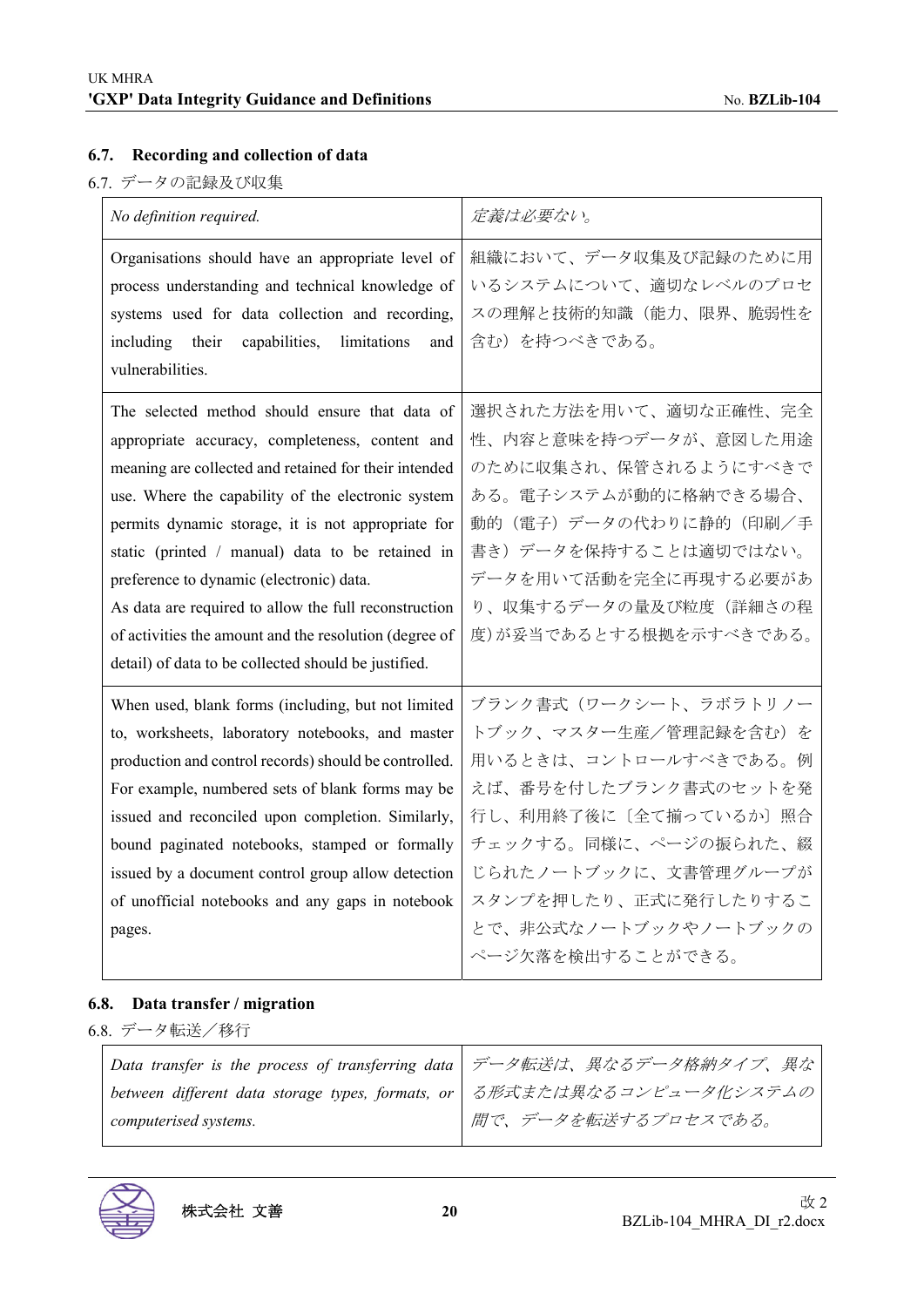| Data migration is the process of moving stored data<br>from one durable storage location to another. This<br>may include changing the format of data, but not the<br>content or meaning.<br>Data transfer is the process of transferring data and<br>metadata between<br>storage<br>media<br>types<br><sub>or</sub><br>computerised systems. Data migration where<br>required may, if necessary, change the format of data<br>to make it usable or visible on an alternative<br>computerised system.                    | データ移行は、ある永続的な格納ロケーション<br>から他へ移動するプロセスである。このとき、<br>データ形式は変わるかもしれないが、内容や意<br>味は変わらない。<br>データ転送は、異なる格納媒体タイプまたは異<br>なるコンピュータ化システムの間で、データ及<br>びメタデータを転送するプロセスである。デー<br>タ移行は、必要な場合、代替となるコンピュー<br>タ化システムにおいて利用可能または閲覧可能<br>とするために必要に応じてデータ形式を変更す<br>る。       |
|-------------------------------------------------------------------------------------------------------------------------------------------------------------------------------------------------------------------------------------------------------------------------------------------------------------------------------------------------------------------------------------------------------------------------------------------------------------------------------------------------------------------------|-------------------------------------------------------------------------------------------------------------------------------------------------------------------------------------------------------------------------------------------------------|
| Data transfer/migration procedures should include a<br>rationale, and be robustly designed and validated to<br>ensure that data integrity is maintained during the<br>data lifecycle. Careful consideration should be given<br>to understanding the data format and the potential for<br>alteration at each stage of data generation, transfer<br>and subsequent storage. The challenges of migrating<br>data are often underestimated, particularly regarding<br>maintaining the full meaning of the migrated records. | データ転送/移行の手順書には、なぜやるのか<br>の理由を明確にする。データ転送/移行の手順<br>は、堅固に設計し、バリデートすることで、デ<br>ータライフサイクルを通してデータインテグリ<br>ティが確実に維持されるようにする。十分検討<br>して、データの形式、及びデータの生成、転送<br>から格納に至る各段階で〔データが〕変更され<br>る可能性、を理解すること。データ移行におけ<br>る課題、特に移行される記録の意味を完全に保<br>つうえでの課題は過小評価されがちである。 |
| Data transfer should be validated. The data should<br>not be altered during or after it is transferred to the<br>worksheet or other application. There should be an<br>audit trail for this process. Appropriate Quality<br>procedures should be followed if the data transfer<br>during the operation has not occurred correctly. Any<br>changes in the middle layer software should be<br>managed through appropriate Quality Management<br>Systems.                                                                  | データ転送はバリデートすべきである。データ<br>は、ワークシートや他のアプリケーションに転<br>送される間もその後も、変更されるべきではな<br>い。このプロセスには監査証跡が必要である。<br>業務の中でデータ転送が正しく行われなかった<br>場合、適切な品質手順に従うべきである。中間<br>階層のソフトウェアにおける〔データ〕変更は、<br>適切な品質管理システムにより管理されるべき<br>である。                                         |
| Electronic worksheets used in automation like paper<br>documentation should be version controlled and any<br>changes<br>worksheet<br>should<br>in<br>the<br>be<br>documented/verified appropriately.                                                                                                                                                                                                                                                                                                                    | オートメーションで利用される電子ワークシー<br>トは、紙の文書同様に、版管理されるべきであ<br>り、ワークシートにおける変更は適切に記録さ<br>れ、検証されるべきである。                                                                                                                                                              |

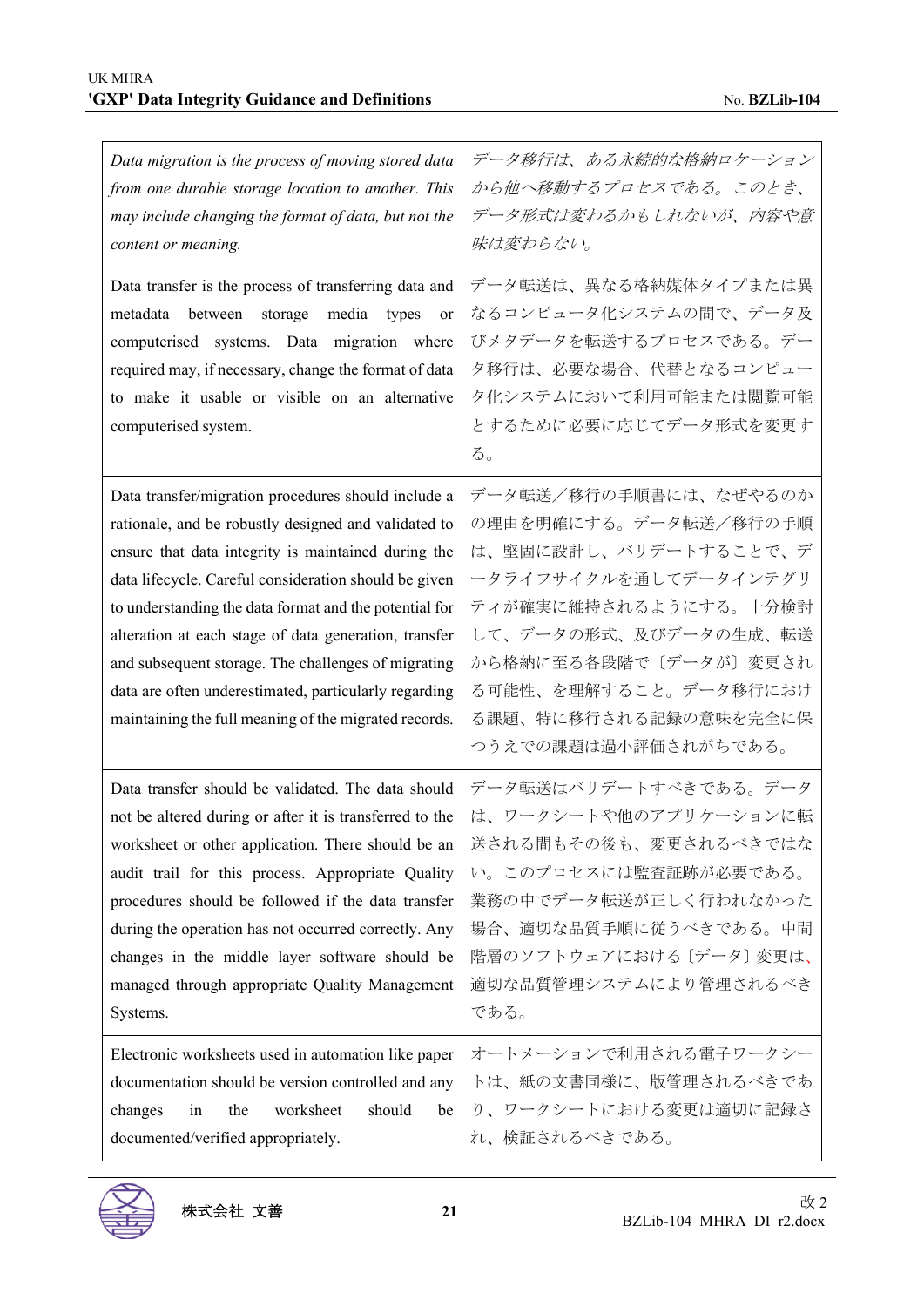#### **6.9. Data Processing**

6.9. データ処理

| A sequence of operations performed on data to<br>extract, present or obtain information in a defined<br>format. Examples might include: statistical analysis<br>of individual patient data to present trends or<br>conversion of a raw electronic signal to a<br>chromatogram and subsequently a calculated<br>numerical result                                                                                                                                                       | 情報を、定義された形式で抽出、提示、入手す<br>るためにデータに対して行われる連続した操<br>作。例としては、傾向を提示するための患者デ<br>ータの統計解析、生電子シグナルからクロマト<br>グラムへ、及びその後の計算された数値結果へ<br>の変換、等が挙げられる。                                                              |
|---------------------------------------------------------------------------------------------------------------------------------------------------------------------------------------------------------------------------------------------------------------------------------------------------------------------------------------------------------------------------------------------------------------------------------------------------------------------------------------|-------------------------------------------------------------------------------------------------------------------------------------------------------------------------------------------------------|
| There should be adequate traceability of any user-<br>defined parameters used within data processing<br>activities to the raw data, including attribution to who<br>performed the activity.                                                                                                                                                                                                                                                                                           | 生データに対するデータ処理活動において使わ<br>れるユーザー定義パラメータについては、適切<br>なトレーサビリティ(誰がその活動を実施した<br>かという属性を含む)が必要である。                                                                                                          |
| Audit trails and retained records should allow<br>reconstruction of all data processing activities<br>regardless of whether the output of that processing is<br>subsequently reported or otherwise used for<br>regulatory or business purposes. If data processing<br>has been repeated with progressive modification of<br>processing parameters this should be visible to<br>ensure that the processing parameters are not being<br>manipulated to achieve a more desirable result. | 処理結果が後でレポートに用いられるか否か、<br>または規制や業務の目的で利用されるか否かに<br>拘わらず、監査証跡及び保管された記録により、<br>全てのデータ処理活動を再現できるようにすべ<br>きである。処理パラメータを逐次変更して、デ<br>ータ処理を繰り返す場合、それを可視化するこ<br>とにより、望ましい結果を得るための処理パラ<br>メータ操作をしていないことを確認すること。 |

## **6.10. Excluding Data (not applicable to GPvP):**

6.10. データの除外 (GPvP は適用外)

| Note: this is not applicable to GPvP; for GPvP refer   注: これは GPvP には適用されない; GPvP につ |                                                                |
|--------------------------------------------------------------------------------------|----------------------------------------------------------------|
| to the pharmacovigilance legislation (including the   いては必要な要件と法的ガイダンスを提供する          |                                                                |
| <b>GVP</b>                                                                           | modules) which provide the necessary   医薬品安全性の法律 (GVPモジュールを含む) |
| requirements and statutory guidance.                                                 | を参照する。                                                         |
|                                                                                      |                                                                |

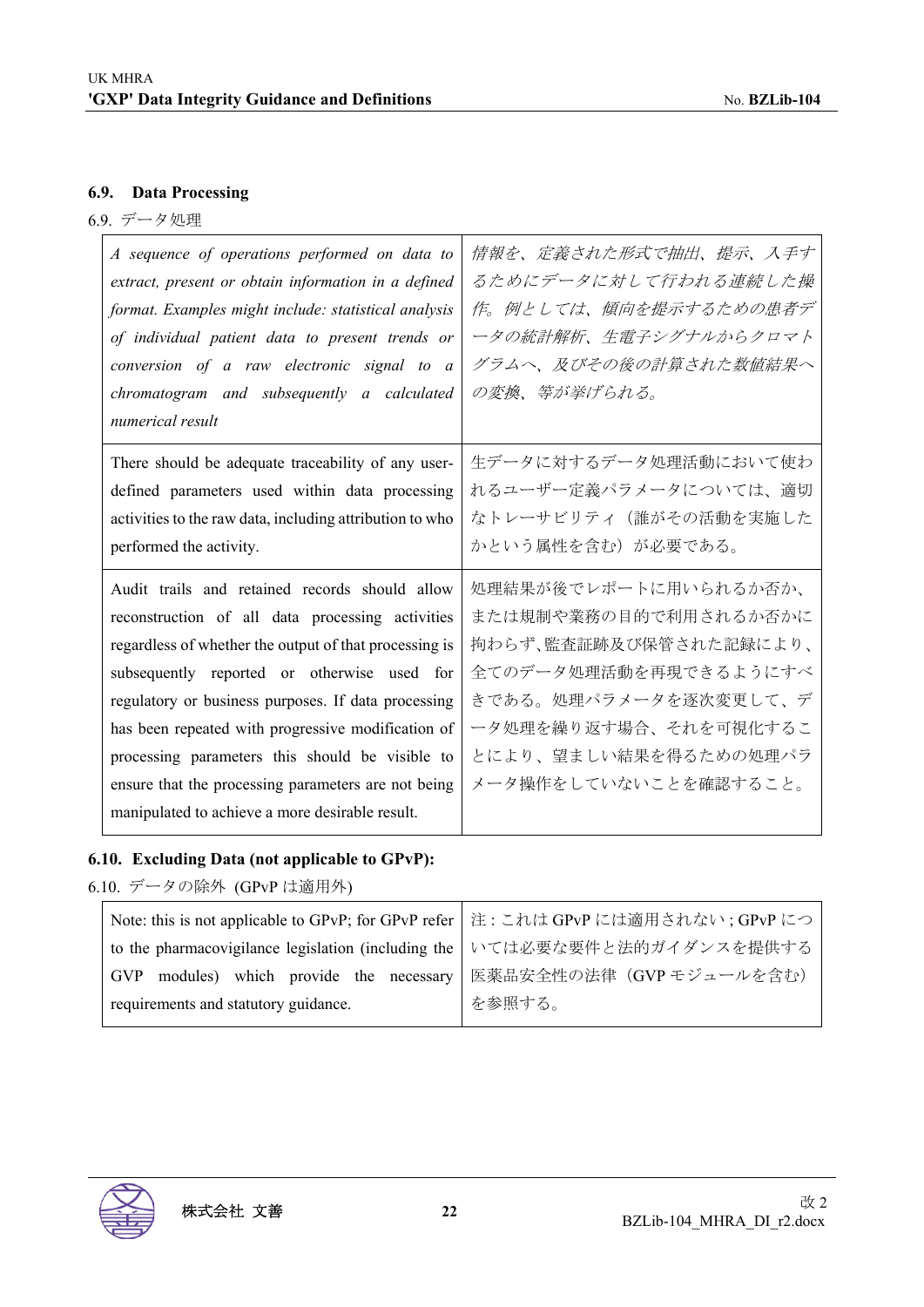| Data may only be excluded where it can be             | データが、計測、サンプリングまたは取得した  |
|-------------------------------------------------------|------------------------|
| demonstrated through valid scientific justification   | 数量を表すものではないことを、有効で科学的  |
| that the data are not representative of the quantity  | な正当性を示せる場合に限り、そのデータを除  |
| measured, sampled or acquired.                        | 外してもよい。                |
| In all cases, this justification should be documented | そのようなときは必ず、その正当性を文書化し、 |
| and considered during data review and reporting. All  | データレビュー、及び報告時に検討すべきであ  |
| data (even if excluded) should be retained with the   | る。全てのデータ(除外されたものも含めて)  |
| original data set, and be available for review in a   | をオリジナルデータセットとともに保管すべき  |
| format that allows the validity of the decision to    | であり、レビュー時に、データを除外するとい  |
| exclude the data to be confirmed.                     | う判断が正しかったのか確認できるような形式  |
|                                                       | で利用できるようにすべきである。       |
|                                                       |                        |

#### **6.11. Original record and true copy**

6.11. オリジナル記録と真正コピー

#### **6.11.1. Original Record**

6.11.1. オリジナル記録

| The first or source capture of data or information e.g.<br>original paper record of manual observation or<br>electronic raw data file from a computerised system,<br>and all subsequent data required to fully reconstruct<br>the conduct of the GXP activity. Original records can<br>be Static or Dynamic.                                                         | 最初に、またはデータ源として収集されるデー<br>タや情報である、例えば、手動〔プロセスにお<br>ける手書き〕観察結果のオリジナルの紙の記録、<br>コンピュータ化システムからの電子生データフ<br>ァイル、及びその後に作成される GXP 活動を完<br>全に再現するために必要な全てのデータ。オリ<br>ジナル記録は静的または動的である。                                                                                                       |
|----------------------------------------------------------------------------------------------------------------------------------------------------------------------------------------------------------------------------------------------------------------------------------------------------------------------------------------------------------------------|-----------------------------------------------------------------------------------------------------------------------------------------------------------------------------------------------------------------------------------------------------------------------------------|
| A static record format, such as a paper or electronic<br>record, is one that is fixed and allows little or no<br>interaction between the user and the record content.<br>For example, once printed or converted to static<br>electronic format chromatography records lose the<br>capability of being reprocessed or enabling more<br>detailed viewing of baselines. | 紙や静的形式の電子記録 <sup>【訳注】</sup> などの静的記録形<br>式は、〔内容が〕固定されており、ユーザーと<br>記録内容との間のやりとりをほとんど、または<br>全く受け付けない形式である。例えば、一度印<br>刷または静的電子記録に変換されたクロマトグ<br>ラフィの記録では、再処理する能力やベースラ<br>インをさらに詳細に見る能力が失われている。<br>【訳注】冒頭の原文をそのまま訳すと「紙や電<br>子記録のような静的記録形式」となるが、電子<br>記録は静的記録形式とは限らないため、上記の<br>ように意訳した。 |

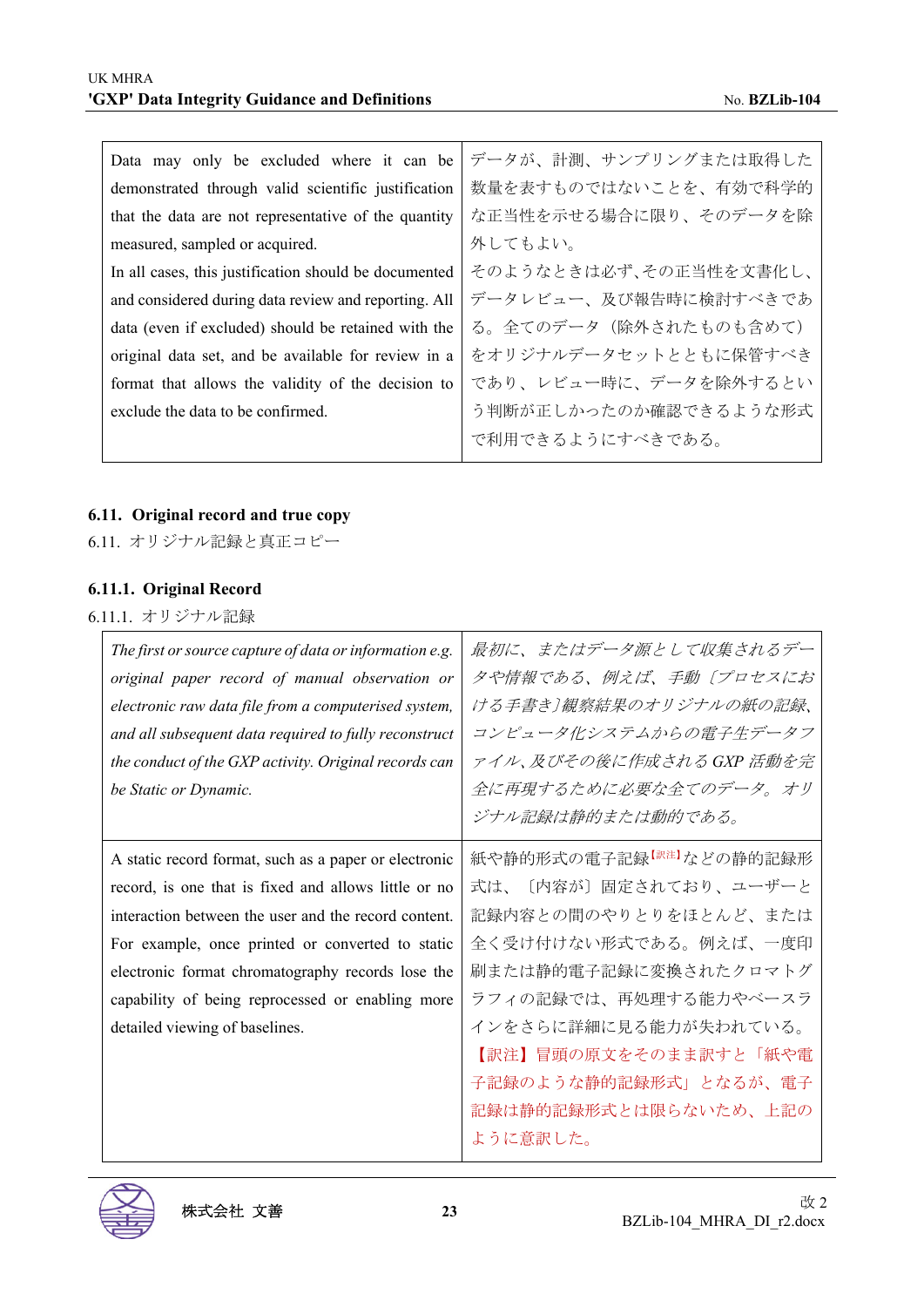| Records in dynamic format, such as electronic            | 動的形式の電子記録 <sup>【訳注】</sup> は、ユーザーが記録内 |
|----------------------------------------------------------|--------------------------------------|
| records, allow an interactive relationship between the   | 容に対してやりとりができる。例えばデータベ                |
| user and the record content. For example, electronic     | ース形式の電子記録では、ユーザーは、データ                |
| records in database formats allow the user to track,     | を追跡し、トレンドを取り、問合せることがで                |
| trend and query data; chromatography records             | きる。電子記録として維持されているクロマト                |
| maintained as electronic records allow the user or       | グラフィの記録は、(適切なアクセス権限を持                |
| reviewer (with appropriate access permissions) to        | つ) ユーザーやレビュー者が、データを再処理               |
| reprocess the data and expand the baseline to view       | したり、ベースラインを拡大して積分をはっき                |
| the integration more clearly.                            | りと見ることができる。原データのオリジナル                |
| Where it is not practical or feasibly possible to retain | コピーを保持することが現実的ではない、また                |
| the original copy of source data, (e.g. MRI scans,       | は不可能な場合(例:データ源となる機器が治                |
| where the source machine is not under the study          | 験依頼者の管理下になく、操作者がサマリ統計                |
| sponsor's control and the operator can only provide      | データのみを提供する場合の MRI スキャン)、             |
| summary statistics) the risks and mitigation should      | リスクとその低減策を文書化すべきである。                 |
| be documented.                                           | 【訳注】冒頭の原文をそのまま訳すと「電子記                |
|                                                          | 録のような動的記録形式」となるが、電子記録                |
|                                                          | は動的記録形式とは限らないため、上記のよう                |
|                                                          | に意訳した。                               |
| Where the data obtained requires manual observation      | データを取得するに当たって、人が観察し記録                |
| to record (for example results of a manual titration,    | する必要がある場合 (例えば、手動滴定の結果、              |
| visual interpretation of environmental monitoring        | 環境モニタリングプレートの視覚的解釈)、プ                |
| plates) the process should be risk assessed and          | ロセスをリスク評価し、重大さに応じて、第二                |
| depending on the criticality, justify if a second        | の同時的な検証チェックの必要性を証明すべき                |
| contemporaneous verification check is required or        | である、またはその検証結果を別の方法で取得                |
| investigate if the result could be captured by an        | することができるか調査すべきである。                   |
| alternate means.                                         |                                      |

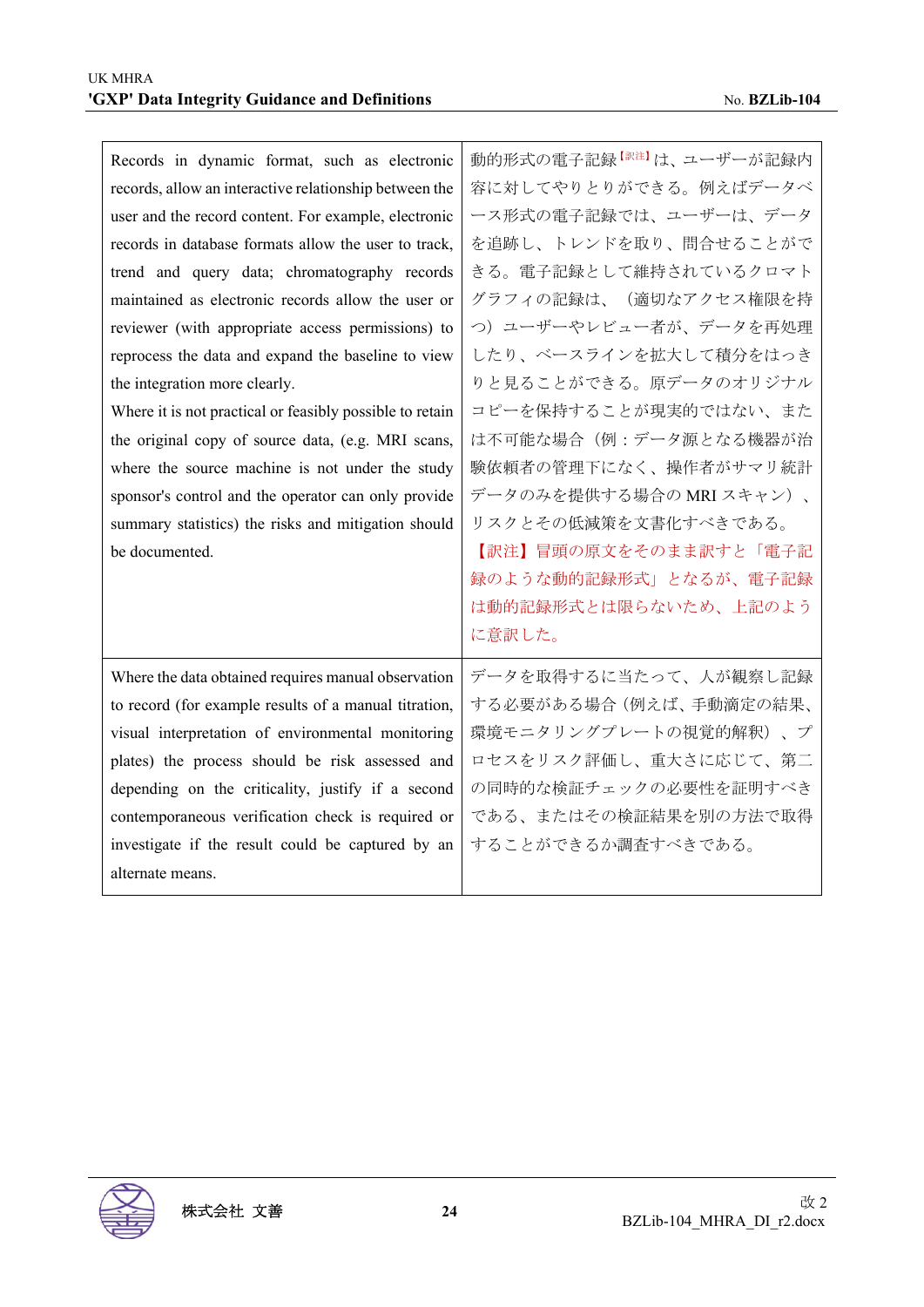# **6.11.2. True copy**

|  | 6.11.2. 真正コピー |  |
|--|---------------|--|
|--|---------------|--|

| A copy (irrespective of the type of media used) of the                                                                                                                                                                                                                                                                                                                                                                                                                                                              | オリジナルと同じ情報(補足情報、内容、及び                                                                                                                                                                                                                                                    |
|---------------------------------------------------------------------------------------------------------------------------------------------------------------------------------------------------------------------------------------------------------------------------------------------------------------------------------------------------------------------------------------------------------------------------------------------------------------------------------------------------------------------|--------------------------------------------------------------------------------------------------------------------------------------------------------------------------------------------------------------------------------------------------------------------------|
| original record that has been verified (i.e. by a dated                                                                                                                                                                                                                                                                                                                                                                                                                                                             | 構造を示すデータを含む)を持つことが検証さ                                                                                                                                                                                                                                                    |
| signature or by generation through a validated                                                                                                                                                                                                                                                                                                                                                                                                                                                                      | れた(すなわち、日付入りで署名された、また                                                                                                                                                                                                                                                    |
| process) to have the same information, including                                                                                                                                                                                                                                                                                                                                                                                                                                                                    | はバリデートされたプロセスで生成された)オ                                                                                                                                                                                                                                                    |
| data that describe the context, content, and structure,                                                                                                                                                                                                                                                                                                                                                                                                                                                             | リジナル記録の(用いられる媒体の種類に依ら                                                                                                                                                                                                                                                    |
| as the original.                                                                                                                                                                                                                                                                                                                                                                                                                                                                                                    | ない) コピー。                                                                                                                                                                                                                                                                 |
| A true copy may be stored in a different electronic                                                                                                                                                                                                                                                                                                                                                                                                                                                                 | 真正コピーは、必要であれば、オリジナル記録                                                                                                                                                                                                                                                    |
| file format to the original record if required, but must                                                                                                                                                                                                                                                                                                                                                                                                                                                            | とは異なる電子ファイル形式で格納してもよい                                                                                                                                                                                                                                                    |
| retain the metadata and audit trail required to ensure                                                                                                                                                                                                                                                                                                                                                                                                                                                              | が、データの意味が完全に維持され、その履歴                                                                                                                                                                                                                                                    |
| that the full meaning of the data are kept and its                                                                                                                                                                                                                                                                                                                                                                                                                                                                  | が再構築できるようにするために、メタデータ                                                                                                                                                                                                                                                    |
| history may be reconstructed.                                                                                                                                                                                                                                                                                                                                                                                                                                                                                       | 及び監査証跡を保持しなければならない。                                                                                                                                                                                                                                                      |
| Original records and true copies must preserve the<br>integrity of the record. True copies of original<br>records may be retained in place of the original<br>record (e.g. scan of a paper record), if a documented<br>system is in place to verify and record the integrity<br>of the copy. Organisations should consider any risk<br>associated with the destruction of original records.                                                                                                                         | オリジナル記録と真正コピーは、記録のインテ<br>グリティを保存しなければならない。コピーの<br>インテグリティを検証し、記録する、文書化さ<br>れたシステムを用いるのであれば、オリジナル<br>記録に代えて、オリジナル記録の真正コピーを<br>保管してもよい(例:紙の記録のスキャン)。<br>オリジナル記録を破棄した場合のリスクは、組<br>織において検討すべきである。                                                                            |
| It should be possible to create a true copy of<br>electronic data, including relevant metadata, for the<br>purposes of review, backup and archival. Accurate<br>and complete copies for certification of the copy<br>should include the meaning of the data (e.g. date<br>formats, context, layout, electronic signatures and<br>authorisations) and the full GXP audit trail.<br>Consideration should be given to the dynamic<br>functionality of a 'true copy' throughout the retention<br>period (see 'archive') | レビュー、バックアップ、アーカイブを行うた<br>めに、電子データ (関連するメタデータを含む)<br>の真正コピーを作成できるべきである。〔真正〕<br>コピー〔であること〕を保証するような正確か<br>つ完全なコピーには、データの意味(データ形<br>式、補足情報、レイアウト、電子署名、及び認<br>可等) と完全な GXP 監査証跡を含むべきであ<br>る。〔また〕保存期間を通しての「真正コピー」<br>の動的機能について検討すべきである。<br>$($   $\mathcal{T}$<br>ーカイブ」参照のこと。) |

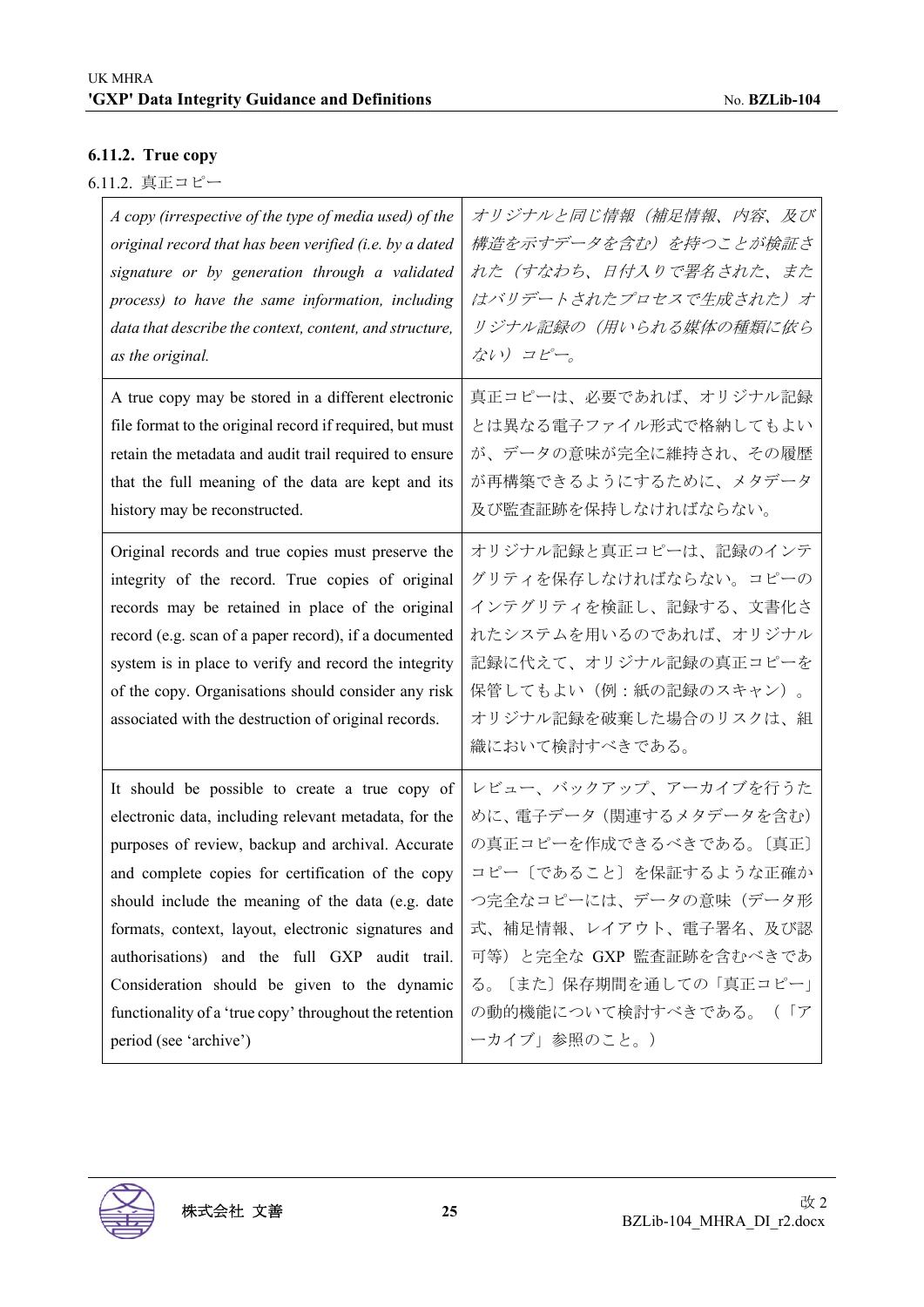| Data must be retained in a dynamic form where this         | インテグリティを確保するため、または後で検    |
|------------------------------------------------------------|--------------------------|
| is critical to its integrity or later verification. If the | 証するために〔動的形式であることが〕重要と    |
| computerised system cannot be maintained e.g., if it       | なる場合、データは動的形式で保管しなければ    |
| is no longer supported, then records should be             | ならない。コンピュータ化システムを維持管理    |
| archived according to a documented archiving               | できない場合(例えば、サポート期間が終わっ    |
| strategy prior to decommissioning the computerised         | た場合)、コンピュータ化システムを廃棄する    |
| system. It is conceivable for some data generated by       | 前に、記録を文書化されたアーカイビング方策    |
| electronic means to be retained in an acceptable           | に基づきアーカイブすべきである。         |
| paper or electronic format, where it can be justified      | 静的記録であってもオリジナルデータのインテ    |
| that a static record maintains the integrity of the        | グリティが維持されることを証明できる場合、    |
| original data. However, the data retention process         | 電子的な手段で生成されたデータを、受入可能    |
| must be shown to include verified copies of all raw        | な紙または電子形式で保管することが考えられ    |
| data, metadata, relevant audit trail and result files,     | る。しかしながら、データ保管プロセスに以下    |
| any variable software/system configuration settings        | が含まれていることを示さなければならない。    |
| specific to each record, and all data processing runs      | ●全ての生データ、メタデータ、関連する監査    |
| (including methods and audit trails) necessary for         | 証跡とその結果のファイルの検証されたコピ     |
| reconstruction of a given raw data set. It would also      | $\overline{\phantom{a}}$ |
| require a documented means to verify that the printed      | ●各記録に関するソフトウェア/システムの構    |
| records were an accurate representation. To enable a       | 成設定の変数、及び                |
| GXP compliant record this approach is likely to be         | ●任意の生データセットの再構築に必要な全て    |
| demanding in its administration.                           | のデータ処理実行(メソッド及び監査証跡を     |
|                                                            | 含む)                      |
|                                                            | また、印刷された記録が〔記録を〕正確に表わ    |
|                                                            | すものであることを検証する、文書化された方    |
|                                                            | 法が必要である。GXP に適合する記録とするた  |
|                                                            | めには、このアプローチは管理的に実施が難し    |
|                                                            | いかもしれない。                 |
| Where manual transcriptions occur, these should be         | 人が転記する場合、第二者またはバリデートさ    |
| verified by a second person or validated system.           | れたシステムにより検証すべきである。       |
|                                                            |                          |

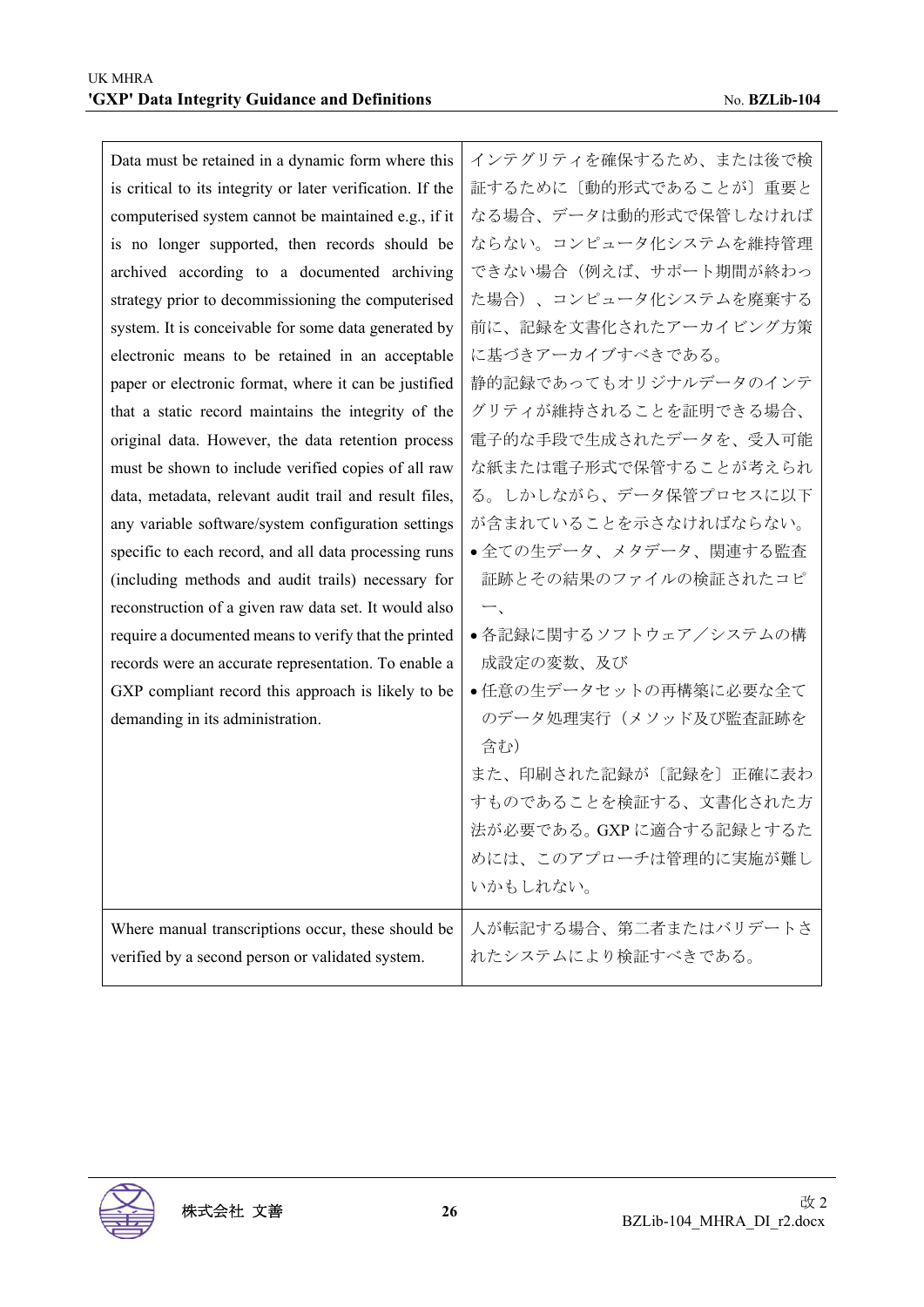## **6.12. Computerised system transactions:**

# 6.12. コンピュータ化システムトランザクション

| A computerised system transaction is a single                                                                                                                                                                                                                                  | コンピュータ化システムトランザクションは、                                                                                                                  |
|--------------------------------------------------------------------------------------------------------------------------------------------------------------------------------------------------------------------------------------------------------------------------------|----------------------------------------------------------------------------------------------------------------------------------------|
| operation or sequence of operations performed as a                                                                                                                                                                                                                             | 1つの論理的な「作業単位」として実行される                                                                                                                  |
| single logical 'unit of work'. The operation(s) that                                                                                                                                                                                                                           | 単一の操作または連続した操作である。トラン                                                                                                                  |
| makes a transaction may not be saved as a                                                                                                                                                                                                                                      | ザクションを構成する各操作は、ユーザーがそ                                                                                                                  |
| permanent record on durable storage until the user                                                                                                                                                                                                                             | の処理を意図的な行為 (例:保存ボタン押下)                                                                                                                 |
| commits the transaction through a deliberate act                                                                                                                                                                                                                               | によりコミットするか、システムがデータ保存                                                                                                                  |
| (e.g. pressing a save button), or until the system                                                                                                                                                                                                                             | を強制するまでは、耐久性のある格納装置に、                                                                                                                  |
| forces the saving of data.                                                                                                                                                                                                                                                     | 永続的な記録として保存されない。                                                                                                                       |
| The metadata (e.g. username, date, and time) are not<br>captured in the system audit trail until the user saves<br>the transaction to durable storage. In computerised<br>systems, an electronic signature may be required for<br>the record to be saved and become permanent. | ユーザーが処理を耐久性のある格納装置に保存<br>するまでは、メタデータ(例:ユーザー名、日<br>付・時刻)はシステムの監査証跡に記録されな<br>い。コンピュータ化システムによっては、記録<br>を保存し、永続的なものにする際に電子署名が<br>必要な場合がある。 |
| A critical step is a parameter that must be within an                                                                                                                                                                                                                          | クリティカルステップは、被験者の安全、また                                                                                                                  |
| appropriate limit, range, or distribution to ensure the                                                                                                                                                                                                                        | は製品やデータの品質を確実にするために適切                                                                                                                  |
| safety of the subject or quality of the product or data.                                                                                                                                                                                                                       | な限界、範囲、分布に収まっていなければなら                                                                                                                  |
| Computer systems should be designed to ensure that                                                                                                                                                                                                                             | ない。コンピュータシステムは、クリティカル                                                                                                                  |
| the execution of critical steps is recorded                                                                                                                                                                                                                                    | ステップの実行を遅滞なく確実に記録するよう                                                                                                                  |
| contemporaneously. Where transactional systems are                                                                                                                                                                                                                             | 設計すべきである。トランザクションシステム                                                                                                                  |
| used, the combination of multiple unit operations                                                                                                                                                                                                                              | を利用する場合、複数の単位操作を組み合わせ                                                                                                                  |
| into a combined single transaction should be                                                                                                                                                                                                                                   | て1つのトランザクションとすることは避ける                                                                                                                  |
| avoided, and the time intervals before saving of data                                                                                                                                                                                                                          | べきであり、データ保存するまでの時間間隔は                                                                                                                  |
| should be minimised. Systems should be designed to                                                                                                                                                                                                                             | 最小限にすべきである。システムは、ユーザー                                                                                                                  |
| require saving data to permanent memory before                                                                                                                                                                                                                                 | に変更を促す前に、データを永続的メモリへ保                                                                                                                  |
| prompting users to make changes.                                                                                                                                                                                                                                               | 存することを促すように設計すべきである。                                                                                                                   |

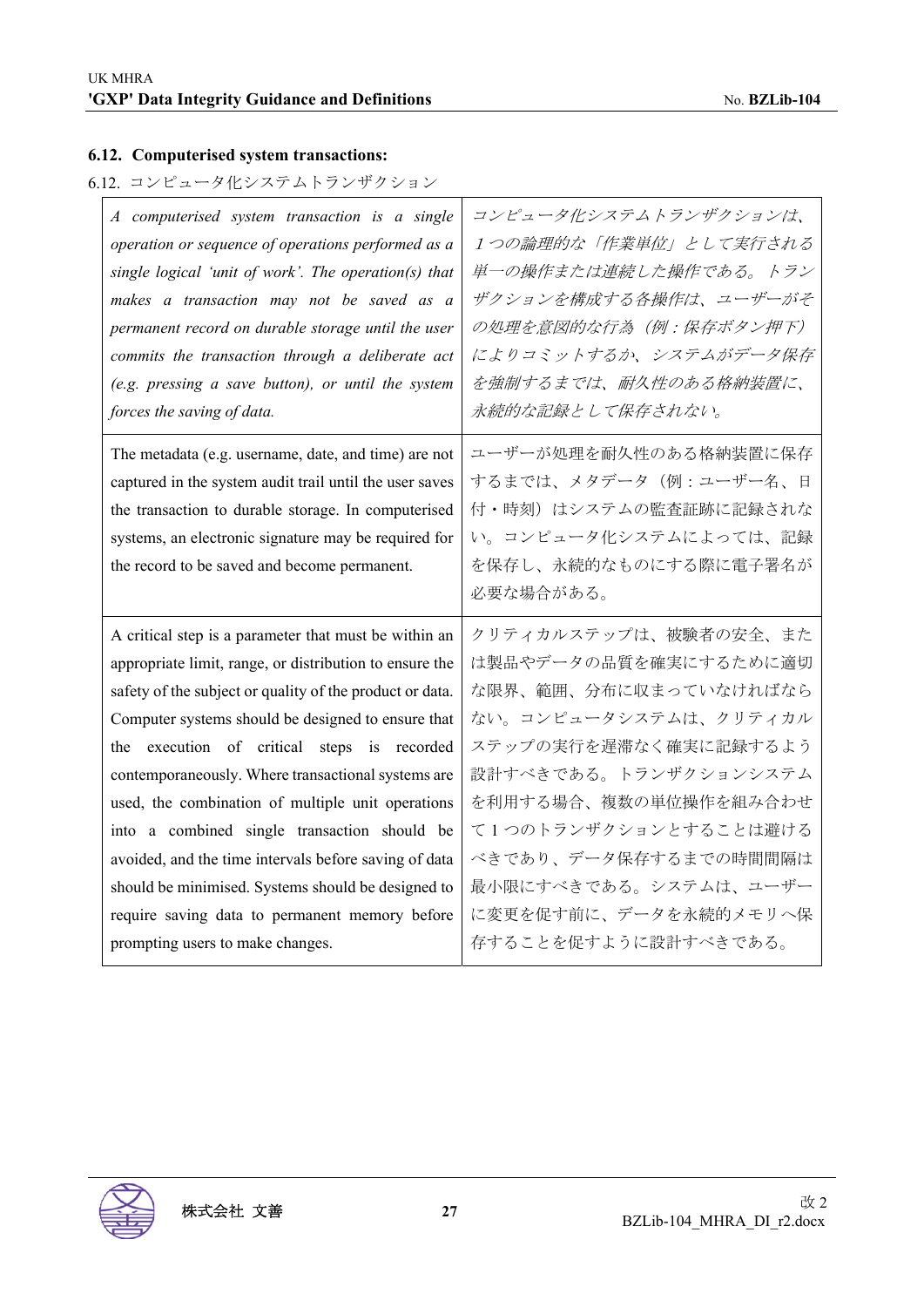| organisation should define<br>during<br>the<br>The      | 組織において、システムの開発期間中に、(例  |
|---------------------------------------------------------|------------------------|
| development of the system (e.g. via the user            | えばユーザー要求仕様書を用いて)システム機  |
| requirements specification) what critical steps are     | 能と関連するリスクレベルに基づき、どれをク  |
| appropriate based on the functionality of the system    | リティカルステップにすることが適切であるか  |
| and the level of risk associated. Critical steps should | を決めるべきである。クリティカルステップは、 |
| be documented with process controls that consider       | システム設計(防止策)、プロセス監視、及び  |
| system design (prevention), together with monitoring    | レビューを考慮したプロセスコントロールとと  |
| and review processes. Oversight of activities should    | もに文書化すべきである。活動を監視すること  |
| alert to failures that are not addressed by the process | で、プロセス設計で対応していない不適合を見  |
| design.                                                 | つけ出すようにすべきである。         |

#### **6.13. Audit Trail**

6.13. 監査証跡

 $\mathbf{r}$ 

| The audit trail is a form of metadata containing        | 監査証跡は、GXP 記録の生成、変更、削除に関 |
|---------------------------------------------------------|-------------------------|
| information associated with actions that relate to the  | するアクションに係る情報を含むメタデータの   |
| creation, modification or deletion of GXP records.      | 一形態である。監査証跡は、紙か電子に拘わら   |
| An audit trail provides for secure recording of life-   | ず、記録に含まれる情報についての生成、追加、  |
| cycle details such as creation, additions, deletions or | 削除、変更等のライフサイクルにわたる詳細を、  |
| alterations of information in a record, either paper    | オリジナルな記録を不明瞭にしたり、上書きす   |
| or electronic, without obscuring or overwriting the     | ることなく、セキュアに書き留めるものである。  |
| original record. An audit trail facilitates the         | 監査証跡により、記録の媒体を問わず、記録に   |
| reconstruction of the history of such events relating   | 関連する事象(「誰が、何を、いつ、なぜ」ア   |
| to the record regardless of its medium, including the   | クションを行ったのかといった情報を含む)の   |
| "who, what, when and why" of the action.                | 履歴を再構築することができる。         |
|                                                         |                         |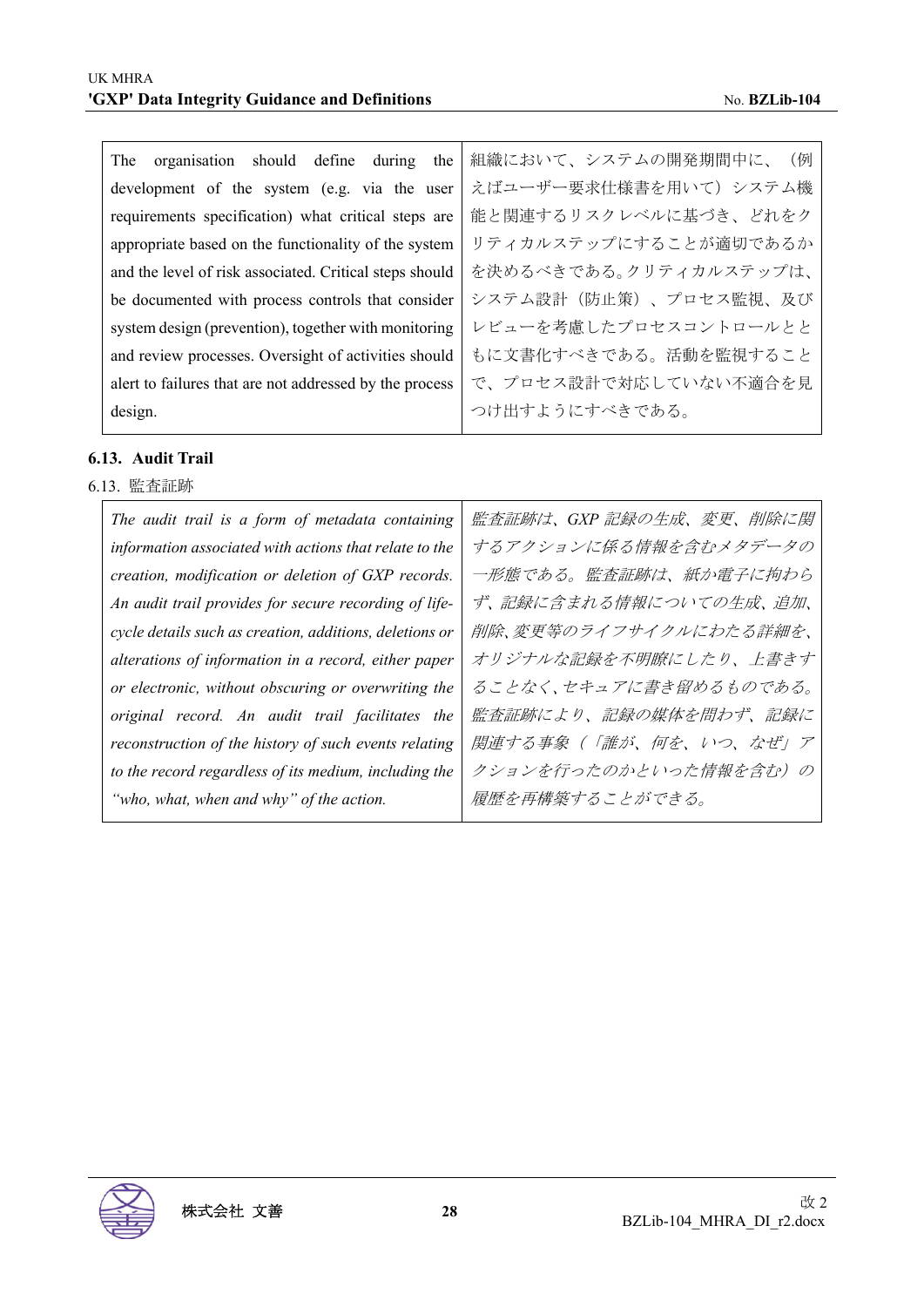| Where computerised systems are used to capture,<br>report, store or archive raw<br>data<br>process,<br>electronically, system design should always provide<br>for the retention of audit trails to show all changes to,<br>or deletion of data while retaining previous and<br>original data. It should be possible to associate all<br>data and changes to data with the persons making<br>those changes, and changes should be dated and time<br>stamped (time and time zone where applicable). The<br>reason for any change, should also be recorded. The<br>items included in the audit trail should be those of<br>relevance to permit reconstruction of the process or<br>activity. | 生データを電子的に収集、処理、報告、格納、<br>アーカイブするためにコンピュータ化システム<br>を用いる場合、システムが常に監査証跡を保持<br>し、それによりデータへの全ての変更または削<br>除を示すことができ、かつ以前のデータ及びオ<br>リジナルのデータも保持しておくよう設計すべ<br>きである。全てのデータ及びデータへの変更は、<br>その変更を行った者に関連づけられるようにす<br>べきであり、変更は日付、及びタイムスタンプ<br>(時刻、及び必要に応じてタイムゾーン)を付<br>すべきである。また、変更の理由も記録すべき<br>である。監査証跡に含める項目は、プロセスや<br>活動を再現するために有効なものとすべきであ<br>る。 |
|-------------------------------------------------------------------------------------------------------------------------------------------------------------------------------------------------------------------------------------------------------------------------------------------------------------------------------------------------------------------------------------------------------------------------------------------------------------------------------------------------------------------------------------------------------------------------------------------------------------------------------------------------------------------------------------------|------------------------------------------------------------------------------------------------------------------------------------------------------------------------------------------------------------------------------------------------------------------------------------------------------------------------------------------|
| Audit trails (identified by risk assessment as<br>required) should be switched on. Users should not be<br>able to amend or switch off the audit trail. Where a<br>system administrator amends, or switches off the<br>audit trail a record of that action should be retained.                                                                                                                                                                                                                                                                                                                                                                                                             | (リスク評価で必要と判断されたならば) 監査<br>証跡を起動しておくべきである。ユーザーが監<br>査証跡の記録を変更できたり、監査証跡を停止<br>できたりしてはいけない。システムアドミニス<br>トレーターが監査証跡を変更または停止したと<br>きは、そのアクションの記録を保持すべきであ<br>る。                                                                                                                                                                                |
| The relevance of data retained in audit trails should<br>be considered by the organisation to permit robust<br>data review/verification. It is not necessary for audit<br>trail review to include every system activity (e.g. user<br>log on/off, keystrokes etc.).                                                                                                                                                                                                                                                                                                                                                                                                                       | 組織において、監査証跡にどのデータを記録す<br>べきかを検討し、強固なデータレビュー/検証<br>ができるようにすべきである。監査証跡のレビ<br>ューにおいて、全てのシステムに関する活動<br>(例:ユーザーログオン/ログオフ、キー操作<br>等)を含める必要はない。                                                                                                                                                                                                 |
| Where relevant audit trail functionality does not exist<br>(e.g. within legacy systems) an alternative control<br>may be achieved for example defining the process in<br>an SOP, and use of log books. Alternative controls<br>should be proven to be effective.                                                                                                                                                                                                                                                                                                                                                                                                                          | (レガシーシステム等で)有効な監査証跡機能<br>が無い場合、例えば SOP でプロセスを定め、ロ<br>グブックを用いる等の代替的コントロールを設<br>けてもよい。代替的コントロールは、それが効<br>果的であることを証明すべきである。                                                                                                                                                                                                                 |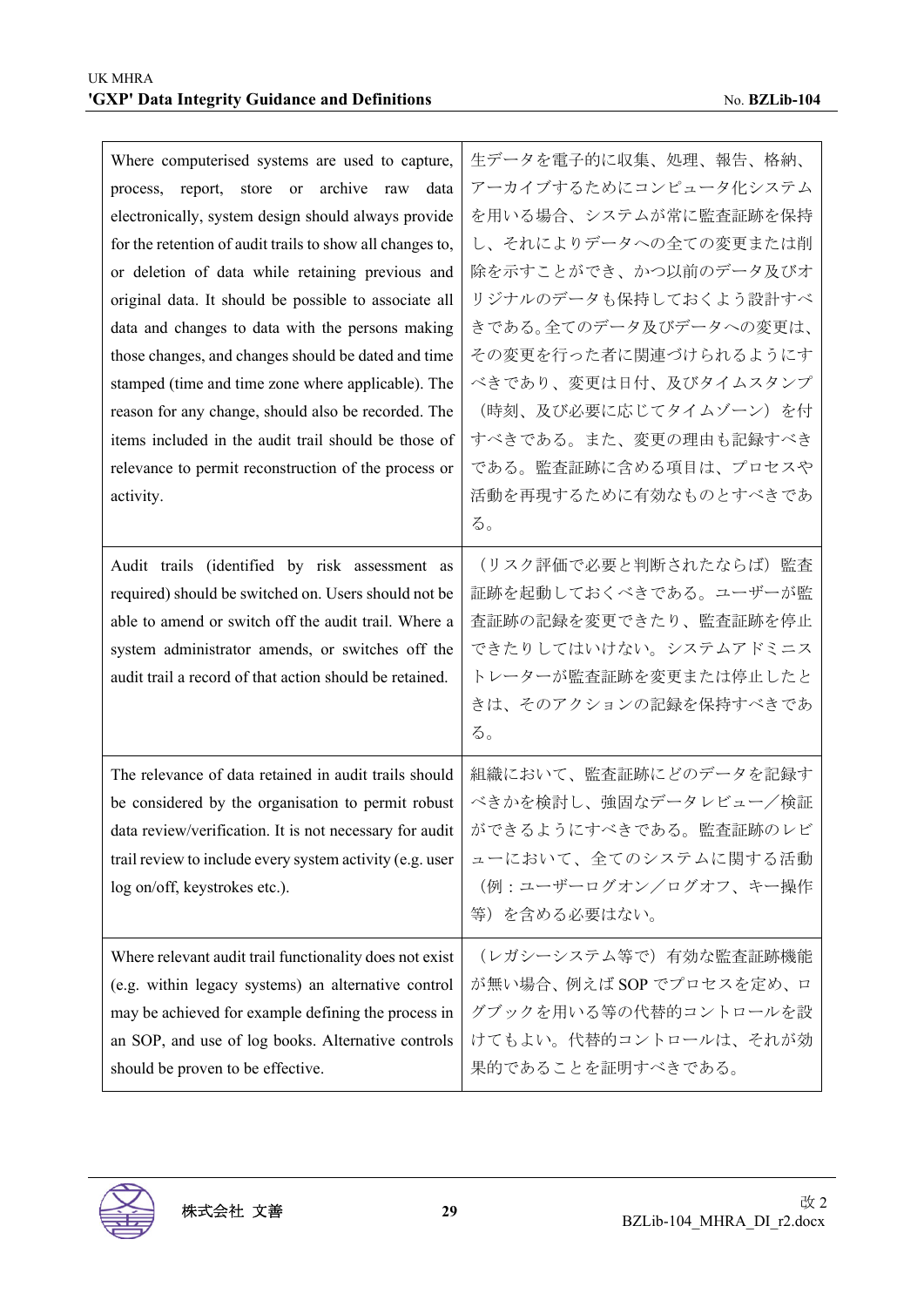| Where add-on software or a compliant system does        | 現時点でアドオンソフトウェアまたは適合する   |
|---------------------------------------------------------|-------------------------|
| not currently exist, continued use of the legacy        | システムが存在しない場合、レガシーシステム   |
| system may be justified by documented evidence that     | を使い続けるためには、適合するソリューショ   |
| a compliant solution is being sought and that           | ンを探索中であり、一時的に講じたリスク低減   |
| mitigation measures temporarily<br>support<br>the       | 策によりシステムを継続利用していることを、   |
| continued use. $1$                                      | 文書化された証拠で示すことで、正当化できる   |
|                                                         | かもしれない!。                |
| Routine data review should include a documented         | 日常的なデータレビューには、文書化された監   |
| audit trail review where this is determined by a risk   | 査証跡レビューを含むべきであり、これはリス   |
| assessment. When designing a system for review of       | ク評価によって決定する。監査証跡レビューの   |
| audit trails, this may be limited to those with GXP     | 仕組みを設計する際、GXP 関連のものに絞って |
| relevance. Audit trails may be reviewed as a list of    | もよい。監査証跡は関連するデータの一覧とし   |
| relevant data, or by an 'exception reporting' process.  | てレビューしてもよいし、「例外報告」プロセ   |
| An exception report is a validated search tool that     | スを用いてもよい。例外報告はバリデートされ   |
| identifies and documents predetermined 'abnormal'       | た検索ツールであり、予め定められた「異常」   |
| data or actions, that require further attention or      | なデータやアクションを特定し、書き出すもの   |
| investigation by the data reviewer                      | であり、それを後でデータレビュー者が注意深   |
|                                                         | く見たり、調査したりする。           |
| Reviewers should have sufficient knowledge and          | レビュー者は、関連する監査証跡、生データ及   |
| system access to review relevant audit trails, raw data | びメタデータをレビューできるよう、十分な知   |
| and metadata (see also 'data governance').              | 識及びシステムへのアクセス権限を持つべきで   |
|                                                         | ある。 (「データガバナンス」も参照のこと)  |
|                                                         |                         |

<sup>1</sup> 産業オートメーション、プログラマブルロジックコントローラーのような制御機器/システムを持つ GMP 施設は、個人別のログイン及び監査証跡ができるようなシステムへアップグレードしようとしている ことを実証することが期待されている。(Art 23 of Directive 2001/83/EC 参照)



<sup>1</sup> It is expected that GMP facilities with industrial automation and control equipment/ systems such as programmable logic controllers should be able to demonstrate working towards system upgrades with individual login and audit trails (reference: Art 23 of Directive 2001/83/EC).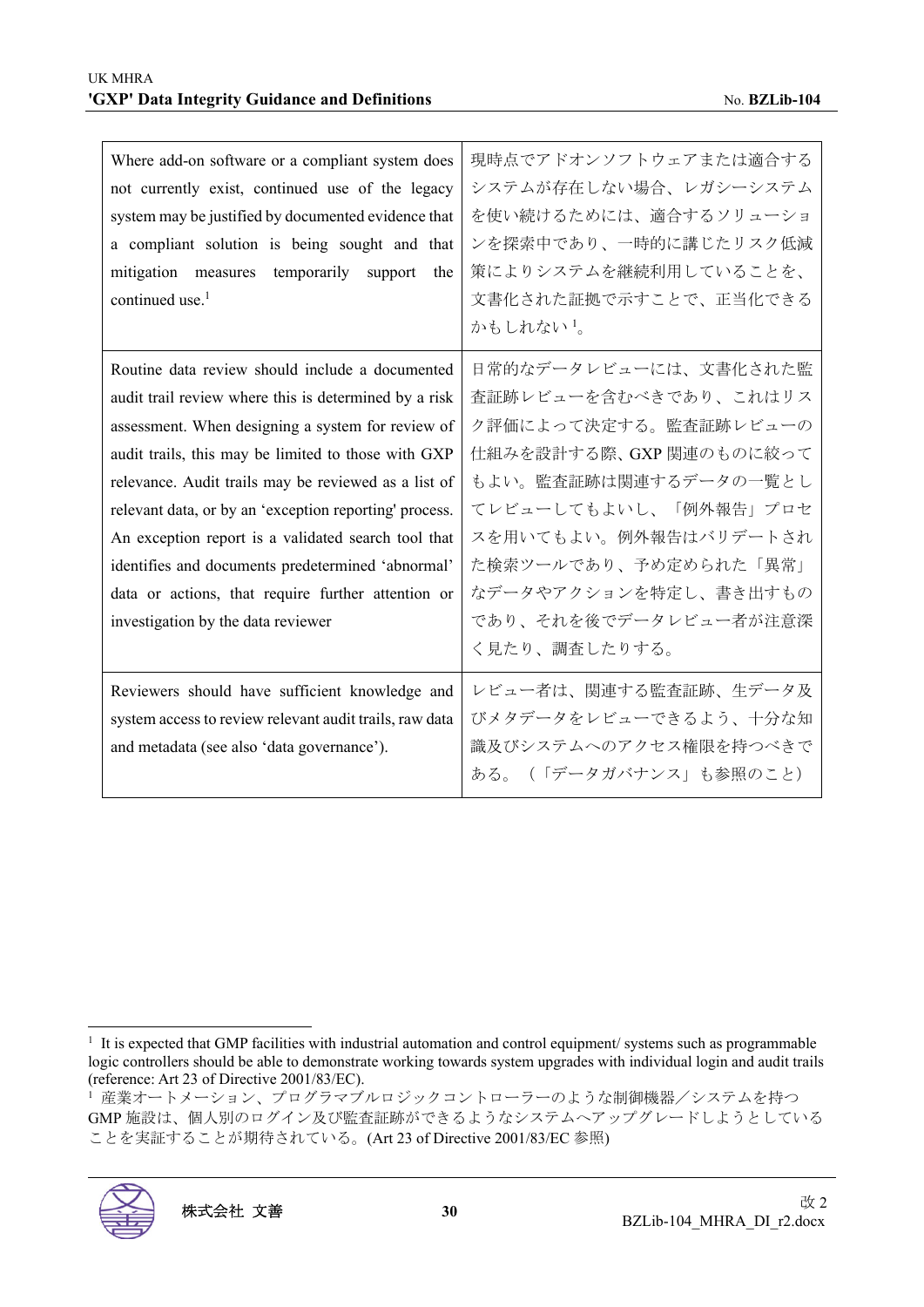| Where systems do not meet the audit trail and        | システムが監査証跡やユーザーアカウントにつ |
|------------------------------------------------------|-----------------------|
| individual user account expectations, demonstrated   | いての期待に応えられない場合、これらの欠点 |
| progress should be available to address these        | に対する取り組みの進捗を示すことができるよ |
| shortcomings. This should either be through add-on   | うにすべきである。この取り組みとは、追加的 |
| software that provides these additional functions or | 機能を提供するアドオンソフトウェア、または |
| by an upgrade to a compliant system. Where           | 適合するシステムへのアップグレードのいずれ |
| remediation has not been identified or subsequently  | かである。是正措置が定められていない、また |
| implemented in a timely manner a deficiency may be   | は〔是正措置が定められた〕後でタイムリに実 |
| cited.                                               | 施されていない場合、不適合と指摘される可能 |
|                                                      | 性がある。                 |

## **6.14. Electronic Signatures**

6.14. 電子署名

| A signature in digital form (bio-metric or non-                                                                        | 署名したことを表す、デジタル形式(バイオメ                     |
|------------------------------------------------------------------------------------------------------------------------|-------------------------------------------|
| biometric) that represents the signatory. This should                                                                  | トリックまたは非バイオメトリック)の署名。                     |
| be equivalent in legal terms to the handwritten                                                                        | これは法律用語として、署名として用いる手書                     |
| signature of the signatory.                                                                                            | き署名と同等である。                                |
| The use of electronic signatures should be                                                                             | 電子署名の利用にあたって以下を考慮し、適切                     |
| appropriately controlled with consideration given to:                                                                  | にコントロールすべきである。                            |
| • How the signature is attributable to an individual.                                                                  | ●署名がどのように個人に帰属するか。                        |
| • How the act of 'signing' is recorded within the                                                                      | • どのように「署名」行為をシステムに記録す                    |
| system so that it cannot be altered or manipulated                                                                     | れば、署名〔された記録〕を変更したり、操                      |
| without invalidating the signature or status of the                                                                    | 作しようとしたときに、署名または入力状態                      |
| entry.                                                                                                                 | を無効にすることができるか。                            |
| • How the record of the signature will be associated                                                                   | • どのように署名の記録が入力と関連付けら                     |
| with the entry made and how this can be verified.                                                                      | れ、どのようにそのことが検証できるか。                       |
| • The security of the electronic signature i.e. so that<br>it can only be applied by the 'owner' of that<br>signature. | ●電子署名のセキュリティ、すなわち署名の<br>「オーナー」のみにより実行される。 |

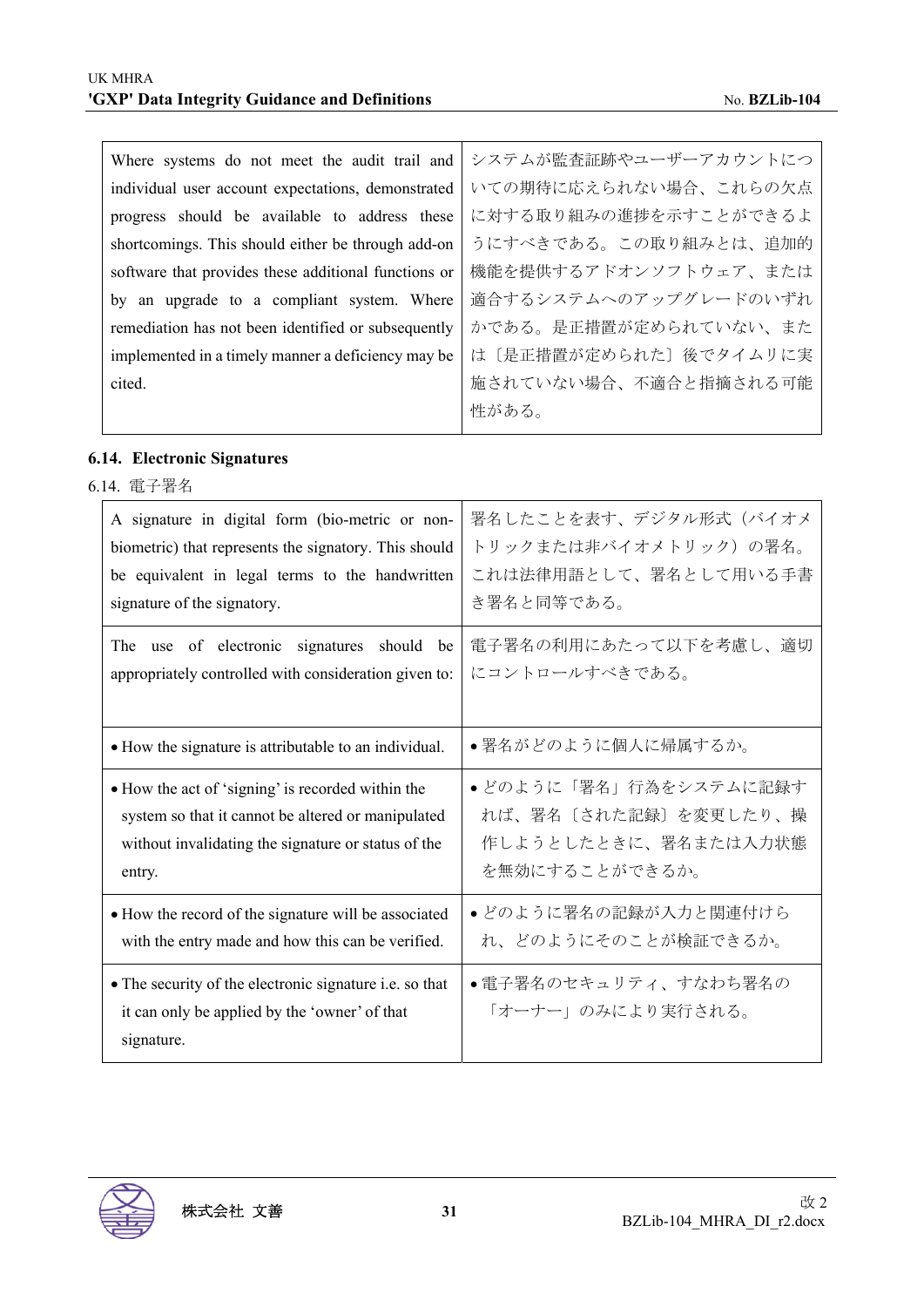| It is expected that appropriate validation of the<br>signature process associated with a system is<br>undertaken to demonstrate suitability and that control<br>over signed records is maintained.<br>Where a paper or pdf copy of an electronically signed<br>document is produced, the metadata associated with<br>an electronic signature should be maintained with the<br>associated document.                                                                                                                                                        | 署名された記録が適切であり、コントロールが<br>維持されていることを示すために、当該システ<br>ムに関連する署名プロセスを適切にバリデート<br>することが期待される。電子的に署名された文<br>書の紙または PDF のコピーが生成された場合、<br>この文書とともに、電子署名に関連するメタデ<br>ータが維持管理されるべきである。                                    |
|-----------------------------------------------------------------------------------------------------------------------------------------------------------------------------------------------------------------------------------------------------------------------------------------------------------------------------------------------------------------------------------------------------------------------------------------------------------------------------------------------------------------------------------------------------------|--------------------------------------------------------------------------------------------------------------------------------------------------------------------------------------------------------------|
| The use of electronic signatures should be compliant<br>with the requirements of international standards. The<br>use of advanced electronic signatures should be<br>considered where this method of authentication is<br>required by the risk assessment. Electronic signature<br>or E-signature systems must provide for "signature<br>manifestations" i.e. a display within the viewable<br>record that defines who signed it, their title, and the<br>date (and time, if significant) and the meaning of the<br>signature (e.g. verified or approved). | 電子署名の利用にあたっては国際標準の要件に<br>適合すべきである。高度電子署名を利用する場<br>合、リスク評価によりその認証方法の必要性を<br>検討すべきである。<br>電子署名またはE-サインは「署名の明示情報」、<br>すなわち見読性のある記録の中に、署名者名、<br>その肩書、日付(それが重要であれば時刻も)、<br>及び署名の意味(例:検証、承認)を示す表示、<br>を含まなければならない。 |
| An inserted image of a signature or a footnote<br>indicating that the document has been electronically<br>signed (where this has been entered by a means other<br>than the validated electronic signature process) is not<br>adequate. Where a document is electronically signed<br>then the metadata associated with the signature<br>should be retained.                                                                                                                                                                                                | 署名のイメージを挿入したり、脚注で文書が電<br>子的に署名されたことを示すことは(それがバ<br>リデートされた電子署名プロセス以外の方法で<br>入力された場合)適切ではない。文書が電子的<br>に署名された場合、署名に係るメタデータが保<br>管されるべきである。                                                                      |
| printed copies of electronically<br>signed<br>For<br>documents refer to True Copy section.<br>Expectations for electronic signatures associated                                                                                                                                                                                                                                                                                                                                                                                                           | 電子的に署名された文書を印刷したコピーにつ<br>いては真正コピーの章を参照。<br>インフォームドコンセントに係る電子署名への                                                                                                                                             |
| with informed consent (GCP) are covered in<br>alternative<br>guidance<br>(MHRA/HRA<br><b>DRAFT</b><br>Guidance on the use of electronic consent).                                                                                                                                                                                                                                                                                                                                                                                                         | 期待 (GCP) については別のガイダンス<br>(MHRA/HRA DRAFT Guidance on the use of<br>electronic consent) で述べる。                                                                                                                 |

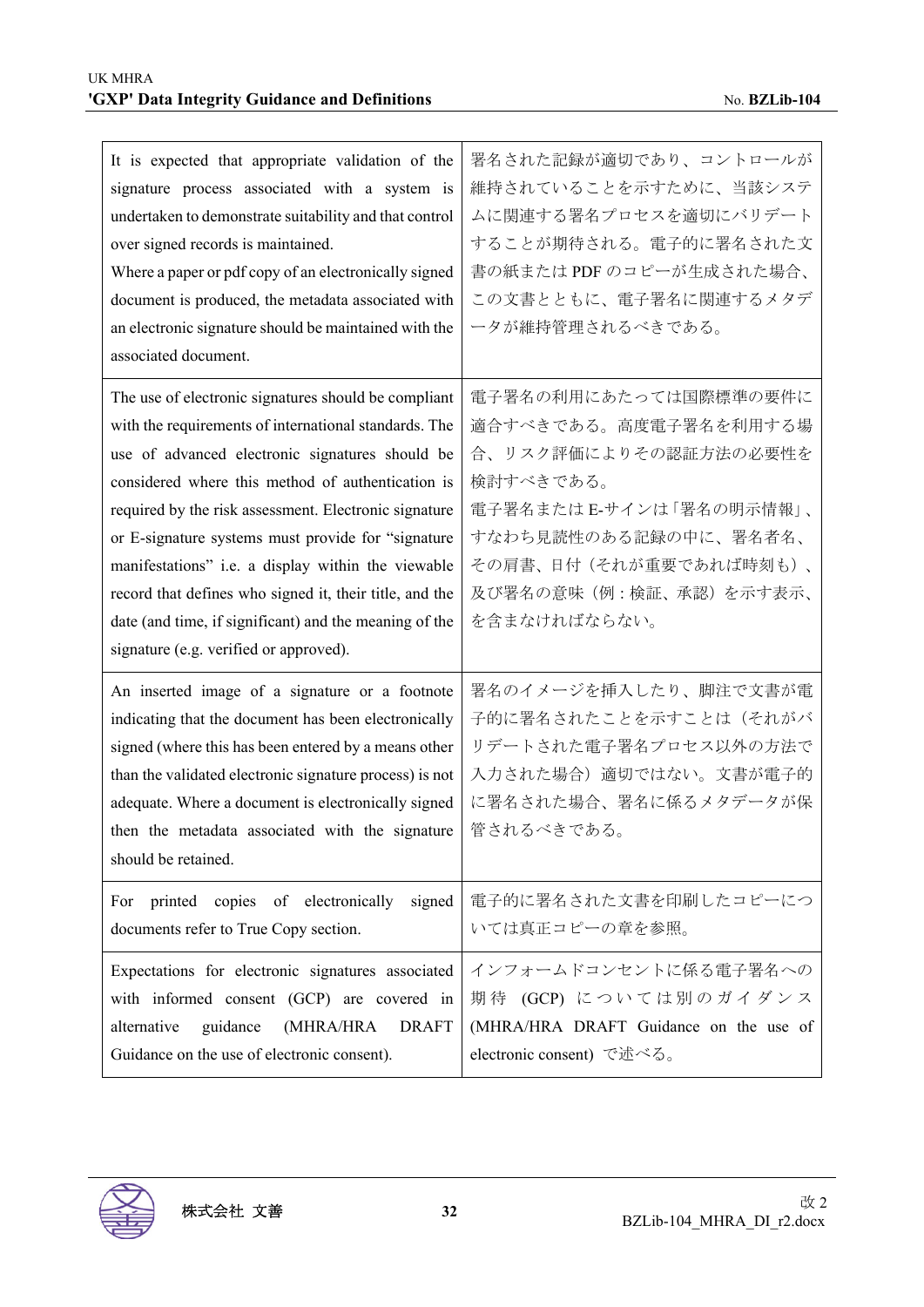## **6.15. Data review and approval**

# 6.15. データのレビュー及び承認

| The approach to reviewing specific record content,                                                                                                                                                                                                                                                                                                                                                                                       | 重要なデータやメタデータ、(紙の記録の)取                                                                                                                                                                                 |
|------------------------------------------------------------------------------------------------------------------------------------------------------------------------------------------------------------------------------------------------------------------------------------------------------------------------------------------------------------------------------------------------------------------------------------------|-------------------------------------------------------------------------------------------------------------------------------------------------------------------------------------------------------|
| such as critical data and metadata, cross- outs (paper                                                                                                                                                                                                                                                                                                                                                                                   | り消し線、(電子記録の)監査証跡等、特定の                                                                                                                                                                                 |
| records) and audit trails (electronic records) should                                                                                                                                                                                                                                                                                                                                                                                    | 記録内容をレビューするためのアプローチは、                                                                                                                                                                                 |
| meet all applicable regulatory requirements and be                                                                                                                                                                                                                                                                                                                                                                                       | 全ての適用される規制要件を満たし、かつリス                                                                                                                                                                                 |
| risk-based.                                                                                                                                                                                                                                                                                                                                                                                                                              | クに基づくべきである。                                                                                                                                                                                           |
| There should be a procedure that describes the<br>process for review and approval of data. Data review<br>should also include a risk-based review of relevant<br>metadata, including relevant audit trails records.<br>Data review should be documented and the record<br>should include a positive statement regarding<br>whether issues were found or not, the date that<br>review was performed and the signature of the<br>reviewer. | データをレビュー、及び承認するためのプロセ<br>スを説明する手順書を設けるべきである。デー<br>タレビューでは、関連するメタデータ(関連す<br>る監査証跡も含む)もリスクに基づいてレビュ<br>ーすべきである。データレビュー結果は文書で<br>残し、そこには見つかった課題の有無に関する<br>事実の記述、レビュー実施日付及びレビュー者<br>の署名を記載すべきである。          |
| A procedure should describe the actions to be taken                                                                                                                                                                                                                                                                                                                                                                                      | 手順書には、データレビューで誤りまたは抜け                                                                                                                                                                                 |
| if data review identifies an error or omission. This                                                                                                                                                                                                                                                                                                                                                                                     | を見つけたときに取るべきアクションを記載す                                                                                                                                                                                 |
| procedure should enable data corrections or                                                                                                                                                                                                                                                                                                                                                                                              | べきである。この手順により、ALCOA 原則 (「デ                                                                                                                                                                            |
| clarifications to provide visibility of the original                                                                                                                                                                                                                                                                                                                                                                                     | ータ」の定義参照のこと)に沿って、オリジナ                                                                                                                                                                                 |
| record, and traceability of the correction, using                                                                                                                                                                                                                                                                                                                                                                                        | ル記録が何であったかを知ることができ、かつ                                                                                                                                                                                 |
| ALCOA principles (see 'data' definition).                                                                                                                                                                                                                                                                                                                                                                                                | 変更を追跡できるようにすべきである。                                                                                                                                                                                    |
| Where data review is not conducted by the<br>organisation that<br>generated the<br>data,<br>the<br>responsibilities for data review must be documented<br>and agreed by both parties.<br>Summary reports of<br>data are often supplied between organisations<br>(contract givers and acceptors). It must be<br>acknowledged that summary reports are limited and<br>critical supporting data and metadata may not be<br>included.        | データ生成組織内でデータレビューを行わない<br>場合、データレビューの責任を、文書により〔デ<br>ータ生成組織とデータレビュー組織の〕両者で<br>合意すべきである。組織 (契約委託者と受託者)<br>間でデータのサマリレポートが提供されること<br>が多いが、サマリレポートは〔内容が〕限定さ<br>れており、重要なデータやメタデータが含まれ<br>ないことがあることに留意すべきである。 |

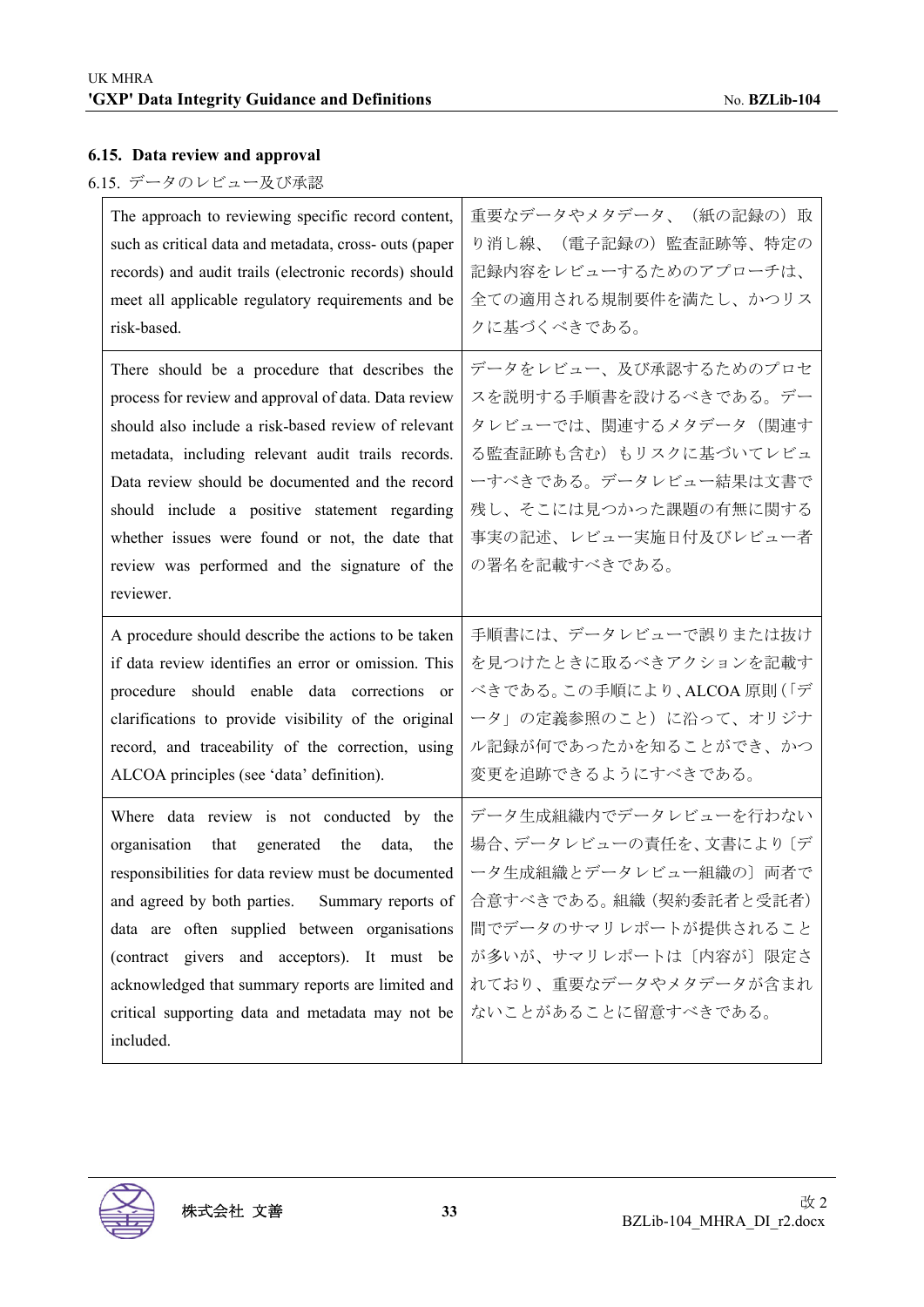| Many software packages allow configuration of<br>customised reports. Key actions may be incorporated<br>into such reports provided they are validated and<br>locked to prevent changes. Automated reporting<br>tools and reports may reduce the checks required to<br>assure the integrity of the data.                                                                                                                                                                         | ソフトウェアパッケージでは設定によりレポー<br>トをカスタマイズできるものが多い。バリデー<br>ト済みで、かつ変更されないようにロックでき<br>るのであれば、主要なアクションをレポートに<br>取り込んでもよい。自動レポーティングツール<br>及び〔その結果生成される〕レポートを用いる<br>ことで、データのインテグリティを保証するた<br>めのチェックを軽減できるかもしれない。                             |
|---------------------------------------------------------------------------------------------------------------------------------------------------------------------------------------------------------------------------------------------------------------------------------------------------------------------------------------------------------------------------------------------------------------------------------------------------------------------------------|--------------------------------------------------------------------------------------------------------------------------------------------------------------------------------------------------------------------------------|
| Where summary reports are supplied by a different<br>organisation, the organisation receiving and using the<br>data should evaluate the data provider's data integrity<br>controls and processes prior to using the information.                                                                                                                                                                                                                                                | 別の組織からサマリレポートが提供される場<br>合、レポートを受け取るデータ利用組織は、そ<br>の情報を利用する前に、データ提供者のデータ<br>インテグリティのコントロール及びプロセスを<br>評価すべきである。                                                                                                                   |
| • Routine data review should consider the integrity<br>of an individual data set e.g. is this the only data<br>generated as part of this activity? Has the data<br>been generated and maintained correctly? Are<br>there indicators of unauthorised changes?                                                                                                                                                                                                                    | ●日常的なデータレビューでは、それぞれのデ<br>ータセットのインテグリティを検討すべきで<br>ある。例えば:<br>●当該活動で生成された唯一のデータである<br>か?<br>●正しくデータが生成され維持管理されてい<br>るか?<br>●認可されない変更が行われた形跡が無い<br>か?                                                                             |
| · Periodic audit of the data generated<br>(encompassing both a review of electronically<br>generated data and the broader organisational<br>review) might verify the effectiveness of existing<br>control measures and consider the possibility of<br>unauthorised activity at all interfaces, e.g. have<br>there been IT requests to amend any data post<br>review? Have there been any system maintenance<br>activities and has the impact of that activity been<br>assessed? | ●生成されたデータに対する定期的監査(電子<br>的に生成されたデータのレビューと、組織の<br>より広範囲なレビューをカバーする)では、<br>現在のコントロール方策の効果を検証し、全<br>ての〔人の介在する〕場面において認可され<br>ない活動が起こり得た可能性を検討すべきで<br>ある。例えばレビュー後のデータに変更を求<br>める IT 要求があったか?システム保守活動<br>があったか、その活動の影響について評価し<br>たか? |

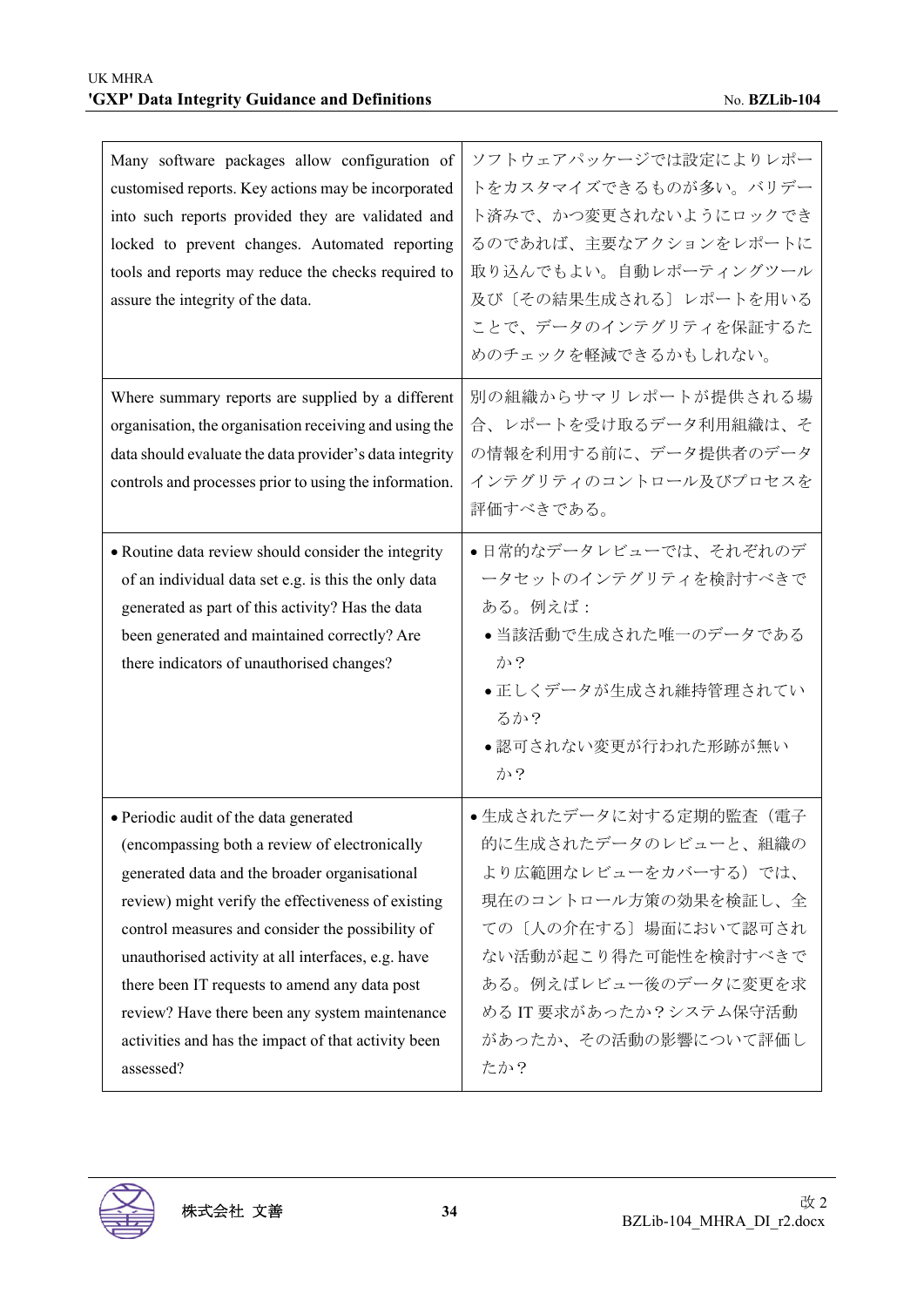#### **6.16. Computerised system user access/system administrator roles**

6.16. コンピュータ化システムにおけるユーザーアクセス/システムアドミニストレーターの役割

| Full use should be made of access controls to ensure     | アクセスコントロールをフルに活用すること        |
|----------------------------------------------------------|-----------------------------|
| that people have access only to functionality that is    | で、各個人が自分の役割に合った機能のみにア       |
| appropriate for their job role, and that actions are     | クセスできるようにし、そのアクションを特定       |
| attributable to a specific individual. Companies must    | の個人に帰属できるようにすべきである。各社       |
| be able to demonstrate the access levels granted to      | は各スタッフに与えたアクセスレベルを提示で       |
| individual staff members and ensure that historical      | きるようにし、かつユーザーのアクセスレベル       |
| information regarding user access level is available.    | の履歴情報を入手できるようにしなければなら       |
| Where the system does not capture this data, then a      | ない。システムでこのようなデータを収集でき       |
| record must be maintained outside of the system.         | ない場合、システムの外で記録を維持しなけれ       |
| Access controls should be applied to both the            | ばならない。アクセスコントロールは、オペレ       |
| operating system and application levels. Individual      | ーティングシステム、及びアプリケーションの       |
| login at operating system level may not be required      | 両方のレベルで設けるべきである。データイン       |
| if appropriate controls are in place to ensure data      | テグリティを確実にするような適切なコントロ       |
| integrity (e.g. no modification, deletion or creation of | ールがあれば(例えば、アプリケーションを使       |
| data outside the application is possible).               | わない限り、データの変更、削除、生成ができ       |
|                                                          |                             |
|                                                          | ないようにする)、オペレーティングシステム       |
|                                                          | のレベルで個人別にログインさせる必要はない       |
|                                                          | かもしれない。                     |
| For systems generating, amending or storing GXP          | GXP データを生成、変更、格納するシステムに     |
| data shared logins or generic user access should not     | おいて、共有ログインや ['User'のような] 一般 |
| be used. Where the computerised system design            | 名を用いたユーザーアクセスは利用すべきでは       |
| supports individual user access, this function must be   | ない。コンピュータ化システムが個人別のユー       |
| used. This may require the purchase of additional        | ザーアクセスをサポートするよう設計されてい       |
| licences. Systems (such as MRP systems) that are not     | るのであれば、その機能は利用しなければなら       |
| used in their entirety for GXP purposes but do have      | ない。これにより追加ライセンスを購入する必       |
| elements within them, such as approved suppliers,        | 要があるかもしれない。 (MRP システムのよう    |
| stock status, location and transaction histories that    | に)全体が GXP 目的に利用されるわけではない    |
| are GXP applicable require appropriate assessment        | ものの、GXP が適用される要素(例えば、認定     |
| and control.                                             | された業者、在庫のステータス、場所、取引履       |
|                                                          | 歴)を含むシステムには、適切な評価とコント       |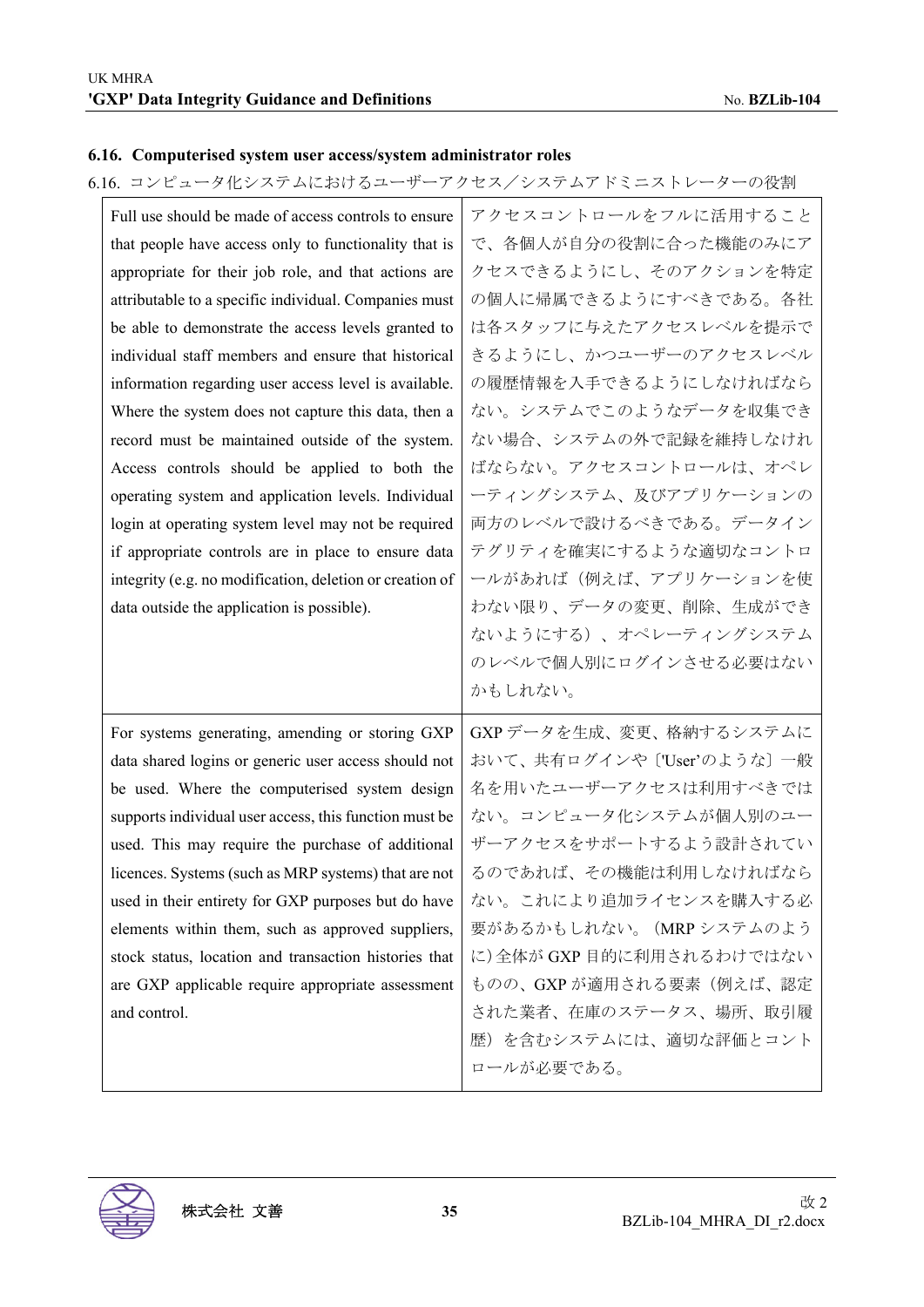| It is acknowledged that some computerised systems<br>support only a single user login or limited numbers<br>of user logins. Where no suitable alternative<br>computerised system is available, equivalent control<br>may be provided by third-party software or a paper-<br>based method of providing traceability (with version<br>control). The suitability of alternative systems should<br>be justified and documented. Increased data review<br>is likely to be required for hybrid systems because<br>they are vulnerable to non-attributable data changes.<br>expected that companies<br>should be<br>is<br>It | シングルユーザーログインまたは限られた数の<br>ユーザーログインしかサポートしていないコン<br>ピュータ化システムがあることは承知してい<br>る。適切な代替コンピュータ化システムが入手<br>できない場合、サードパーティソフトウェアま<br>たはトレーサビリティが取れる(版管理付きの)<br>紙ベースの方法により、同等のコントロールを<br>得られるかもしれない。代替システムの適切さ<br>は正当化し、文書化すべきである。ハイブリッ<br>ドシステムは、帰属の不明瞭なデータ変更が起<br>きやすいことから、データレビューの回数を増 |
|-----------------------------------------------------------------------------------------------------------------------------------------------------------------------------------------------------------------------------------------------------------------------------------------------------------------------------------------------------------------------------------------------------------------------------------------------------------------------------------------------------------------------------------------------------------------------------------------------------------------------|---------------------------------------------------------------------------------------------------------------------------------------------------------------------------------------------------------------------------------------------------------------------------------|
| implementing systems that comply with current<br>regulatory expectations <sup>2</sup> .                                                                                                                                                                                                                                                                                                                                                                                                                                                                                                                               | やす必要があるかもしれない <sup>2</sup> 。                                                                                                                                                                                                                                                    |
| System administrator access should be restricted to                                                                                                                                                                                                                                                                                                                                                                                                                                                                                                                                                                   | システムアドミニストレーターのアクセス権                                                                                                                                                                                                                                                            |
| the minimum number of people possible taking                                                                                                                                                                                                                                                                                                                                                                                                                                                                                                                                                                          | は、組織の規模と性質を考慮し、最小限の人数                                                                                                                                                                                                                                                           |
| account of the size and nature of the organisation.                                                                                                                                                                                                                                                                                                                                                                                                                                                                                                                                                                   | に限定すべきである。['Admin' のような] 一般                                                                                                                                                                                                                                                     |
| The generic system administrator account should not                                                                                                                                                                                                                                                                                                                                                                                                                                                                                                                                                                   | 名を用いたシステムアドミニストレーターアカ                                                                                                                                                                                                                                                           |
| be available for routine use. Personnel with system                                                                                                                                                                                                                                                                                                                                                                                                                                                                                                                                                                   | ウントは、通常は利用可能とすべきではない。                                                                                                                                                                                                                                                           |
| administrator access should log in with unique                                                                                                                                                                                                                                                                                                                                                                                                                                                                                                                                                                        | システムアドミニストレーターアクセス権を持                                                                                                                                                                                                                                                           |
| credentials that allow actions in the audit trail(s) to                                                                                                                                                                                                                                                                                                                                                                                                                                                                                                                                                               | つ者は、監査証跡によりアクションを個人に帰                                                                                                                                                                                                                                                           |
| be attributed to a specific individual. The intent of                                                                                                                                                                                                                                                                                                                                                                                                                                                                                                                                                                 | 属できるように、ユニークな認証情報でログイ                                                                                                                                                                                                                                                           |
| this is to prevent giving access to users with                                                                                                                                                                                                                                                                                                                                                                                                                                                                                                                                                                        | ンすべきである。これは、潜在的に相反する利                                                                                                                                                                                                                                                           |
| potentially a conflict of interest so that they can make                                                                                                                                                                                                                                                                                                                                                                                                                                                                                                                                                              | 益を持つユーザーがアクセスし、操作者を特定                                                                                                                                                                                                                                                           |
| unauthorised changes that would not be traceable to                                                                                                                                                                                                                                                                                                                                                                                                                                                                                                                                                                   | できないような認可されない変更をすることを                                                                                                                                                                                                                                                           |
| that person.                                                                                                                                                                                                                                                                                                                                                                                                                                                                                                                                                                                                          | 防ぐためである。                                                                                                                                                                                                                                                                        |
| System Administrator rights (permitting activities                                                                                                                                                                                                                                                                                                                                                                                                                                                                                                                                                                    | (データ削除、データベースの変更やシステム                                                                                                                                                                                                                                                           |
| such as data deletion, database amendment or system                                                                                                                                                                                                                                                                                                                                                                                                                                                                                                                                                                   | 構成設定の変更等の活動を許可する) システム                                                                                                                                                                                                                                                          |
| configuration changes) should not be assigned to                                                                                                                                                                                                                                                                                                                                                                                                                                                                                                                                                                      | アドミニストレーターの権限はデータに直接の                                                                                                                                                                                                                                                           |
| individuals with a direct interest in the data (data                                                                                                                                                                                                                                                                                                                                                                                                                                                                                                                                                                  | 利害関係を持つ者(データ生成、データレビュ                                                                                                                                                                                                                                                           |
| generation, data review or approval).                                                                                                                                                                                                                                                                                                                                                                                                                                                                                                                                                                                 | ーまたは承認)には割り当てないこと。                                                                                                                                                                                                                                                              |

 $2$  It is expected that GMP facilities with industrial automation and control equipment/ systems such as programmable logic controllers should be able to demonstrate working towards system upgrades with individual login and audit trails (reference: Art 23 of Directive 2001/83/EC).

<sup>、&</sup>lt;br>2 産業オートメーション、プログラマブルロジックコントローラーのような制御機器/システムを持つ GMP 施設は、個人別のログイン及び監査証跡ができるようなシステムへアップグレードしようとしている ことを実証することが期待されている。(Art 23 of Directive 2001/83/EC 参照)

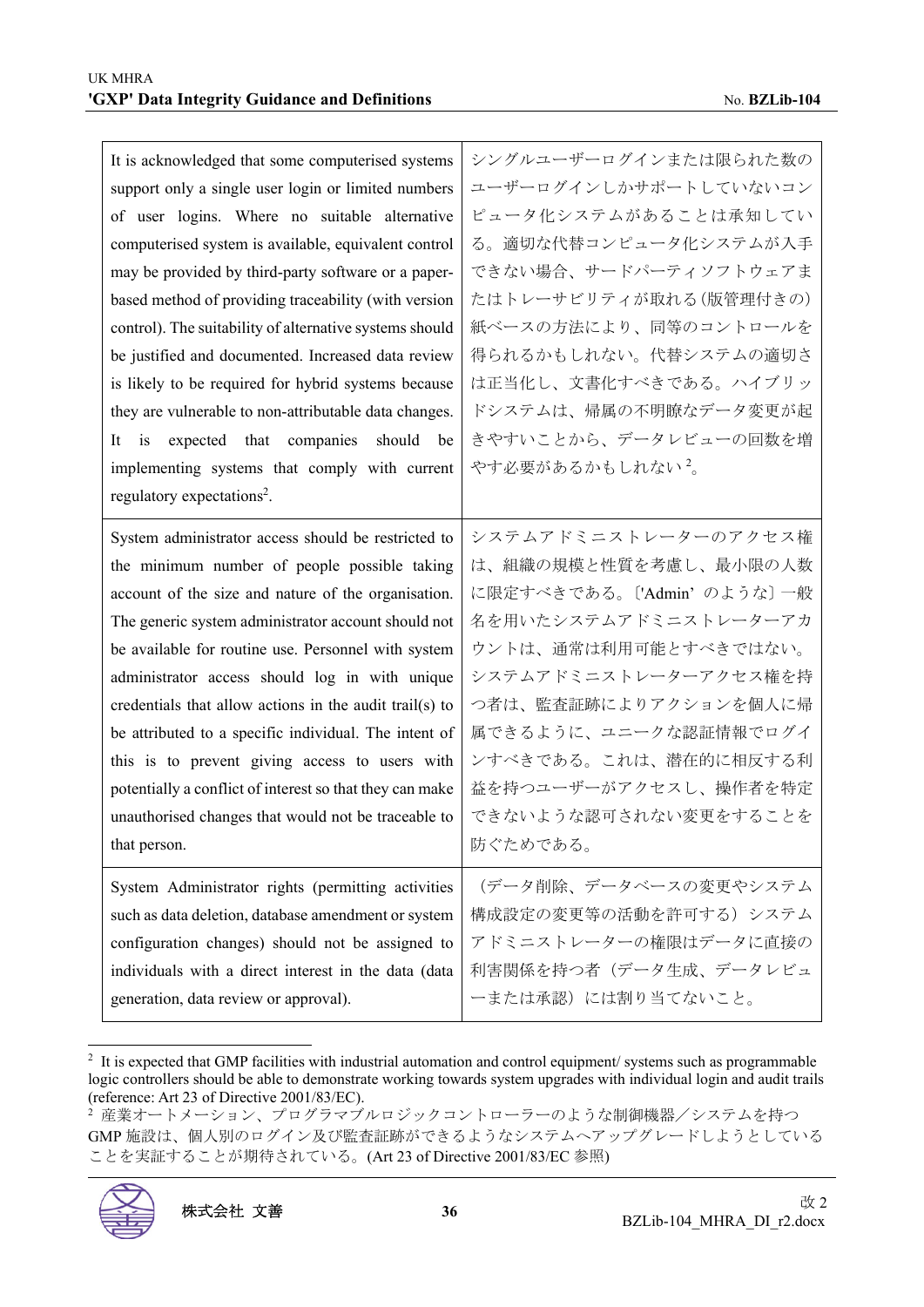| Individuals may require changes in their access rights<br>depending on the status of clinical trial data. For<br>example, once data management processes are<br>complete, the data is 'locked' by removing editing<br>access rights. This should be able to be demonstrated<br>within the system.                                                     | 治験データの状態によって個人のアクセス権限<br>を変更する必要があるかもしれない。例えば、<br>データマネジメントプロセスが完了した後で、<br>データ編集権限を除くことによりデータが「確<br>定」される。このことはシステム内で実証でき<br>るようにすべきである。                              |
|-------------------------------------------------------------------------------------------------------------------------------------------------------------------------------------------------------------------------------------------------------------------------------------------------------------------------------------------------------|-----------------------------------------------------------------------------------------------------------------------------------------------------------------------|
| 6.17. Data retention<br>6.17. データ保管                                                                                                                                                                                                                                                                                                                   |                                                                                                                                                                       |
| Data retention may be for archiving (protected data<br>for long-term storage) or backup (data for the<br>purposes of disaster recovery).                                                                                                                                                                                                              | データ保管にはアーカイビング(長期保管用の<br>保護されたデータ)とバックアップ (災害復旧<br>のためのデータ)がある。                                                                                                       |
| Data and document retention arrangements should<br>ensure the protection of records from deliberate or<br>inadvertent alteration or loss. Secure controls must<br>be in place to ensure the data integrity of the record<br>throughout the retention period and should be<br>validated where appropriate (see<br>also<br>data<br>transfer/migration). | データと文書の保管の計画/準備により、記録<br>を故意または事故による変更や喪失から確実に<br>保護するようにすべきである。記録のデータイ<br>ンテグリティを、保存期間を通して確保するよ<br>うなセキュアなコントロールを設けなければな<br>らず、また必要に応じてバリデートすべきであ<br>る。(データ転送/移行も参照) |
| Data (or a true copy) generated in paper format may<br>be retained by using a validated scanning process<br>provided there is a documented process in place to<br>ensure that the outcome is a true copy.                                                                                                                                             | 紙形式で生成されたデータ(または真正コピー)<br>は、出力が確実に真正コピーとなるような、文<br>書化されたプロセスが設けられていれば、バリ<br>デートされたスキャンプロセスを用いて保管し<br>てもよい。                                                            |
| Procedures for destruction of data should consider<br>data criticality and where applicable legislative<br>retention requirements.                                                                                                                                                                                                                    | データを破棄するための手順書では、データの<br>重要度、及び必要に応じて法的な保管要件を検<br>討すべきである。                                                                                                            |

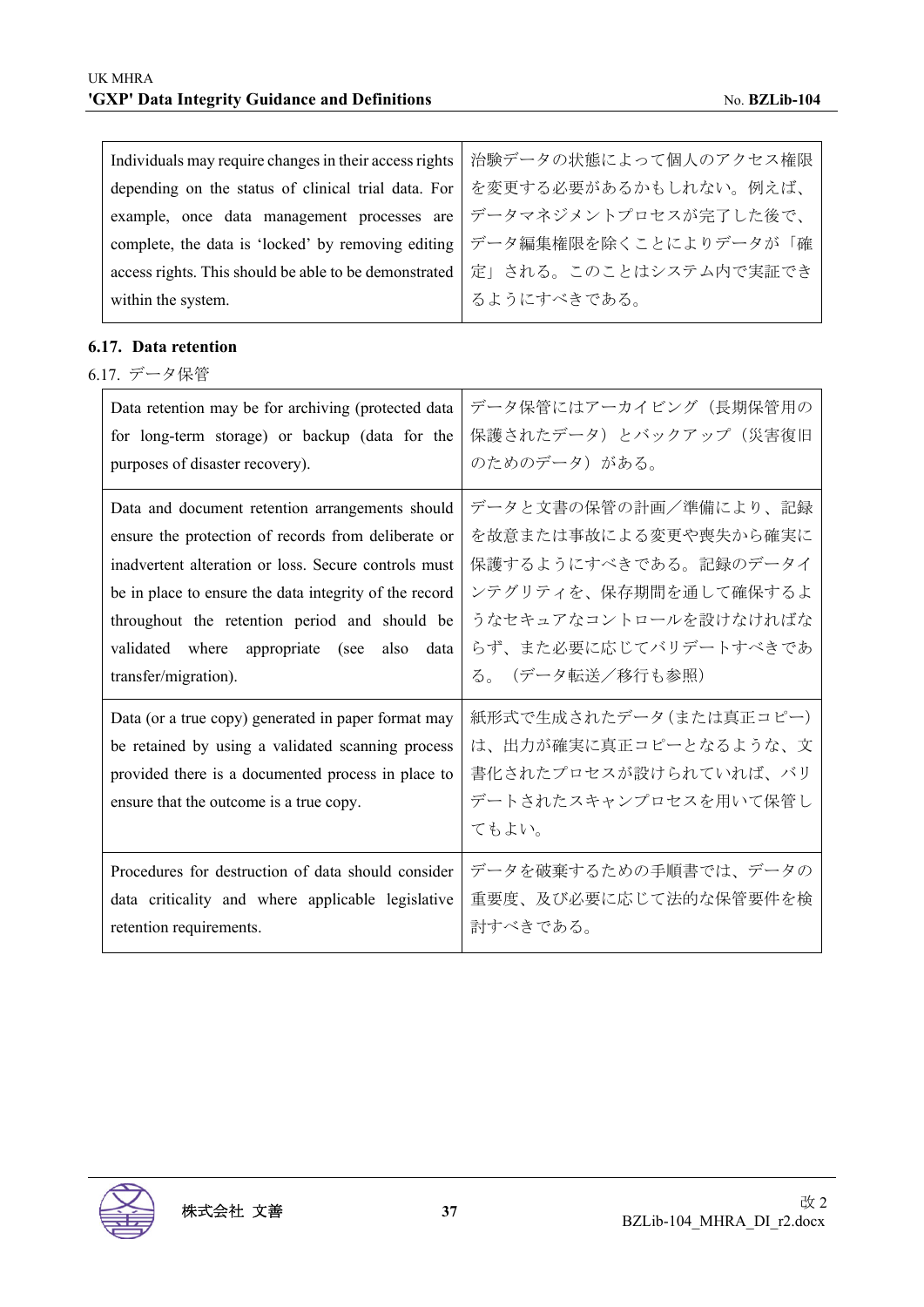#### **6.17.1. Archive**

| 6.17.1. アーカイブ |
|---------------|
|               |

| A designated secure area or facility (e.g. cabinet,<br>room, building or computerised system) for the long<br>term, retention of data and metadata for the purposes<br>of verification of the process or activity.                                                                                                                                                                                                                                                                                                                                                                                                        | プロセスまたは活動を検証する目的で、データ<br>及びメタデータを長期間にわたって保管するた<br>めの(キャビネット、部屋、建物、コンピュー<br>タ化システム等の)、指定されたセキュアな場<br>所または設備                                                                                                                                                                              |
|---------------------------------------------------------------------------------------------------------------------------------------------------------------------------------------------------------------------------------------------------------------------------------------------------------------------------------------------------------------------------------------------------------------------------------------------------------------------------------------------------------------------------------------------------------------------------------------------------------------------------|-----------------------------------------------------------------------------------------------------------------------------------------------------------------------------------------------------------------------------------------------------------------------------------------|
| Archived records may be the original record or a<br>'true copy' and should be protected so they cannot be<br>altered or deleted without detection and protected<br>against any accidental damage such as fire or pest.                                                                                                                                                                                                                                                                                                                                                                                                    | アーカイブされる記録はオリジナル記録または<br>「真正コピー」であり、変更または削除したと<br>きは必ず検出されるよう保護すべきであり、火<br>事や害虫等の偶発的損傷からも保護されるべき<br>である。                                                                                                                                                                                |
| Archive arrangements must be designed to permit<br>recovery and readability of the data and metadata<br>throughout the required retention period. In the case<br>of archiving of electronic data, this process should be<br>validated, and in the case of legacy systems the<br>ability to review data periodically verified (i.e. to<br>continued support<br>confirm<br>the<br>of<br>legacy<br>computerised systems). Where hybrid records are<br>stored, references between physical and electronic<br>records must be maintained such that full verification<br>of events is possible throughout the retention period. | アーカイブの計画/準備では、必要な保管期間<br>を通じて、復元でき、データとメタデータが読<br>めるように設計すべきである。電子データをア<br>ーカイビングする場合、プロセスをバリデート<br>すべきである。レガシーシステムの場合、デー<br>タをレビューできることは定期的に検証(すな<br>わち、レガシーシステムのサポートが継続して<br>いることを確認) すべきである。ハイブリッド<br>記録を保存する場合、物理的な記録と電子記録<br>との間の参照関係を維持し、保管期間を通じて<br>事象を完全に検証できるようにしなければなら<br>ない。 |
| When legacy systems can no longer be supported,<br>consideration should be given to maintaining the<br>software for data accessibility purposes (for as long<br>possible depending upon the specific retention<br>requirements). This may be achieved by maintaining<br>software in a virtual environment.                                                                                                                                                                                                                                                                                                                | レガシーシステムがサポートされなくなるとき<br>に、データにアクセスし続けられるように、ソ<br>フトウェアを (保管期間に応じて、できる限り)<br>維持し続けるかどうかを検討すべきである。こ<br>れはソフトウェアを仮想環境で維持することで<br>達成できるかもしれない。                                                                                                                                             |

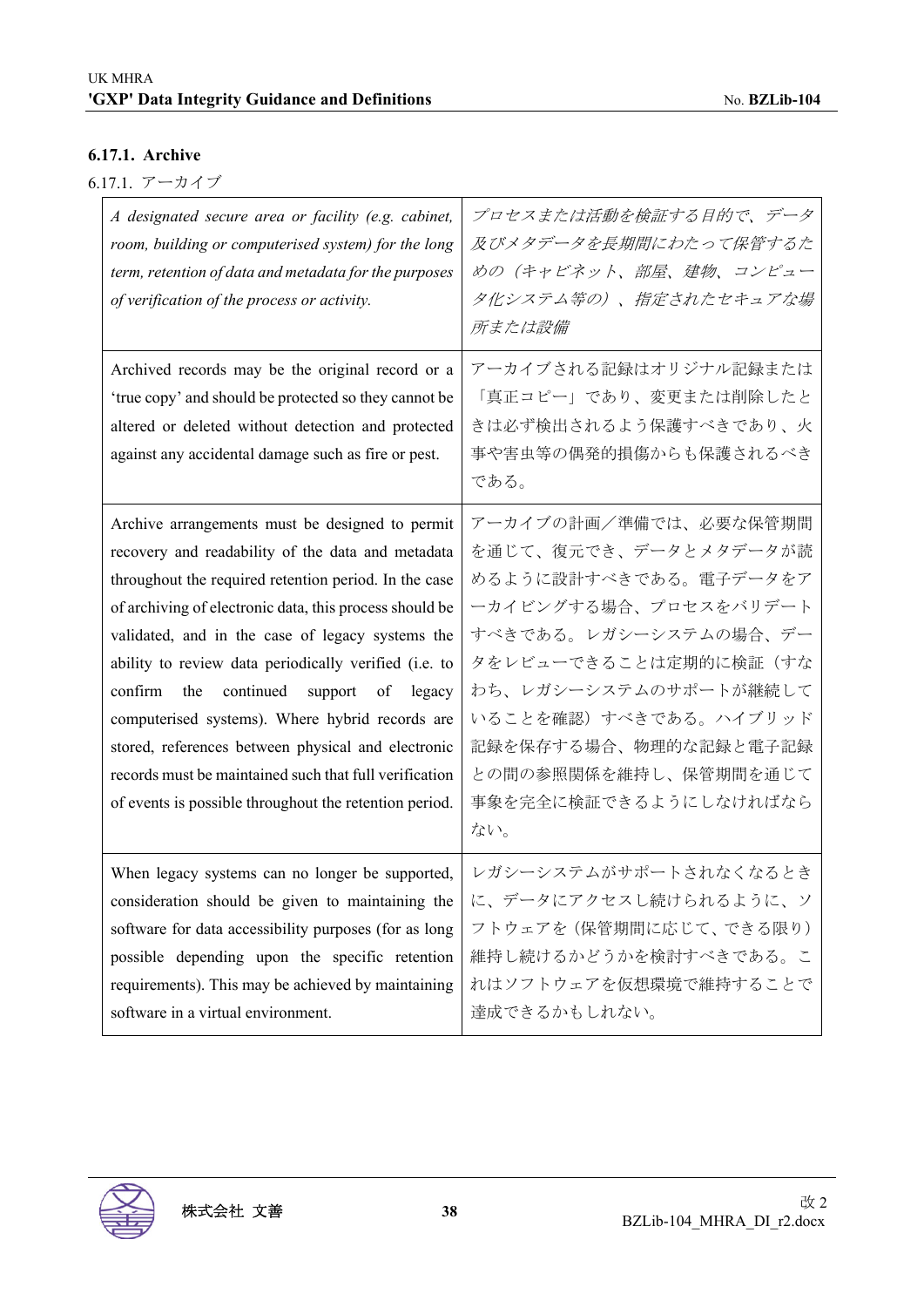| Migration to an alternative file format that retains as  | レガシーデータが古くなるにつれ、「真正コピ  |  |  |
|----------------------------------------------------------|------------------------|--|--|
| much as possible of the 'true copy' attributes of the    | ー」のデータ属性をなるべく多く持つ代替ファ  |  |  |
| data may be necessary with increasing age of the         | イル形式に移行することが必要となるかもしれ  |  |  |
| legacy data. Where migration with full original data     | ない。オリジナルデータの機能を完全に移行す  |  |  |
| functionality is not technically possible, options       | ることが技術的に不可能な場合、将来にわたっ  |  |  |
| should be assessed based on risk and the importance      | てのデータのリスクと重要性に基づいて選択肢  |  |  |
| of the data over time. The migration file format         | を評価すべきである。移行するファイル形式は、 |  |  |
| should be selected considering the balance of risk       | 長期にわたりアクセスできることと、(例えば、 |  |  |
| long-term accessibility<br>the<br>between<br>versus      | データ問合せ、トレンド、再処理、等の)動的  |  |  |
| possibility of reduced dynamic data functionality        | なデータ機能が失われること、のリスクのバラ  |  |  |
| (e.g. data interrogation, trending, re- processing etc). | ンスを考慮して選択すべきである。アクセス性  |  |  |
| It is recognised that the need to maintain accessibility | を維持するためには、いくつかの属性、及び/  |  |  |
| may require migration to a file format that loses some   | または動的データ機能の無いファイル形式に移  |  |  |
| attributes and/or dynamic data functionality (see also   | 行せざるを得ないということは承知している。  |  |  |
| 'Data Migration').                                       | (「データ移行」も参照のこと)        |  |  |
|                                                          |                        |  |  |

## **6.17.2. Backup**

6.17.2 バックアップ

| A copy of current (editable) data, metadata and           | 現在の(編集可能な)データ、メタデータ及び  |
|-----------------------------------------------------------|------------------------|
| system configuration settings maintained for              | システム構成設定情報のコピーであり、災害復  |
| recovery including disaster recovery.                     | 旧を含む復元のために維持されるもの。     |
| Backup and recovery processes should be validated         | バックアップと復元のプロセスはバリデート   |
| and periodically tested. Each back up should be           | し、定期的にテストすべきである。個々のバッ  |
| verified to ensure that it has functioned correctly e.g.  | クアップが正しく機能したことを確実にするた  |
| by confirming that the data size transferred matches      | めに(データサイズがオリジナル記録と一緒で  |
| that of the original record.                              | あるかを確認する等により)検証すべきである。 |
| The backup strategies for the data owners should be       | データオーナー向けのバックアップ戦略を文書  |
| documented.                                               | 化すべきである。               |
| Backups for recovery purposes do not replace the          | 復元目的のバックアップを持っていても、プロ  |
| need for the long term, retention of data and metadata    | セスや活動の検証のために行う、データ及びメ  |
| in its final form for the purposes of verification of the | タデータの、最終的な形式による長期間保管の  |
| process or activity.                                      | 必要性が無くなるわけではない。        |

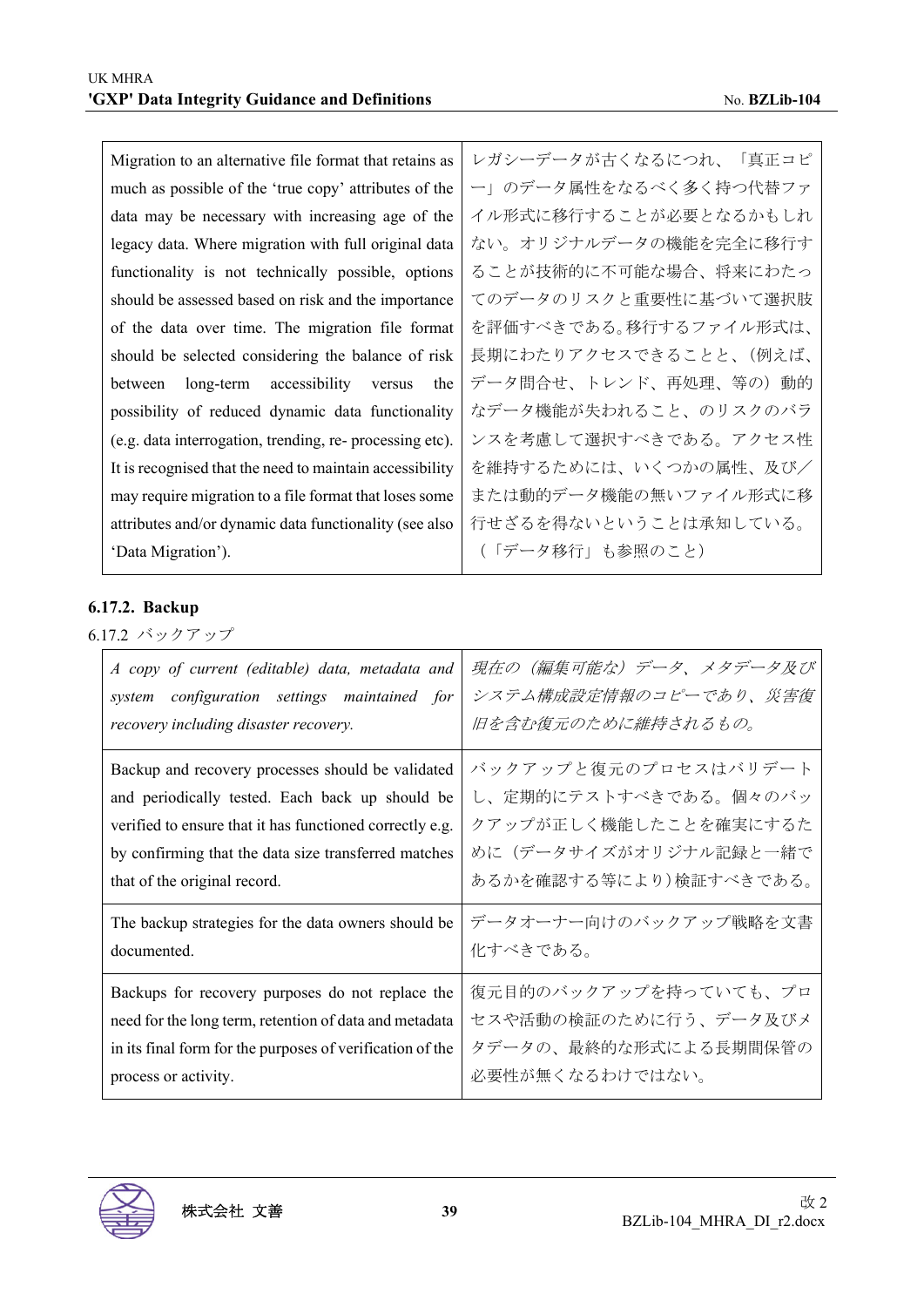#### **6.18. File structure**

#### 6.18. ファイル構造

| Data Integrity risk assessment requires a clear       | データインテグリティリスク評価を実施するた    |
|-------------------------------------------------------|--------------------------|
| understanding of file structure. The way data is      | めにはファイル構造を明確に理解しておく必要    |
| structured within the GXP environment will depend     | がある。 GXP 環境におけるデータ構造の在り方 |
| on what the data will be used for and the end user    | はデータが何に利用されるかによって決まる     |
| have this dictated to them by<br>the<br>may           | が、エンドユーザーは利用可能なソフトウェア    |
| software/computerised system(s) available.            | /コンピュータ化システム 〔の制限〕に従って   |
| There are many types of file structure, the most      | いるだけかもしれない。ファイル構造には多く    |
| common being flat files and relational databases.     | の種類があり、最も一般的なものはフラットフ    |
|                                                       | ァイルとリレーショナルデータベースである。    |
| Different file structures due to their attributes may | 異なるファイル構造には、その属性により、異    |
| require different controls and data review methods    | なるコントロールやデータレビュー方法が必要    |
| and may retain meta data in different ways.           | となり、またメタデータが異なる方法で保持さ    |
|                                                       | れるかもしれない。                |

#### **6.19. Validation – for intended purpose (GMP; See also Annex 11, 15)**

6.19. バリデーション - 意図した目的に対して(GMP; Annex11, 15 も参照のこと)

| should<br>comply<br>with<br>Computerised<br>systems     | コンピュータ化システムは、規制要件及び関連   |  |
|---------------------------------------------------------|-------------------------|--|
| regulatory requirements and associated guidance.        | するガイダンスに準拠すべきである。これら〔の  |  |
| These should be validated for their intended purpose    | システム〕は、意図した目的に対してバリデー   |  |
| which requires an understanding of the computerised     | トすべきであるが、この目的を決めるためには   |  |
| system's function within a process. For this reason,    | プロセスにおけるコンピュータ化システムの機   |  |
| the acceptance of vendor-supplied validation data in    | 能を理解する必要がある。この理由から、供給   |  |
| isolation of system configuration and users intended    | 者によって提供されるバリデーションデータ    |  |
| use is not acceptable. In isolation from the intended   | は、それがシステムの構成設定及びユーザーの   |  |
| process or end-user IT infrastructure, vendor testing   | 意図した用途から切り離されている場合は、受   |  |
| is likely to be limited to functional verification only | け入れられない。利用するプロセスやエンドユ   |  |
| and may not fulfil the requirements for performance     | ーザーの IT インフラストラクチャから切り離 |  |
| qualification.                                          | された場合、ベンダーのテストは機能の検証の   |  |
|                                                         | みとなりがちであり、性能適格性評価の要件を   |  |
|                                                         | 満たさないかもしれない。            |  |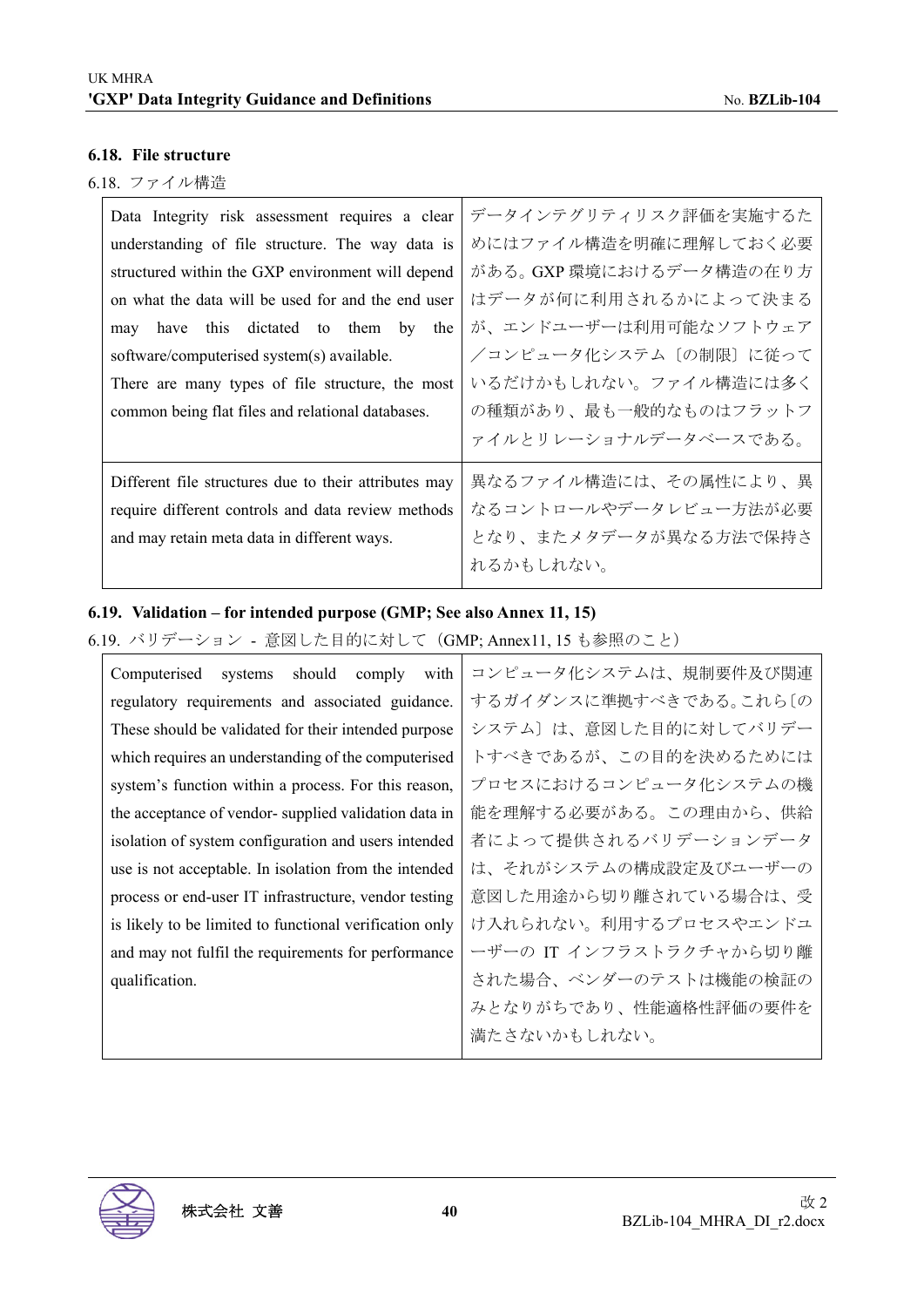$\mathbf{r}$ 

| Functional                                                         | verification demonstrates that the 機能の検証は、要求された情報が一貫性をもっ |  |  |
|--------------------------------------------------------------------|----------------------------------------------------------|--|--|
| required information is consistently and completely                | て、完全に提示されることを証明するものであ                                    |  |  |
| presented. Validation for intended purpose ensures                 | る。意図した目的に対するバリデーションは、                                    |  |  |
| that the steps for generating the custom report                    | 「例えば〕カスタムレポートを生成する手順が                                    |  |  |
| accurately reflect those described in the data                     | データチェック SOP に正確に反映されている                                  |  |  |
| checking SOP and that the report output is consistent              | こと、及びレポートのアウトプットが次工程の                                    |  |  |
| with the procedural steps for performing the レビュー実施のための手順と一貫していること |                                                          |  |  |
| subsequent review.                                                 | を確実にするものである。                                             |  |  |
|                                                                    |                                                          |  |  |

# **6.20. IT Suppliers and Service Providers (including Cloud providers and virtual service/platforms (also referred to as software as a service SaaS/platform as a service (PaaS) / infrastructure as a service (IaaS)).**

6.20. IT 供給者及びサービスプロバイダー(クラウド及び仮想サービス/プラットフォーム(ソフトウ ェア・アズ・ア・サービス (SaaS) /プラットフォーム・アズ・アサービス (PaaS) /インフラストラク チャ・アズ・ア・サービス (IaaS) とも呼ぶ)を含む

| Where 'cloud' or 'virtual' services are used, attention<br>should be paid to understanding the service provided,<br>ownership, retrieval, retention and security of data. | 「クラウド」または「仮想」サービスを利用す<br>る場合、提供されるサービス、オーナーシップ、<br>データの取出し、保管、セキュリティを理解す<br>るようにすべきである。 |
|---------------------------------------------------------------------------------------------------------------------------------------------------------------------------|-----------------------------------------------------------------------------------------|
| The physical location where the data is held,                                                                                                                             | データを保持する物理的ロケーションは、当該                                                                   |
| including the impact of any laws applicable to that                                                                                                                       | 地理的ロケーションに適用されうる法律の影響                                                                   |
| geographic location, should be considered.                                                                                                                                | も含めて、検討すべきである。                                                                          |
| The responsibilities of the contract giver and                                                                                                                            | 契約における委託者及び受託者の責任は、技術                                                                   |
| acceptor should be defined in a technical agreement                                                                                                                       | 的な合意書または契約で定義すべきである。こ                                                                   |
| or contract. This should ensure timely access to data                                                                                                                     | れにより、データオーナー及び当局の求めに応                                                                   |
| (including metadata and audit trails) to the data                                                                                                                         | じて、データ(メタデータ及び監査証跡を含む)                                                                  |
| owner and national competent authorities upon                                                                                                                             | にタイムリにアクセスができることを確実にす                                                                   |
| request. Contracts with providers should define                                                                                                                           | べきである。プロバイダーとの契約では、アー                                                                   |
| responsibilities for archiving and continued                                                                                                                              | カイビング及び保管期間を通じたデータの見読                                                                   |
| readability of the data throughout the retention period                                                                                                                   | 性の維持についての責任を定義すべきである。                                                                   |
| (see archive).                                                                                                                                                            | (アーカイブ参照)                                                                               |

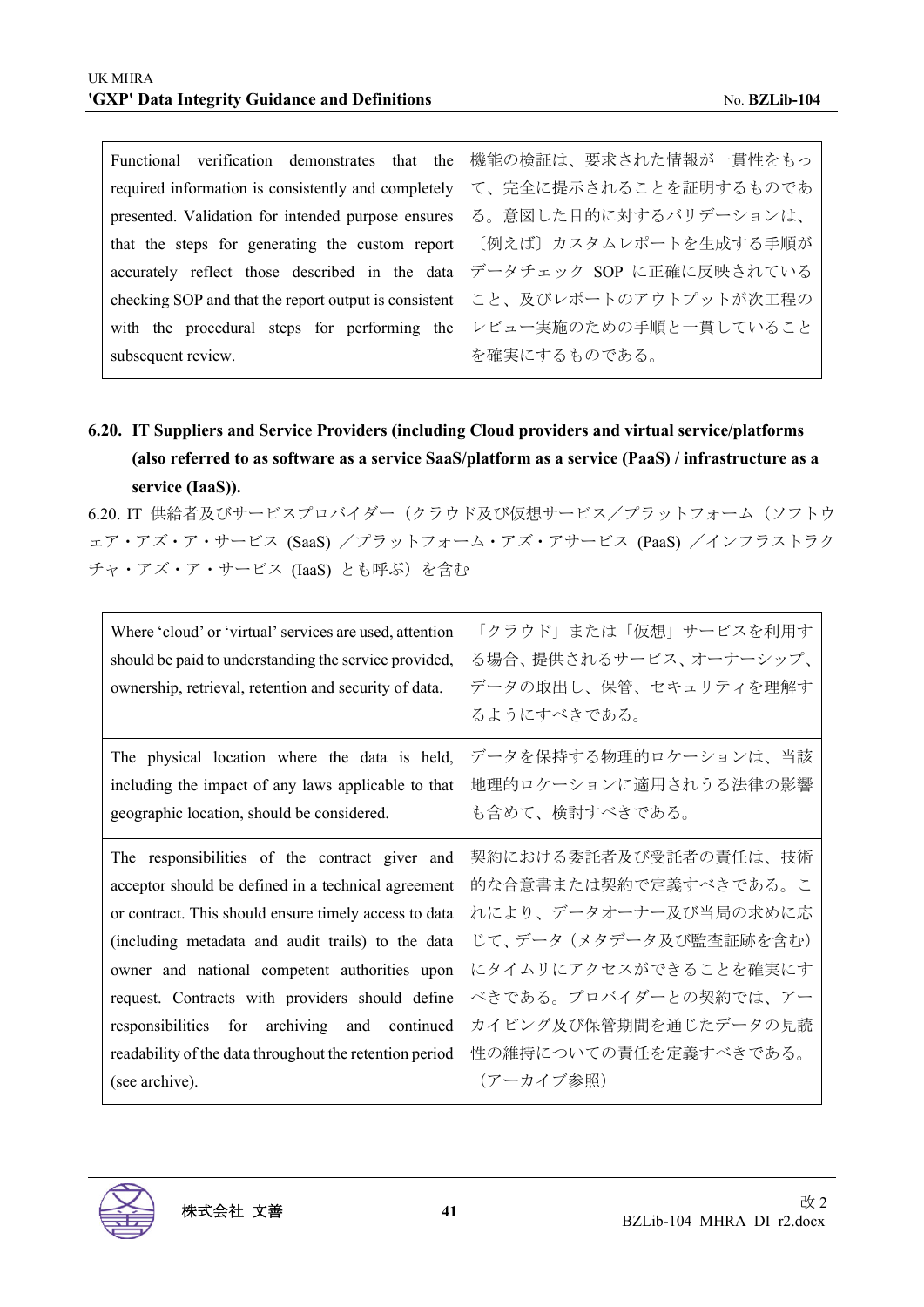| Appropriate arrangements must exist for the            | [バックアップ取得時の]元々のバリデーショ |  |
|--------------------------------------------------------|-----------------------|--|
| restoration of the software/system as per its original | ン状態(復元を許可するためのバリデーション |  |
| validated state, including validation and change       | 情報及び変更管理情報を含む)に基づいてソフ |  |
| control information to permit this restoration.        | トウェア/システムを復元するような適切な計 |  |
|                                                        | 画/準備を行わなければならない。      |  |
| Business continuity arrangements should be included    | 契約には、ビジネス継続のための手はずが盛り |  |
|                                                        |                       |  |
| in the contract, and tested. The need for an audit of  | 込まれ、テストされるべきである。サービスプ |  |
| the service provider should be based upon risk.        | ロバイダーを監査する必要性は、リスクに基づ |  |

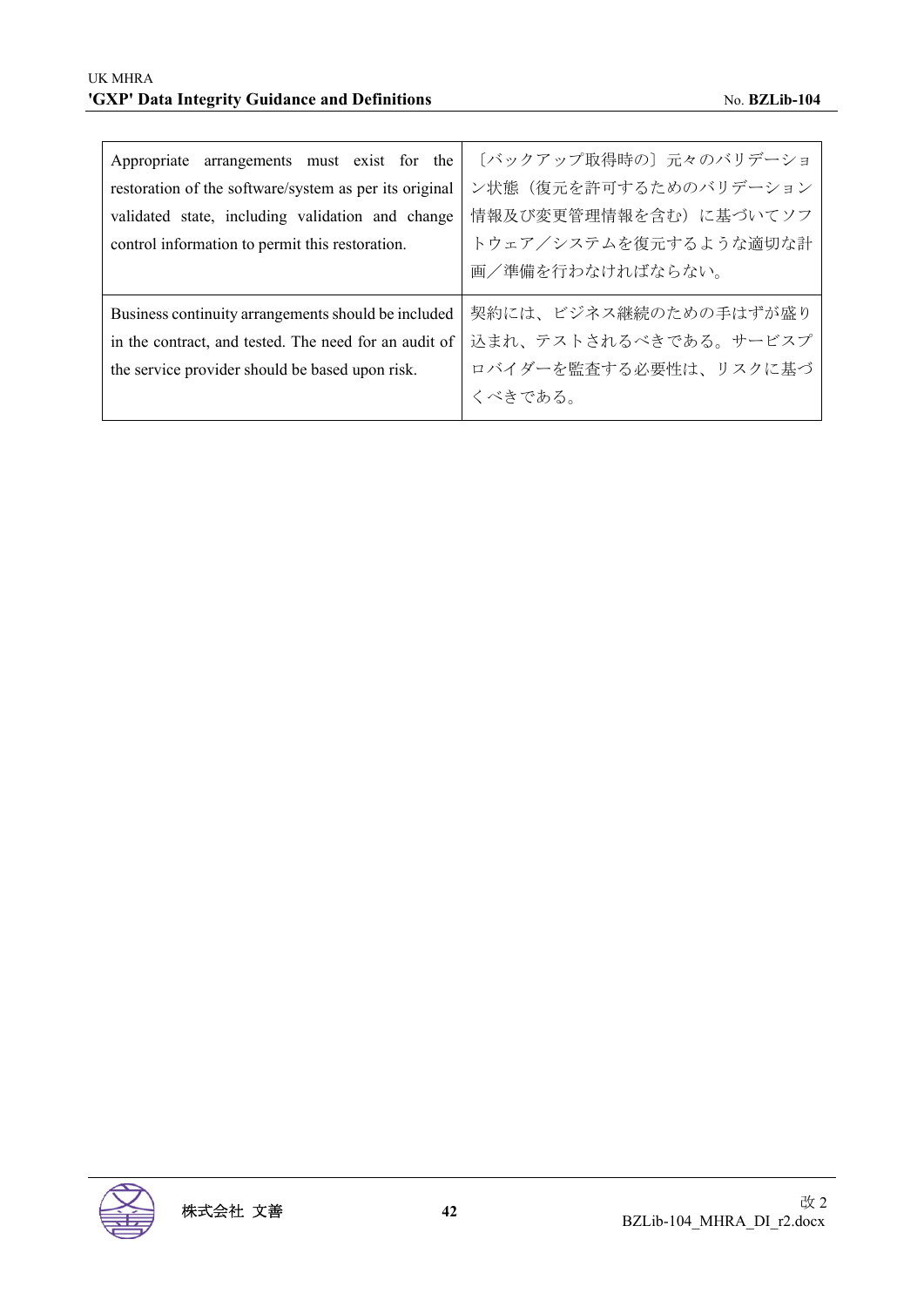## **7. Glossary**

| Acronym or word or phrase | Definition                                                                |  |
|---------------------------|---------------------------------------------------------------------------|--|
| 頭字語、語・句                   | 定義                                                                        |  |
| eCRF                      | Electronic Case Report Form                                               |  |
| ECG                       | Electrocardiogram                                                         |  |
| <b>GXP</b>                | Good 'X' Practice where 'X' is used as a collective term for              |  |
|                           | GDP - Good Distribution Practice,                                         |  |
|                           | GCP - Good Clinical practice,                                             |  |
|                           | GLP - Good Laboratory Practice                                            |  |
|                           | GMP - Good Manufacturing Practice                                         |  |
|                           | GPvP - Good Pharmacovigilance Practice                                    |  |
| Data Quality              | The assurance that data produced is exactly what was intended to be       |  |
|                           | produced and fit for its intended purpose. This incorporates ALCOA        |  |
| データ品質                     | 生成されたデータが、意図したとおりに生成され、意図した目                                              |  |
|                           | 的に合っていることの保証。これは ALCOA を含む。                                               |  |
| <b>ALCOA</b>              | Acronym referring to Attributable, Legible, Contemporaneous,              |  |
|                           | Original and Accurate.                                                    |  |
| $ALCOA +$                 | Acronym referring to Attributable, Legible, Contemporaneous,              |  |
|                           | Original and Accurate 'plus' Complete, Consistent, Enduring, and          |  |
|                           | Available.                                                                |  |
| <b>DIRA</b>               | Data Integrity Risk Assessment                                            |  |
|                           | データインテグリティリスク評価                                                           |  |
| Terminology               | The body of terms used with a particular technical application in a       |  |
|                           | subject of study, profession, etc.                                        |  |
| 用語                        | 研究、職業等の主題において特別に技術的に用いられる用語を                                              |  |
|                           | 集めたもの。                                                                    |  |
| Data cleaning             | The process of detecting and correcting (or removing) corrupt or          |  |
|                           | inaccurate records from a record set, table, or database and refers to    |  |
|                           | identifying incomplete, incorrect, inaccurate or irrelevant parts of the  |  |
|                           | data and then replacing, modifying, or deleting the dirty or coarse data. |  |
| データクリーニング                 | 一連の記録、テーブルやデータベースから、壊れたり、不正確な                                             |  |
|                           | 記録を検出し、修正 (削除) するプロセスであり、データの中の                                           |  |
|                           | 不完全/誤り/不正確/無効である部分を特定し、問題のある                                              |  |
|                           | データを置換、修正、削除することを示す。                                                      |  |
| Format                    | The something is arranged or set out                                      |  |
| 書式                        | 配置されたもの。                                                                  |  |

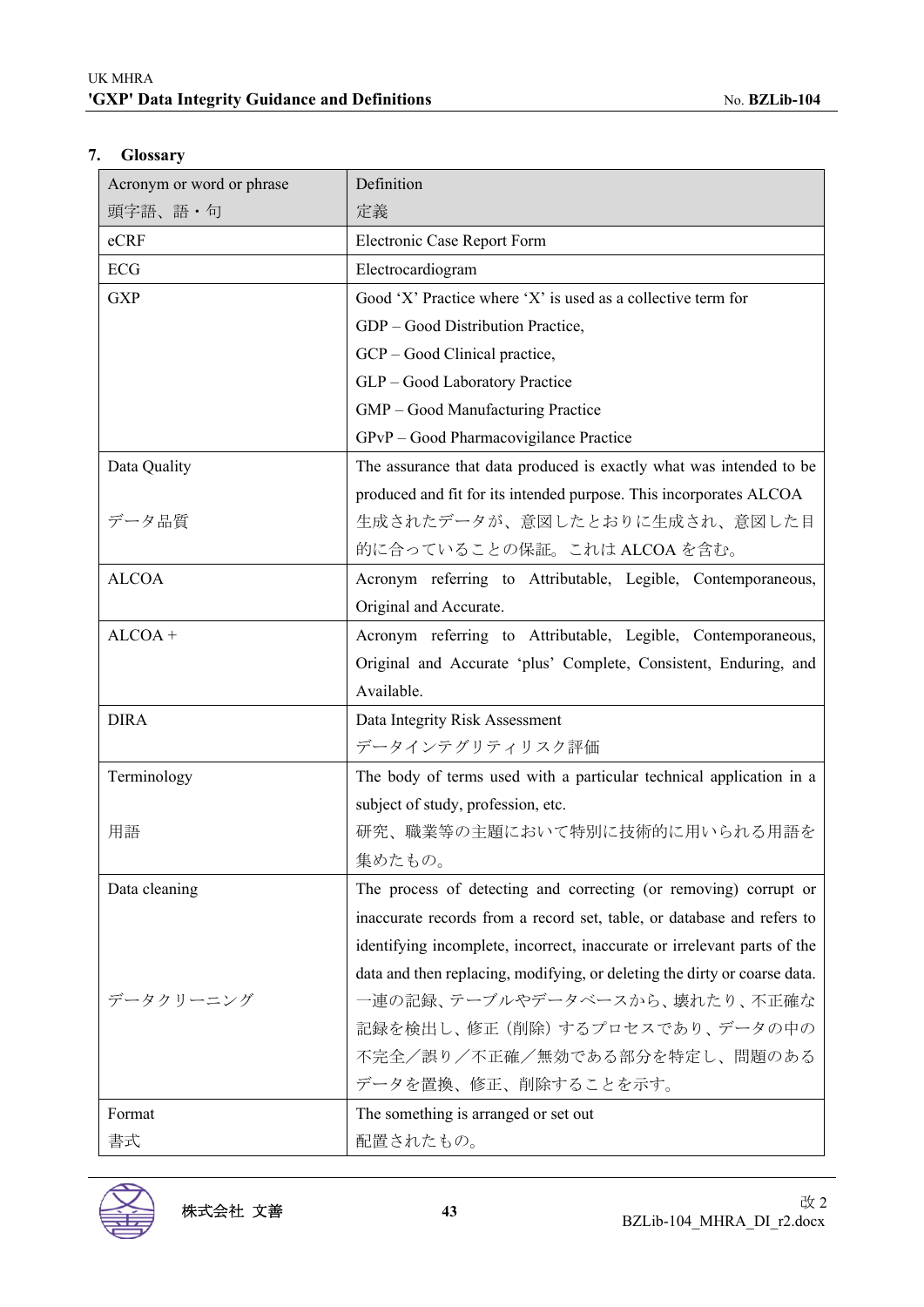| Acronym or word or phrase      | Definition                                                                |
|--------------------------------|---------------------------------------------------------------------------|
| 頭字語、語・句                        | 定義                                                                        |
| Directly accessible            | At once; without delay                                                    |
| 直接アクセスできる                      | ただちに、遅滞なく                                                                 |
| Procedures                     | Written instructions or other documentation describing process i.e.       |
|                                | standard operating procedures (SOP)                                       |
| 手順書                            | 文書化された指示またはプロセスを記載する他の文書、すなわ                                              |
|                                | ち標準操作手順書 (SOP)                                                            |
| Advanced electronic signatures | an electronic signature based upon cryptographic methods of originator    |
|                                | authentication, computed by using a set of rules and a set of parameters  |
|                                | such that the identity of the signer and the integrity of the data can be |
|                                | verified.                                                                 |
| 高度電子署名                         | 署名者の識別とデータインテグリティを検証できるような一連                                              |
|                                | の規則と一連のパラメータを用いて計算されるような、暗号化                                              |
|                                | 方式の署名者認証に基づく電子署名。                                                         |
| Validated scanning process     | A process whereby documents / items are scanned as a process with         |
|                                | added controls such as location identifiers and OCR so that each page     |
|                                | duplicated does not have to be further checked by a human.                |
| バリデートされたスキャンプロ                 | 文書/物がスキャンされるプロセスであり、ロケーション識別                                              |
| ヤス                             | 機能やOCR などの、重複ページを人がチェックしなくてもよい                                            |
|                                | ような追加的コントロールを持つプロセス。                                                      |

#### **8. References**

Computerised systems. In: The rules governing medicinal products in the European Union. Volume 4: Good manufacturing practice (GMP) guidelines: Annex 11. Brussels: European Commission. (http://ec.europa.eu/enterprise/pharmaceuticals/eudralex/vol-4/pdfs-en/anx11en.pdf).

OECD series on principles of good laboratory practice (GLP) and compliance monitoring. Paris: Organisation for Economic Co-operation and Development.

(http://www.oecd.org/chemicalsafety/testing/oecdseriesonprinciplesofgoodlaboratorypracticeglp andcompliancemonitoring.htm).

Good Clinical Practice (GCP) ICH E6(R2) November 2016 (http://www.ich.org/products/guidelines/efficacy/article/efficacy-guidelines.html).

Guidance on good data and record management practices; World Health Organisation, WHO Technical Report Series, No.996, Annex 5; 2016. (http://apps.who.int/medicinedocs/en/m/abstract/Js22402en/).